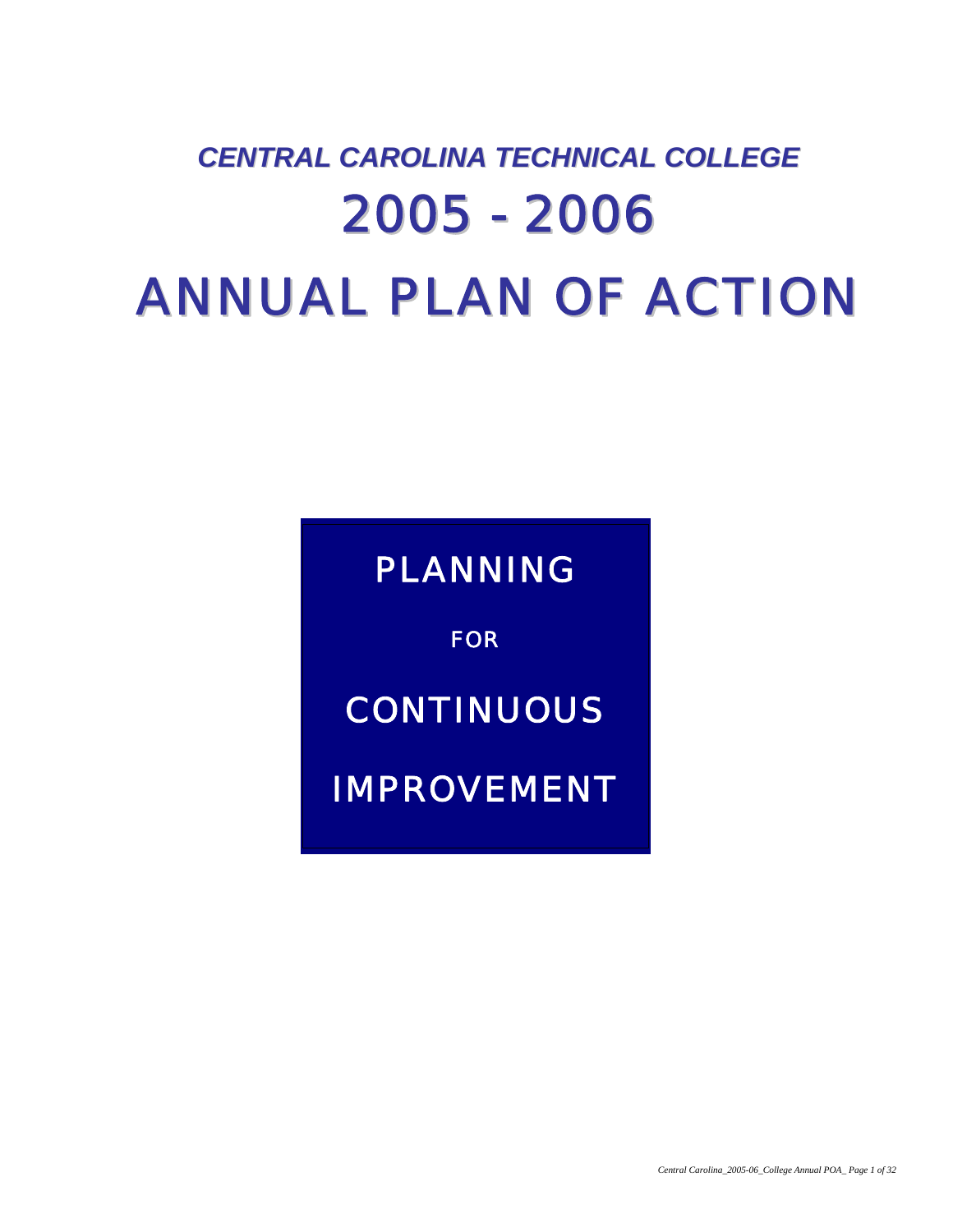# *College 2005 - 2006 Plan of Action*  TABLE OF CONTENTS

| <b>Introduction</b>                                                     |           | 3        |
|-------------------------------------------------------------------------|-----------|----------|
| <b>Annual Planning Process</b>                                          |           | 3        |
| <b>Evaluation Process</b>                                               |           | 4        |
| <b>Mission Statement</b>                                                |           | 5        |
| <b>Vision</b>                                                           |           | 5        |
| <b>Values</b>                                                           |           | 5        |
| <b>Statement of Role and Scope</b>                                      |           | 5        |
| <b>Strategic Directions</b>                                             |           | 6        |
| <b>Annual College Goals</b>                                             |           | 7        |
| <b>Major Divisions:</b>                                                 |           | $8 - 30$ |
| <b>Academic and Student Affairs</b>                                     | $8 - 18$  |          |
| <b>Business Affairs</b>                                                 | $19 - 21$ |          |
| <b>Continuing Education</b>                                             | $22 - 26$ |          |
| <b>Planning and Institutional Effectiveness</b>                         | $27 - 30$ |          |
| <b>APPENDIX A</b><br>Timeline for College 2005-06 Annual Plan of Action |           | 31       |
| <b>APPENDIX B</b><br><b>Success Factors</b>                             |           | 32       |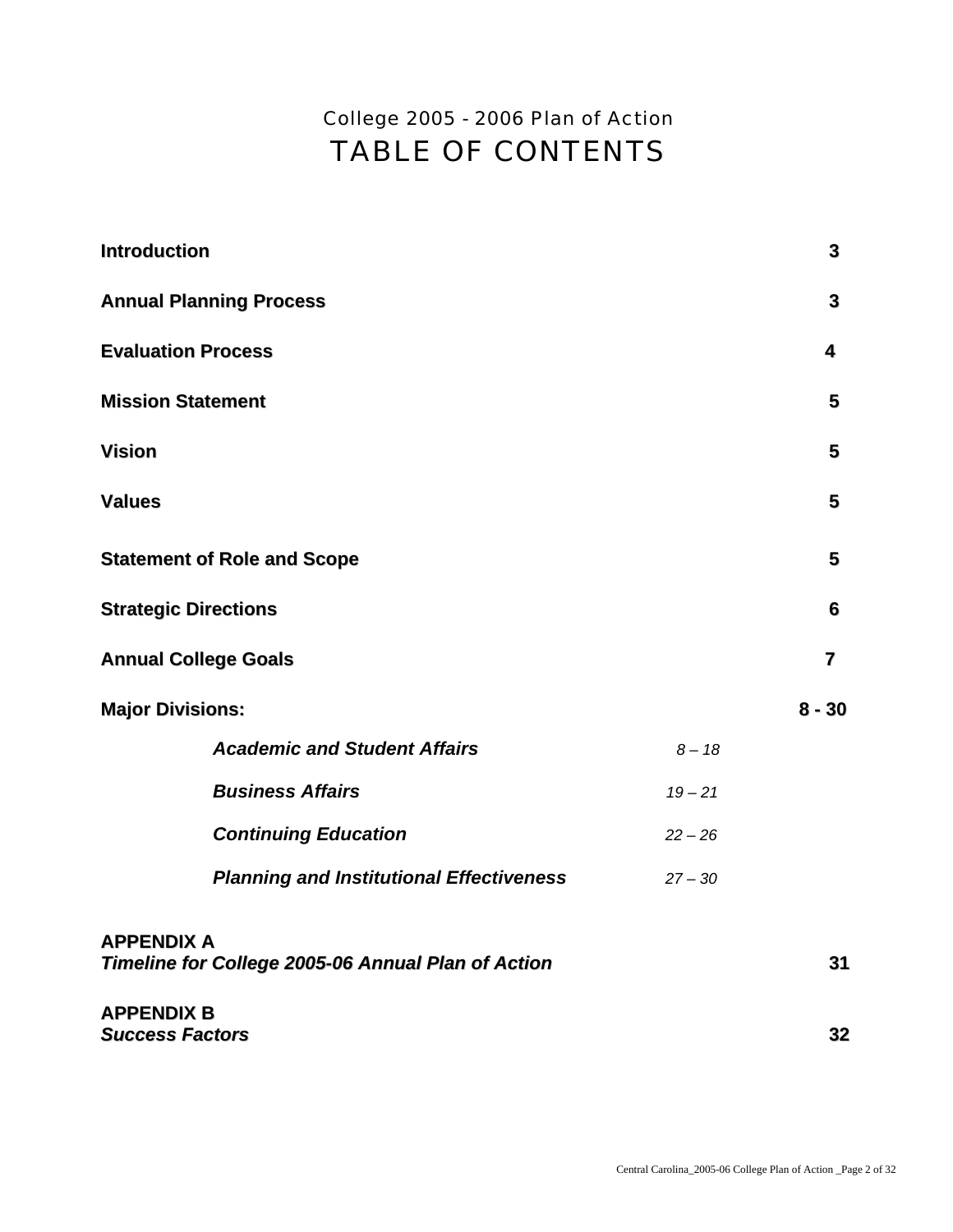#### **INTRODUCTION**

Central Carolina Technical College has been involved in ongoing planning and evaluation processes for the purpose of continuous improvement for over ten years. The College engages in planning on several levels – long-range planning, annual planning, operational planning, and program planning. The overall planning and evaluation system is described in the *Central Carolina Technical College 2004-2009 Strategic Plan for Continuous Improvement* (*Strategic Plan*), which is published on the College Website at [www.cctech.edu/AbouttheCollege](http://www.cctech.edu/AbouttheCollege).

The *2005-06 Annual Plan of Action* is intended to serve a guide for College planning and evaluation efforts throughout the year. Annual objectives developed by faculty and staff are incorporated into the academic and operational areas for use in preparing unit plans of action that will direct activities of the College as a whole. The planning and evaluation timeline is located in **Appendix A** of this document and on the College Website at [www.cctech.edu/AbouttheCollege](http://www.cctech.edu/AbouttheCollege).

#### **Annual Planning Process**

The annual planning process begins each year in January as the Executive Leadership Team (ELT) develops College Goals (page 7) that are designed to 1) accomplish the Strategic Directions (page 6) and 2) allow flexibility to respond to and engage in immediate opportunities that support the College's mission.

Next, the Academic Management Team (AMT) members, representing all educational and student affairs units, develop a plan of action for the major division of academic and student affairs. This plan serves as a primary impetus for the other major divisions, comprised of the administrative/support units, to devise their plans of action.

During this development phase, the ELT conducts a college-wide budget meeting to give an overview of the budget and an update on the outlook of the budget for the next year, as well as to distribute budget information and to provide College Budget Request Forms to those who are responsible for budgetary accounts. Revenue projections are prepared and completed in April and May by the Vice President for Business Affairs, and the resulting revenue budget is used as a basis for the expenditure budget development. Each unit of the College makes budget requests based on unit plans of action, departmental enrollment projections, and the prior year's evaluation findings and actual expenditures. Each vice president then prioritizes requests from their units and makes recommendations to the Business Affairs Division. The ELT then meets to prioritize college-wide requests, after which the Vice President for Business Affairs develops a recommended budget for the year.

Ultimately, the plans of all four major divisions – Academic and Student Affairs, Business Affairs, Continuing Education, and Planning and Institutional Effectiveness – serve as the core of the College Annual Plan of Action. After having been incorporated into the annual budget process and reviewed by the Central Carolina Technical College Area Commission, the Annual College Plan of Action is officially disseminated at [www.cctech.edu/AbouttheCollege](http://www.cctech.edu/AbouttheCollege) on the College's website

Reporting forms used to develop annual plans of action are contained in the *Strategic Plan, Appendix G.*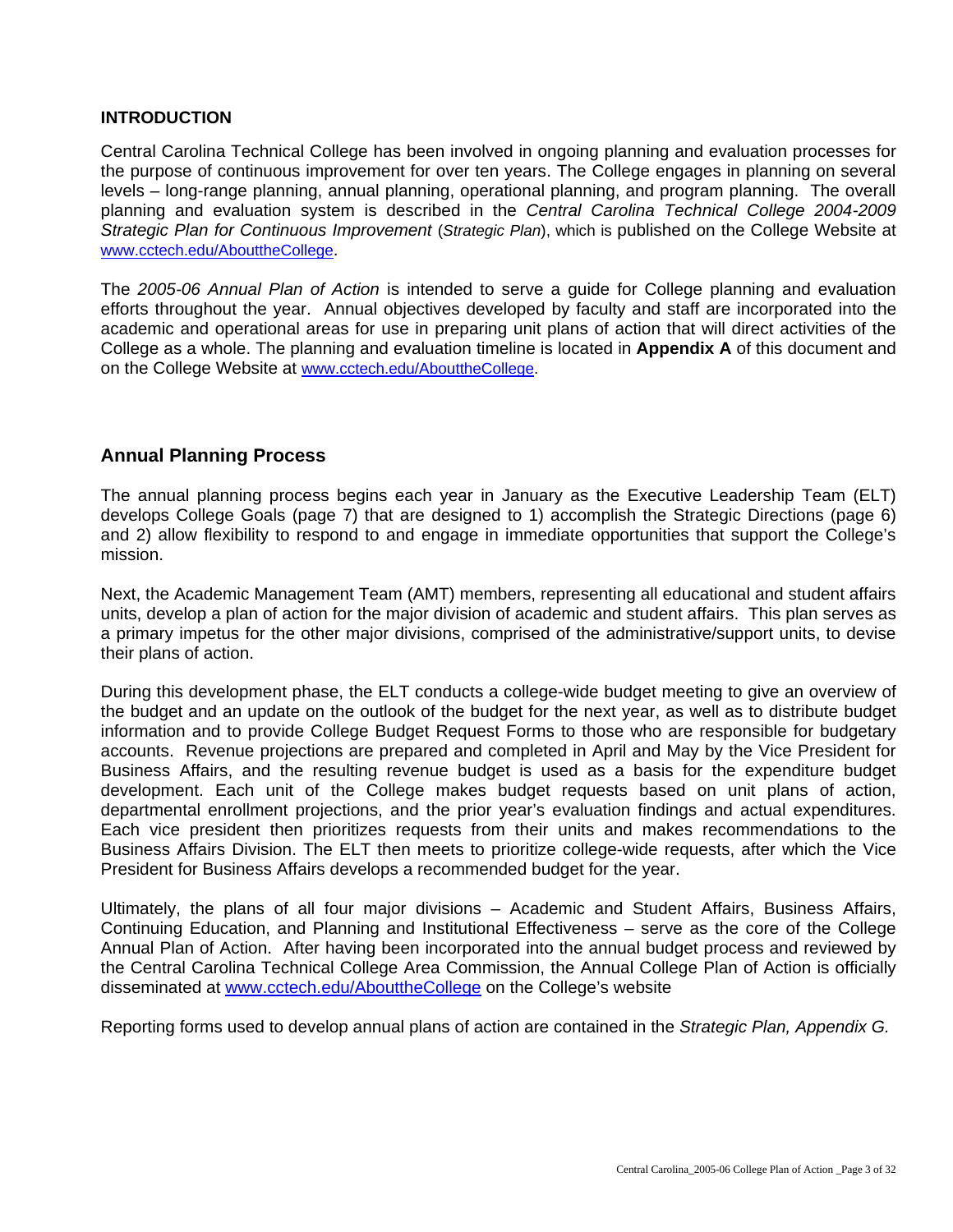#### **Evaluation Process**

Fundamental to the College's continuous improvement is systematic assessment of the performance of programs and services. While strategic and annual planning produce the roadmap for achieving the College mission and annual goals, evaluation processes provide evidential documentation of the utilization of results for making improvements.

The College systematically uses multiple quantitative and qualitative measures to evaluate the effectiveness of its programs and services. Each unit/departmental plan of action includes objectives that govern its activities and projects. These objectives are based on the College Annual Goals, Success Factors (see **Appendix B**), and prior year(s) evaluation results.

The results of annual college-wide evaluation and survey instruments administered college-wide are reported and used to make improvements in instruction, as well as in academic, administrative, and support programs and services. In addition, academic program reviews are conducted that include the periodic evaluation of academic program outcomes, exit competencies (expected learning outcomes). From these reviews, program updates and improvements are made as appropriate to serve the needs of students, businesses, and industries.

The cyclical accounting of general education; majors/concentrations; academic advising; transfer success; student development services; library resources and services; program accreditation; student performance on professional examinations/certifications; and alumni satisfaction is included in the standardized *Institutional Effectiveness Report* that is submitted to the Commission on Higher Education each year. This report demonstrates that programs and services are efficiently and effectively provided. It identifies the specific assessment activities carried out, the results of these assessments, and the programmatic changes and/or improvements made as a result of the assessment.

All academic and administrative/support units assess how well they have achieved their objectives/expected outcomes and report how they use the results for continuous improvement. Faculty and staff use results of the annual evaluation process to sustain and improve programs and activities, as appropriate, to support the College mission. These results are summarized in the *College Annual Effectiveness Report.*

Reporting forms used for developing annual effectiveness reports are contained in the *Strategic Plan, Appendix G.*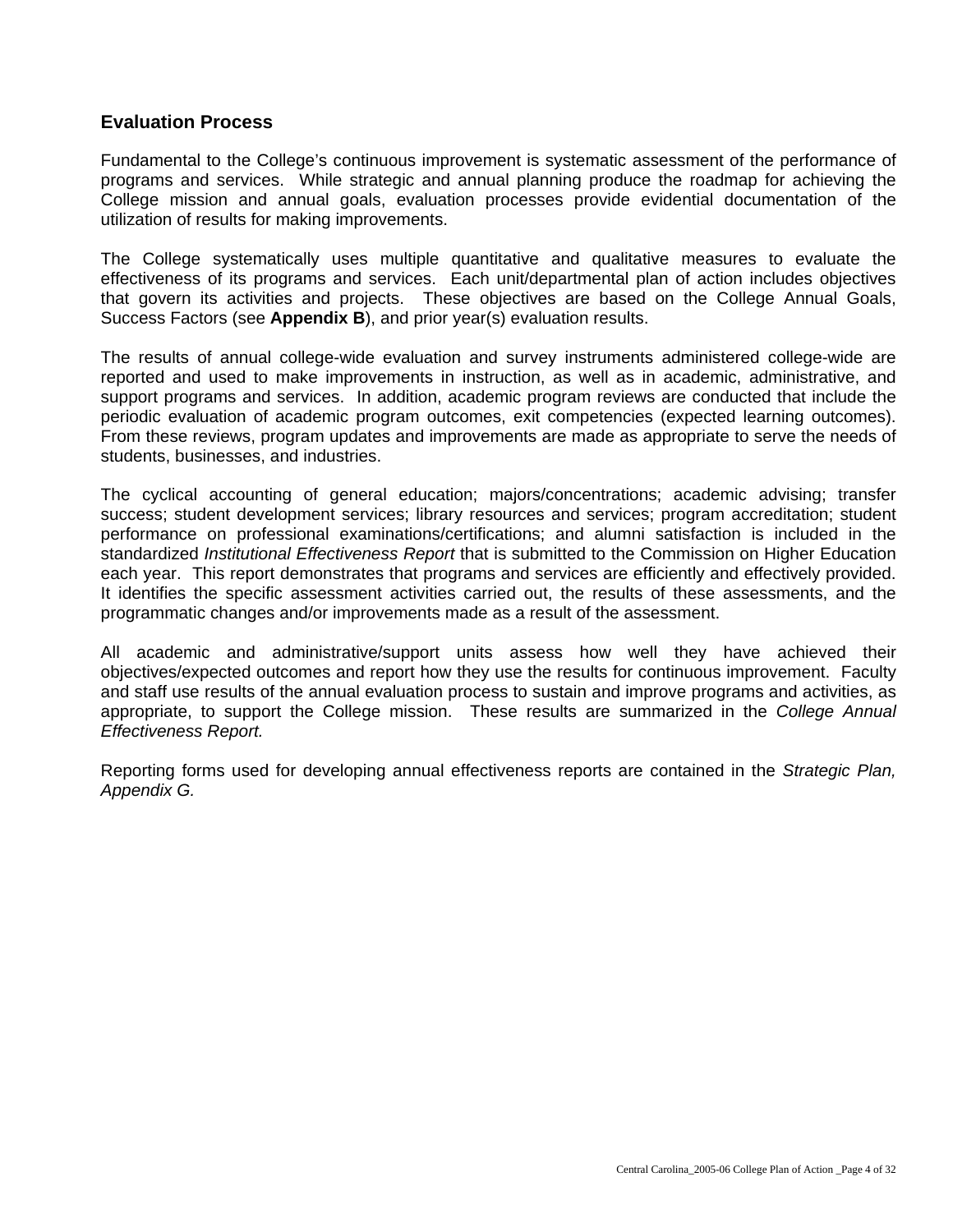## *Central Carolina Technical College* MISSION STATEMENT

Central Carolina Technical College is a comprehensive, public, two-year institution of higher education that serves primarily the region of Clarendon, Lee, Kershaw, and Sumter counties in South Carolina. The College confers associate degrees, diplomas, and certificates. College programs and student support services provide citizens, businesses, industries, and communities with quality, affordable, accessible, customer-responsive post-secondary education through life-long learning and specialized training opportunities specifically designed to develop the foundation for personal growth, economic development and an improved quality of life.

The College's vast array of associate degree, diploma, and certificate programs prepares students to enter the job market, to transfer to senior colleges and universities, and to achieve their professional and personal goals. Specifically, Central Carolina offers academic programs in business, the health sciences, public service, industrial and engineering technology, and the arts and sciences. Through its comprehensive programs and support services, the College annually serves over 4,500 credit students and 10,500 continuing education students in both traditional and non-traditional formats.

#### **Vision**

Central Carolina Technical College will be the first choice for exceptional, quality, affordable technical and comprehensive education, provided in an innovative, student-centered learning environment.

#### **Values**

Central Carolina Technical College recognizes the worth and potential of its students to have the ability to learn and reach their potential. It affirms the following values and beliefs in its attitudes and principles in providing its programs and services:

- Excellence
- Integrity
- Innovation

#### *Role and Scope*

In recognition of the importance of its role in enhancing the economic vitality and quality of life for all citizens, Central Carolina Technical College seeks to fulfill its mission through meeting the needs of its stakeholders as follows:

**GRADUATES:** The College is committed to graduating students who will be productive members of society with strong values and ethics; who will have employability skills, including oral and written communication skills, critical thinking, problem solving, analytical, scientific and computational skills; who can utilize and adapt to new technology and accept and initiate change; and who have an appreciation for cultural diversity, are self-directed and selfdisciplined, and have the ability to function cooperatively.

**STUDENTS:** The College seeks to provide for its students an affordable, quality post-secondary education while maintaining an open door admissions policy. Students will have the opportunity to succeed regardless of educational preparation through developmental programs and services as well as to pursue avocational and personal growth needs in an environment embracing rapidly changing technologies.

**EMPLOYERS:** The College is dedicated to providing employers with skilled work-ready employees and to serving as an avenue for on-going specialized training with access to the latest technologies and educational services so that existing and new employers will find the area attractive for their workforce.

**COMMUNITY:** The College seeks to serve the community by providing access to education wherever, whenever, and however necessary to meet community and individual needs for affordable education opportunities leading to an improved quality of life**.** 

**K-12 STUDENTS:** The College will provide opportunities for K-12 students to experience career exploration and planning, have access to a seamless progression toward a career or higher education and have an opportunity to accelerate their learning for employability and/or advanced placement through faculty /staff collaboration.

**OTHER EDUCATIONAL INSTITUTIONS:** The College will endeavor to have a high utilization of resources through partnerships with other institutions who will be collaborative partners working to expand education programs while minimizing duplication.

*(Revision Approved by the Central Carolina Technical College Area Commission, November 21, 2002)*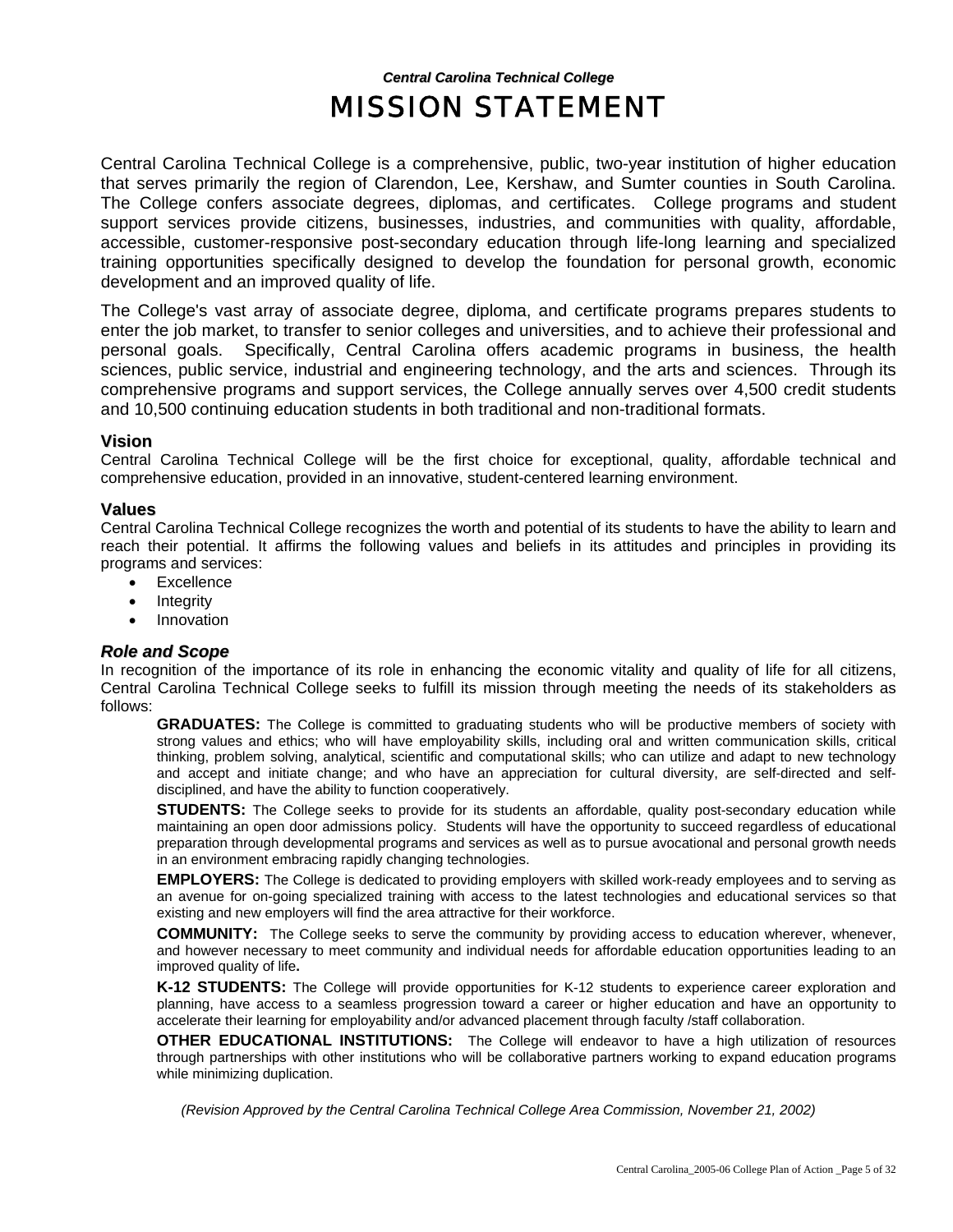# *Central Carolina Technical College* STRATEGIC DIRECTIONS

- **1. Market the comprehensive nature and value of the College.**
- **2. Secure and use available resources to maximize the productivity and efficiency of the College.**
- **3. Develop and expand enrollment opportunities in the four-county service area to improve accessibility to the College's programs and services.**
- **4. Strengthen and develop mutually beneficial alliances with private and public partners.**
- **5. Maximize the use of technology to support internal and external constituencies.**
- **6. Offer quality curriculum and services that are relevant and current.**
- **7. Position the College to respond effectively to internal and external environmental factors.**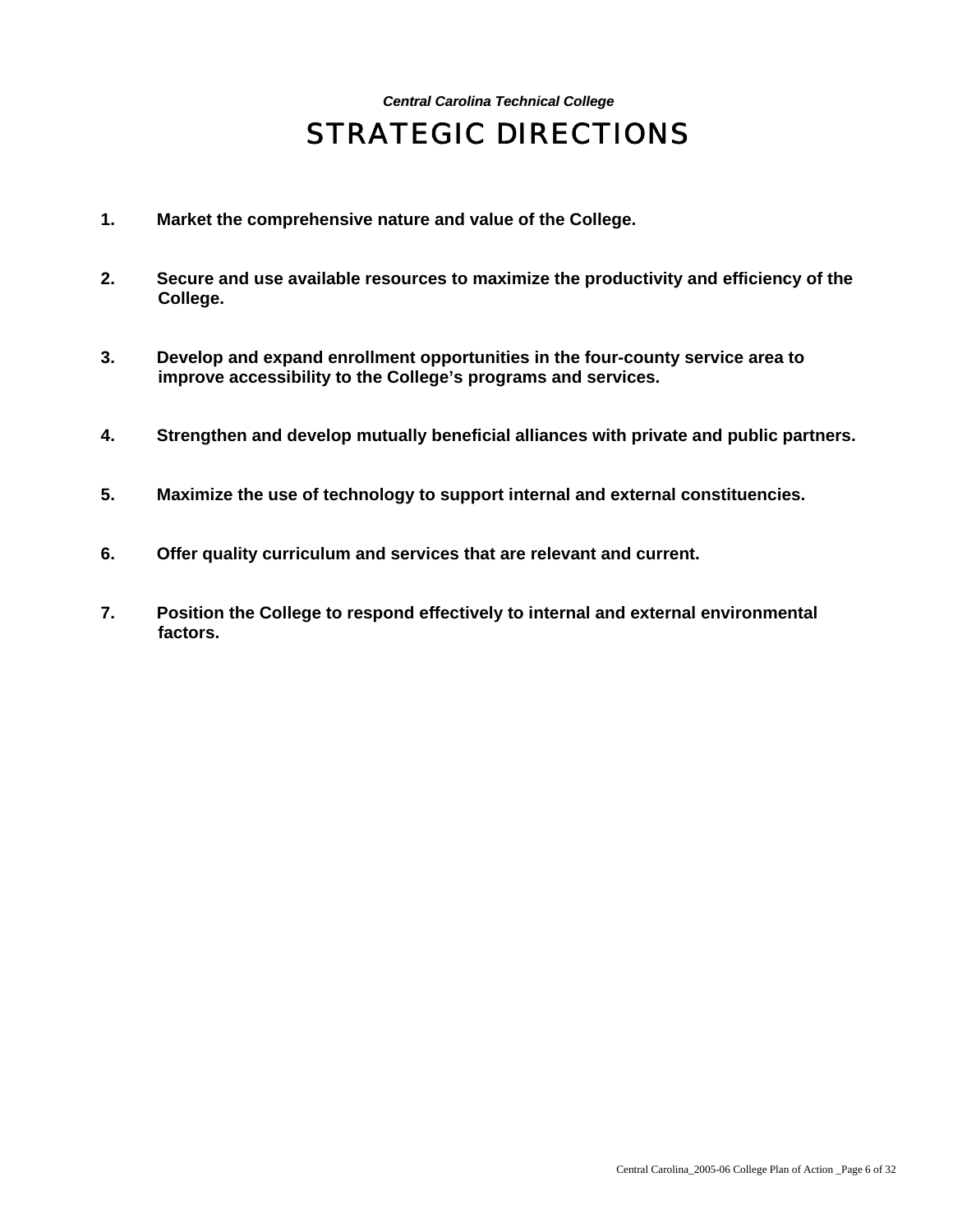# *Central Carolina Technical College*  COLLEGE GOALS 2005 - 2006

 (Parentheses indicate related institutional *Strategic Directions*) (Bold Print Indicates the Annual Goal Related to Performance Indicator 1D/1E)

- 1. Expand and maintain collaborative arrangements with area secondary schools to provide secondary students with the opportunity to receive college credits while enrolled in high school. *(3) (4)*
- 2. Provide expanded distributed learning course offerings and alternative scheduling opportunities to improve service area access to post-secondary education. *(3) (7)*
- 3. Allocate the budget and resources necessary to accomplish the Mission, Strategic Directions, and College Annual Goals. *(2) (5)*
- 4. Provide technical/industrial programs and services designed specifically for area business and industry to meet the demands of the current divergent and volatile economy. (6) (7)
- 5. Improve and expand College facilities based on appropriate planning documents, as funding becomes available. (2)
- 6. Provide appropriate data collection and analysis to support planning and evaluation processes, curriculum development, assessment of learning outcomes, external accountability, and institutional improvements. (5) (6)
- 7. Provide student support services, learning resources, and electronic connectivity to ensure a more technology-centered learning environment. *(5) (6)*
- 8. Plan and implement comprehensive recruiting and public relations strategies that clearly communicate the College's mission, programs, and services to increase student enrollment and public awareness of the role of the institution. (1) (3)
- 9. Provide increased technology-based academic programs and services to enhance and support workplace readiness in technology and increase accessibility to the College's resources. *(5) (6) (7)*
- 10. Attract and retain appropriately credentialed, diverse, and talented faculty to support a multi cultural campus environment. *(2) (6)*
- 11. **Develop/maintain partnerships with external agencies and expand College data collection processes in collaboration with other postsecondary institutions to share resources that accomplish mutual goals.** *(4) (5) (7)*
- 12. Carry out any recommendations resulting from the SACS reaffirmation of accreditation process And implement the institutional Quality Enhancement Plan. *(6) (7)*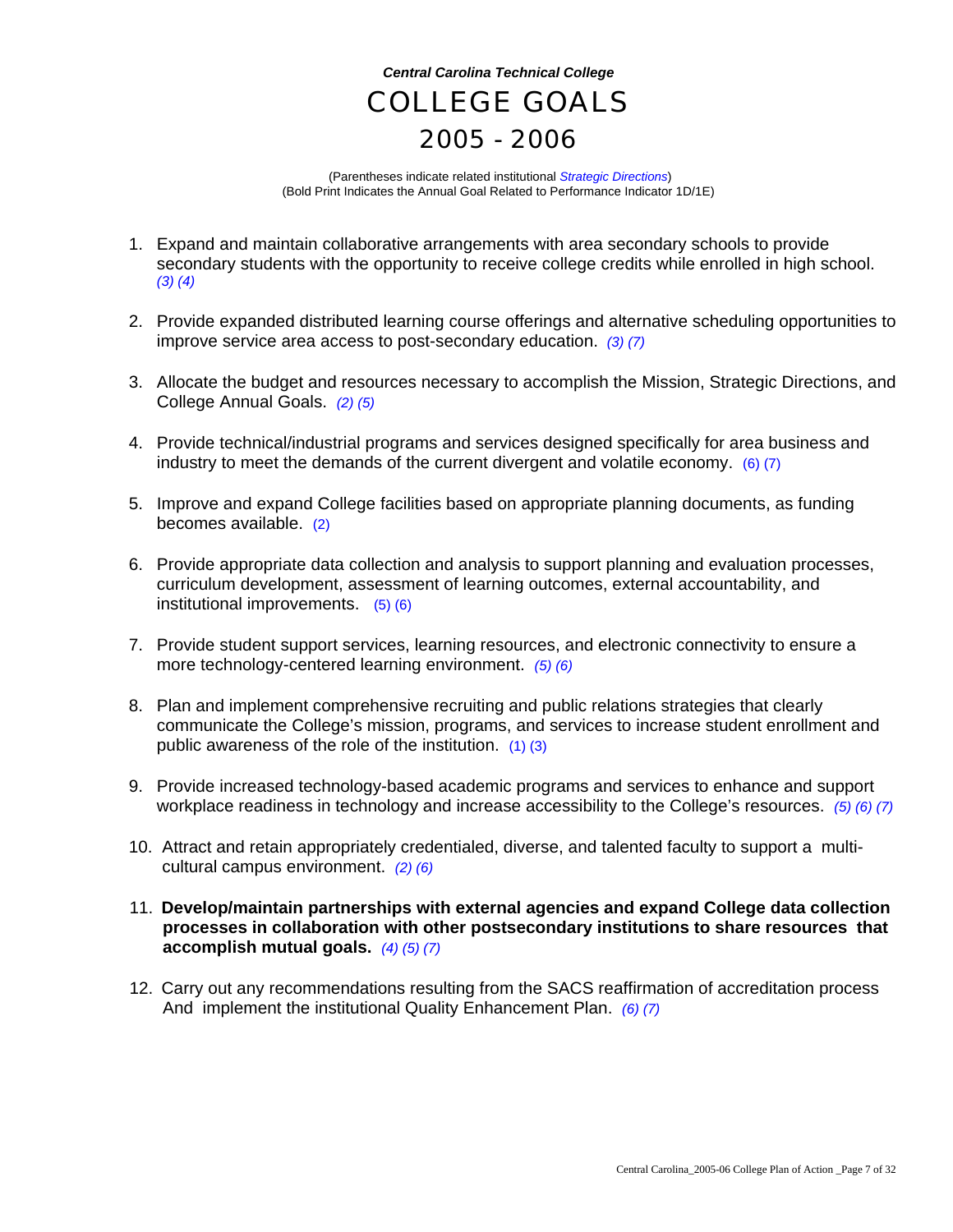| <b>Strategic</b><br><b>Direction</b><br># | <b>Success</b><br>Factor                                                             | Annual<br>College<br>Goal # | Major<br><b>Division</b><br>Objective # | <b>Major Division Objective</b>                                                                                                            | <b>Methodology of Implementation</b>                                                                                                                                                                                                                                                                                                                                                                                                                                                                                     | <b>Expected Outcome(s)</b>                                                                                                                                                                                                                                                                                                                                                                                                                                                                                                                                                           | <b>Primary</b><br><b>Responsibility</b>                                                                                                                                                                                             |
|-------------------------------------------|--------------------------------------------------------------------------------------|-----------------------------|-----------------------------------------|--------------------------------------------------------------------------------------------------------------------------------------------|--------------------------------------------------------------------------------------------------------------------------------------------------------------------------------------------------------------------------------------------------------------------------------------------------------------------------------------------------------------------------------------------------------------------------------------------------------------------------------------------------------------------------|--------------------------------------------------------------------------------------------------------------------------------------------------------------------------------------------------------------------------------------------------------------------------------------------------------------------------------------------------------------------------------------------------------------------------------------------------------------------------------------------------------------------------------------------------------------------------------------|-------------------------------------------------------------------------------------------------------------------------------------------------------------------------------------------------------------------------------------|
|                                           | I. Educational<br>Programs<br>VI.<br>Administration/                                 | 6                           | 1.0                                     | <b>Facilitate effective</b><br>planning, evaluation, and<br>use of results for quality<br>academic programs and<br>services for continuous | 1.1 Develop Annual Plan of Action for<br>Academic and Student Affairs<br>1.2 Finalize Annual Plan of Action for<br>Academic and Student Affairs for<br>submission to staff and faculty,                                                                                                                                                                                                                                                                                                                                  | 1.1 Conduct annual planning forum and<br>maintain minutes<br>1.2 Submit Annual Plan of Action to<br>staff and faculty, Leadership Team, and<br>Academic Management Team                                                                                                                                                                                                                                                                                                                                                                                                              | 1.1 VP A & SA<br>1.2 VP A & SA<br>1.3 Deans and<br><b>Directors</b><br>1.4 VP A & SA;                                                                                                                                               |
|                                           | Resources<br>(Ref: FPMS<br>Job Duty 6)                                               |                             |                                         | improvement                                                                                                                                | Leadership Team, and Academic<br>Management Team<br>1.3 Ensure that Academic and Student<br>Affairs organizational departments<br>have integrated plans of action<br>reflecting the Division's objectives<br>1.4 Review results from College surveys<br>to improve programs and services<br>1.5 Assess progress of Plan of Action<br>objectives and compile annual report<br>of accomplishments and use of results<br>summary<br>1.6 Complete Student Evaluation of<br>Instruction<br>1.7 Complete EPMS and FPMS process | 1.3 Prepare annual departmental plans<br>of action and submit to the Office of<br>the Vice President for Academic and<br><b>Student Affairs</b><br>1.4 Implement improvements by using<br>results from College surveys<br>1.5 Schedule review of Plan of Action<br>during Academic Management Team<br>meetings, and include results of<br>assessment in the minutes<br>1.6 Improve instruction from results of<br>faculty evaluation of instruction<br>1.7 Use EPMS and FPMS process to<br>plan for individual employee plan of<br>work, and submit documents to<br>Personnel Office | Deans and<br><b>Directors</b><br>1.5 VP A & SA<br>1.6 Deans<br>1.7 Deans and<br>Directors                                                                                                                                           |
| 6                                         | I. Educational<br>Programs<br>IV.<br>Collaboration<br>(Ref: FPMS<br>Job Duties 1, 4) | 4, 6                        | 2.0                                     | <b>Maintain current</b><br>academic programs and<br>develop evolving curricula                                                             | 2.1 Conduct annual academic program<br>review process to systematically<br>evaluate program content<br>2.2 Conduct annual advisory committee<br>meetings<br>2.3 Review and maintain postsecondary<br>technical program transfer<br>agreements<br>2.4 Promote secondary articulation<br>agreements to secondary students,<br>counselors, and teachers<br>2.5 Maintain records of articulated<br>courses from secondary institutions<br>2.6 Utilize Academic Management Team                                               | 2.1 Prepare report of academic program<br>review and submit to Academic<br>Management Team<br>2.2 Use results from advisory<br>committee meetings to improve<br>programs and maintain minutes<br>2.3 Use results of the review of the<br>technical program transfer agreements<br>to maintain currency of the agreements<br>and maintain records of agreements<br>2.4 Communicate periodically with<br>secondary students, counselors, and<br>teachers regarding secondary<br>articulation agreements and maintain                                                                   | 2.1 Department<br>Chairs/Program<br>Managers<br>2.2 Department<br>Chairs/Program<br>Managers<br>2.3 Department<br>Chairs/Program<br>Managers<br>2.4 Registrar<br>2.5 Registrar<br>2.6 VP A & SA<br>2.7 Department<br>Chairs/Program |

Central Carolina\_2004-05\_College Annual POA\_Page 8 of 32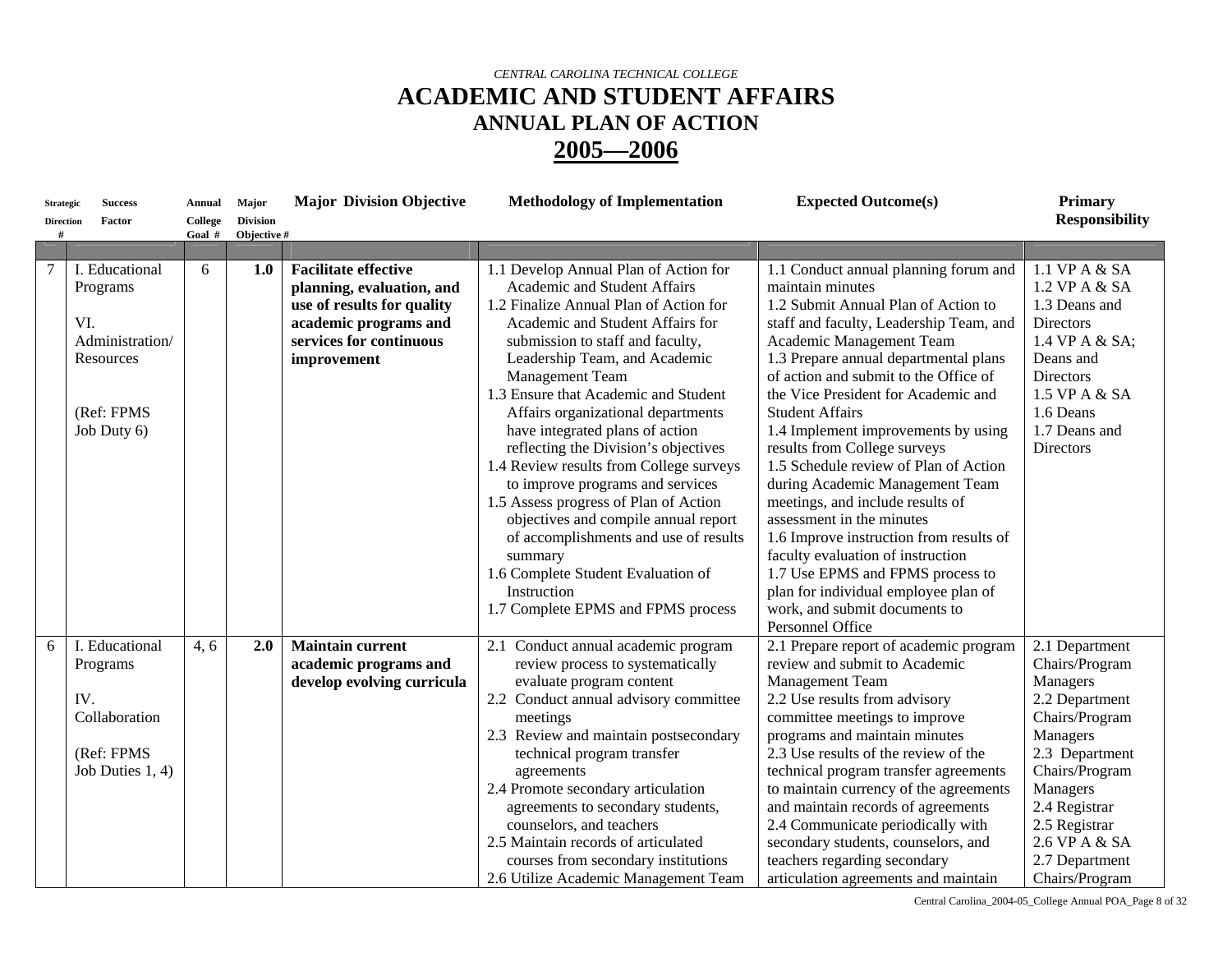| (AMT) as curriculum review<br>minutes of meetings<br>Managers<br>2.5 Compile report of articulated<br>committee<br>courses from secondary institutions<br>2.7 Implement the College Studies<br>Certificate for Fall 2005<br>2.6 Present curriculum<br>Managers<br>2.8 Develop new credit programs<br>recommendations to the Academic<br>identified through advisory<br>Management Team, and maintain<br>Coordinator<br>committees, needs analyses, industry<br>minutes reflecting curriculum<br>trends, and approved by the AMT<br>adoptions<br>2.7 Offer courses for the College<br>2.9Administer employer survey of recent<br>and English<br>graduates for continuous improvement<br>Studies Certificate beginning in the fall<br>of 2005<br>of academic programs<br>2.10 Review DVS course competencies<br>2.8 Make recommendations to the<br>and implement recommendations of<br>Academic Management Team for new<br>statewide committee for DVS course<br>programs<br>revisions<br>2.9 Use results from the employer<br>survey for continuous improvement of<br>2.11 Identify methods for collaborating<br>with area health care providers to<br>academic programs<br>Counseling<br>explore opportunities to increase<br>2.10 Incorporate the recommendations<br>Services<br>for developmental course competencies<br>instructional personnel and course<br>offerings in health sciences<br>2.11 Meet with area health care<br>2.12 Evaluate placement scores for<br>Counseling<br>providers, and seek opportunities to<br>English, math, reading, and<br>collaborate<br>2.12 Make recommendations for<br>technology readiness on an annual<br>basis and adjust where appropriate<br>placement scores in English, Math,<br>2.13 Collaborate with Continuing<br>Reading, and technology to the<br>Education personnel to identify and<br>Academic Management Team<br>2.13 Implement any collaborative<br>provide appropriate and timely<br>training opportunities<br>programs or initiatives between credit<br>2.14Develop processes and tools for<br>and continuing education<br>2.14 Review the outcomes results from<br>measuring student learning outcomes<br>2.15Develop technology readiness<br>measuring student learning and use for<br>assessment tool for entrance<br>program and course improvement | <b>Strategic</b><br><b>Direction</b> | <b>Success</b><br>Factor | Annual<br>College<br>Goal # | Major<br><b>Division</b><br>Objective # | <b>Major Division Objective</b> | <b>Methodology of Implementation</b> | <b>Expected Outcome(s)</b>           | Primary<br><b>Responsibility</b>                                                                                                                                                                                                                                                                          |
|--------------------------------------------------------------------------------------------------------------------------------------------------------------------------------------------------------------------------------------------------------------------------------------------------------------------------------------------------------------------------------------------------------------------------------------------------------------------------------------------------------------------------------------------------------------------------------------------------------------------------------------------------------------------------------------------------------------------------------------------------------------------------------------------------------------------------------------------------------------------------------------------------------------------------------------------------------------------------------------------------------------------------------------------------------------------------------------------------------------------------------------------------------------------------------------------------------------------------------------------------------------------------------------------------------------------------------------------------------------------------------------------------------------------------------------------------------------------------------------------------------------------------------------------------------------------------------------------------------------------------------------------------------------------------------------------------------------------------------------------------------------------------------------------------------------------------------------------------------------------------------------------------------------------------------------------------------------------------------------------------------------------------------------------------------------------------------------------------------------------------------------------------------------------------------------------------------------------------------------------------------------------------------------------------------------------|--------------------------------------|--------------------------|-----------------------------|-----------------------------------------|---------------------------------|--------------------------------------|--------------------------------------|-----------------------------------------------------------------------------------------------------------------------------------------------------------------------------------------------------------------------------------------------------------------------------------------------------------|
| assessment tool for entrance placement<br>and evaluate placement accuracy                                                                                                                                                                                                                                                                                                                                                                                                                                                                                                                                                                                                                                                                                                                                                                                                                                                                                                                                                                                                                                                                                                                                                                                                                                                                                                                                                                                                                                                                                                                                                                                                                                                                                                                                                                                                                                                                                                                                                                                                                                                                                                                                                                                                                                          |                                      |                          |                             |                                         |                                 | placement                            | 2.15 Administer technology readiness | 2.8 Department<br>Chairs/Program<br>2.9 Placement<br>2.10 Department<br>Chairs for Math<br>2.11 VP A & SA<br>2.12 VP A & SA<br>2.13 VP A & SA<br>2.14 VP A & SA,<br>QEP Leadership<br>Team and Director<br>of Admissions and<br>2.15 Director of<br>Admissions and<br>Services and QEP<br>Leadership Team |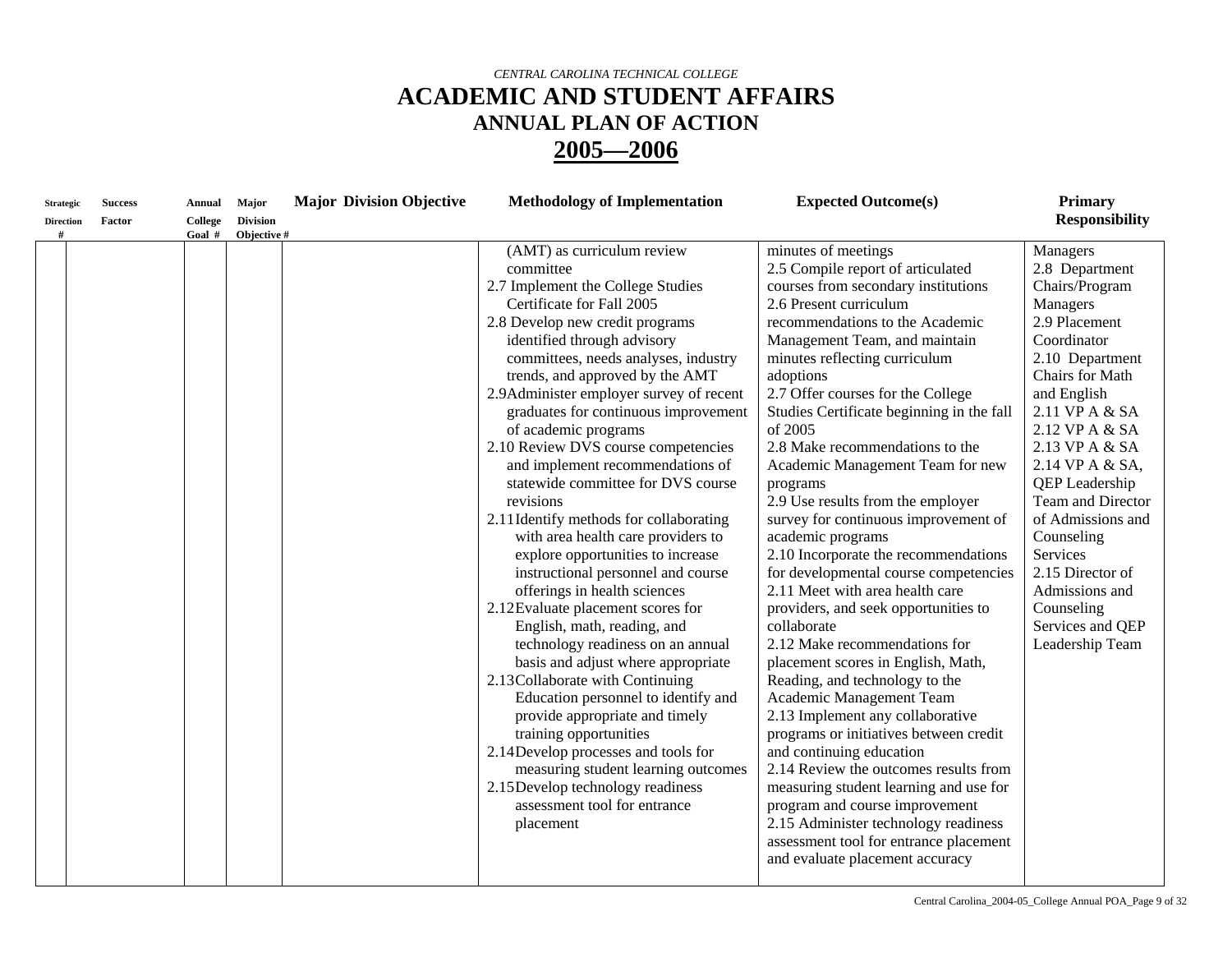| <b>Strategic</b>      | <b>Success</b>                                                     | <b>Annual</b>     | Major                          | <b>Major Division Objective</b>                                  | <b>Methodology of Implementation</b>                                                                                                                                                                                                                                                                                                                                                                                                                                                                                                                                                                                                    | <b>Expected Outcome(s)</b>                                                                                                                                                                                                                                                                                                                                                                                                                                                                                                                                                                                                                                                                                                         | <b>Primary</b>                                                                                                                                                                                                                                                                                                                            |
|-----------------------|--------------------------------------------------------------------|-------------------|--------------------------------|------------------------------------------------------------------|-----------------------------------------------------------------------------------------------------------------------------------------------------------------------------------------------------------------------------------------------------------------------------------------------------------------------------------------------------------------------------------------------------------------------------------------------------------------------------------------------------------------------------------------------------------------------------------------------------------------------------------------|------------------------------------------------------------------------------------------------------------------------------------------------------------------------------------------------------------------------------------------------------------------------------------------------------------------------------------------------------------------------------------------------------------------------------------------------------------------------------------------------------------------------------------------------------------------------------------------------------------------------------------------------------------------------------------------------------------------------------------|-------------------------------------------------------------------------------------------------------------------------------------------------------------------------------------------------------------------------------------------------------------------------------------------------------------------------------------------|
| <b>Direction</b><br># | Factor                                                             | College<br>Goal # | <b>Division</b><br>Objective # |                                                                  |                                                                                                                                                                                                                                                                                                                                                                                                                                                                                                                                                                                                                                         |                                                                                                                                                                                                                                                                                                                                                                                                                                                                                                                                                                                                                                                                                                                                    | <b>Responsibility</b>                                                                                                                                                                                                                                                                                                                     |
| 5                     | I. Educational<br>Programs<br>(Ref: FPMS<br>Job Duties 1, 2,<br>3) | 2,7               | 3.0                            | Provide a comprehensive<br>distance education<br>program         | 3.1 Evaluate accessibility, effectiveness,<br>and quality of distance education<br>courses<br>3.2 Provide greater variety and section<br>offerings in distance education<br>course offerings<br>3.3 Ensure proper course placement for<br>students enrolled in distance<br>education courses<br>3.4 Maintain focus group of faculty and<br>staff to guide distance education<br>activities<br>3.5 Provide support and training to<br>faculty and students on the use of<br>distance education technology<br>3.6 Market the availability of distance<br>education courses<br>3.7 Provide distance offerings to new<br>site in Lee County | 3.1 Implement recommendations for<br>improving accessibility, effectiveness,<br>and quality of distance education<br>courses<br>3.2 Schedule additional course<br>offerings in the distance education<br>format<br>3.3 Communicate with academic<br>advisors and students regarding<br>placement in distance education<br>courses<br>3.4 Meet with faculty members to<br>develop activities to enhance distance<br>education course offerings<br>3.5 Schedule PDP offerings for faculty<br>and students on the use of distance<br>education technology<br>3.6 Publish and promote the<br>availability of distance education<br>courses<br>3.7 Schedule courses for delivery via<br>distance education to new site in Lee<br>County | 3.1 Director of<br>Learning<br><b>Resources</b><br>3.2 Department<br>Chairs/Program<br>Managers<br>3.3 Faculty<br>3.4 Director of<br>Learning<br>Resources<br>3.5 Director of<br>Learning<br>Resources<br>3.6 Director of<br><b>Public Relations</b><br>3.7 Department<br>Chairs/Program<br>Managers/Director<br>of Learning<br>Resources |
| 3                     | IV.<br>Collaboration<br>(Ref: FPMS<br>Job Duty 6)                  |                   | 4.0                            | Provide comprehensive<br>dual enrollment program<br>and services | 4.1 Use established procedures to<br>facilitate courses for dual<br>enrollment<br>4.2 Evaluate programs and services<br>offered for dual enrollment<br>4.3 Work collaboratively with<br>department chairs to effectively<br>schedule courses for dual enrollment<br>4.4 Participate in statewide initiatives for<br>dual enrollment ensuring adherence<br>to established policies and<br>procedures<br>4.5 Complete reports on dual enrollment                                                                                                                                                                                          | 4.1 Schedule courses for dual<br>enrollment<br>4.2 Implement continuous<br>improvement strategies for programs<br>and services for dual enrollment<br>4.3 Offer a comprehensive course<br>offering for dual enrollment<br>4.4 Offer dual enrollment course<br>offerings in compliance with<br>established policies and procedures<br>4.5 Compile and maintain record of<br>dual enrollment course offerings<br>4.6 Schedule orientation for faculty                                                                                                                                                                                                                                                                                | $\overline{4.1}$ Outreach<br>Coordinator<br>4.2 Outreach<br>Coordinator<br>4.3 Outreach<br>Coordinator<br>4.4 VP A & SA<br>4.5 Outreach<br>Coordinator<br>4.6 Outreach<br>Coordinator                                                                                                                                                     |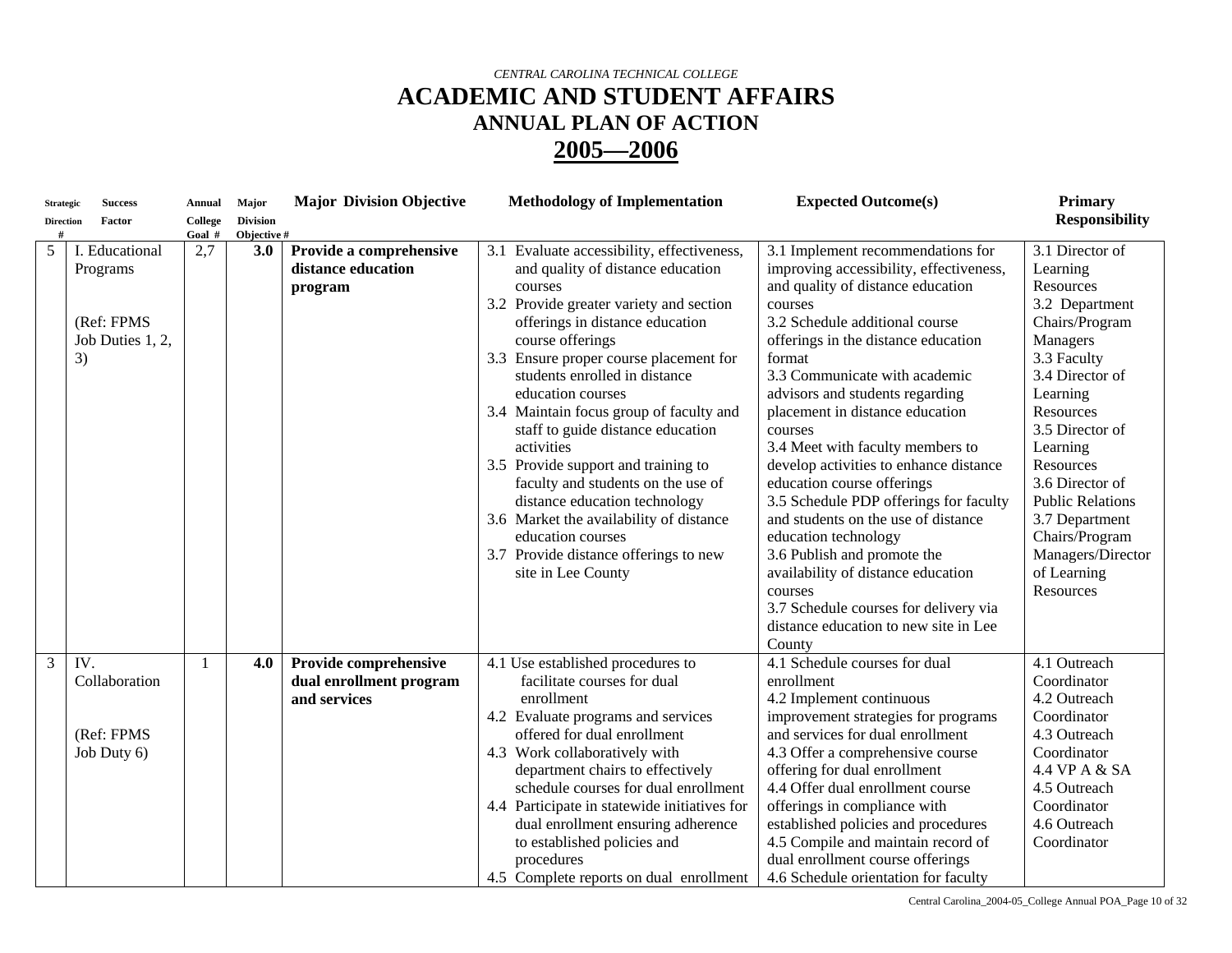| <b>Strategic</b> | <b>Success</b>                                                           | <b>Annual</b>     | Major                          | <b>Major Division Objective</b>                                                                                                                  | <b>Methodology of Implementation</b>                                                                                                                                                                                                                                                                                                                                                                                                                                                                                                                                                                                           | <b>Expected Outcome(s)</b>                                                                                                                                                                                                                                                                                                                                                                                                                                                                                                                                                                                                                                                                                                                                            | <b>Primary</b>                                                                                                                                                 |
|------------------|--------------------------------------------------------------------------|-------------------|--------------------------------|--------------------------------------------------------------------------------------------------------------------------------------------------|--------------------------------------------------------------------------------------------------------------------------------------------------------------------------------------------------------------------------------------------------------------------------------------------------------------------------------------------------------------------------------------------------------------------------------------------------------------------------------------------------------------------------------------------------------------------------------------------------------------------------------|-----------------------------------------------------------------------------------------------------------------------------------------------------------------------------------------------------------------------------------------------------------------------------------------------------------------------------------------------------------------------------------------------------------------------------------------------------------------------------------------------------------------------------------------------------------------------------------------------------------------------------------------------------------------------------------------------------------------------------------------------------------------------|----------------------------------------------------------------------------------------------------------------------------------------------------------------|
| <b>Direction</b> | Factor                                                                   | College<br>Goal # | <b>Division</b><br>Objective # |                                                                                                                                                  |                                                                                                                                                                                                                                                                                                                                                                                                                                                                                                                                                                                                                                |                                                                                                                                                                                                                                                                                                                                                                                                                                                                                                                                                                                                                                                                                                                                                                       | <b>Responsibility</b>                                                                                                                                          |
|                  |                                                                          |                   |                                |                                                                                                                                                  | as required<br>4.6 Provide orientation for faculty<br>teaching dual enrollment courses                                                                                                                                                                                                                                                                                                                                                                                                                                                                                                                                         | teaching dual enrollment, and develop<br>materials for these faculty members                                                                                                                                                                                                                                                                                                                                                                                                                                                                                                                                                                                                                                                                                          |                                                                                                                                                                |
| 3                | II. Support<br>Services<br>V. Accessibility<br>(Ref: FPMS<br>Job Duty 4) | 8                 | 5.0                            | <b>Increase annual student</b><br>enrollment by 3% for the<br>05-06 academic year to<br>reflect a fall enrollment in<br>excess of 3,300 students | 5.1 Monitor the College's Recruitment<br>Team mission, scope, and purpose to<br>increase annual student enrollment<br>by 3% for the 05-06 academic year<br>5.2 Identify focused recruitment<br>activities for specialized markets<br>5.3 Establish individual program<br>enrollment goals and develop special<br>marketing strategies for selected<br>programs with low enrollment<br>5.4 Work collaboratively with the Public<br>Relations Department on all<br>recruitment presentations at area high<br>schools and career centers<br>5.5 Implement the use of the Kuder<br>Career Assessment tool to market the<br>College | 5.1 Implement initiatives of the<br>Recruitment Team to increase student<br>enrollment by 3% for the 05-06<br>academic year and assess the<br>effectiveness of the recruitment<br>initiatives<br>5.2 Schedule regular meetings of the<br>Recruitment Team to develop focused<br>recruitment of activities and maintain<br>minutes of the meetings<br>5.3 Identify recruitment activities to<br>accomplish individual program<br>enrollment goals<br>5.4 Schedule meetings between the<br>Public Relations Department and the<br>College Recruiter to manage<br>opportunities for recruitment activities<br>effectively<br>5.5 Establish procedures to<br>communicate with and recruit<br>secondary students who have<br>completed the Kuder Career<br>Assessment tool | 5.1 Recruiter<br>5.2 Recruiter<br>5.3 Department<br>Chairs/Program<br>Managers<br>5.4 Recruiter<br>5.5 Director of<br>Admissions and<br>Counseling<br>Services |
| $\tau$           | VI.<br>Administration/<br>Resources<br>(Ref: FPMS<br>Job Duty 6)         | 6                 | 6.0                            | Monitor and report data<br>on performance<br>indicators, institutional<br>effectiveness, and<br>maintain regional and<br>program accreditation   | 6.1 Collect data for PBF and annual<br>institutional effectiveness reports<br>6.2 Evaluate PBF data and plan<br>processes to improve PBF scores<br>6.3 Maintain SACS accreditation<br>standards<br>6.4 Respond to recommendations from<br>SACS Offsite Team regarding the<br>Compliance Certification and the<br>Onsite Team regarding the Quality                                                                                                                                                                                                                                                                             | 6.1 Compile data and submit reports as<br>required for performance indicators<br>6.2 Disseminate results of PBF scores<br>to Academic Deans/Directors' Council<br>and Academic Management Team<br>6.3 Regularly review accreditation<br>standards and submit requested data to<br><b>SACS</b> Liaison<br>6.4 Implement recommendations for<br>content of the Compliance Certification                                                                                                                                                                                                                                                                                                                                                                                 | 6.1 VP A & SA<br>6.2 VP A & SA<br>6.3 VP A & SA<br>6.4 VP A & SA,<br>Deans and<br>Directors,<br>Department<br>Chairs/Program<br>Managers<br>6.5 VP A & SA      |

Central Carolina\_2004-05\_College Annual POA\_Page 11 of 32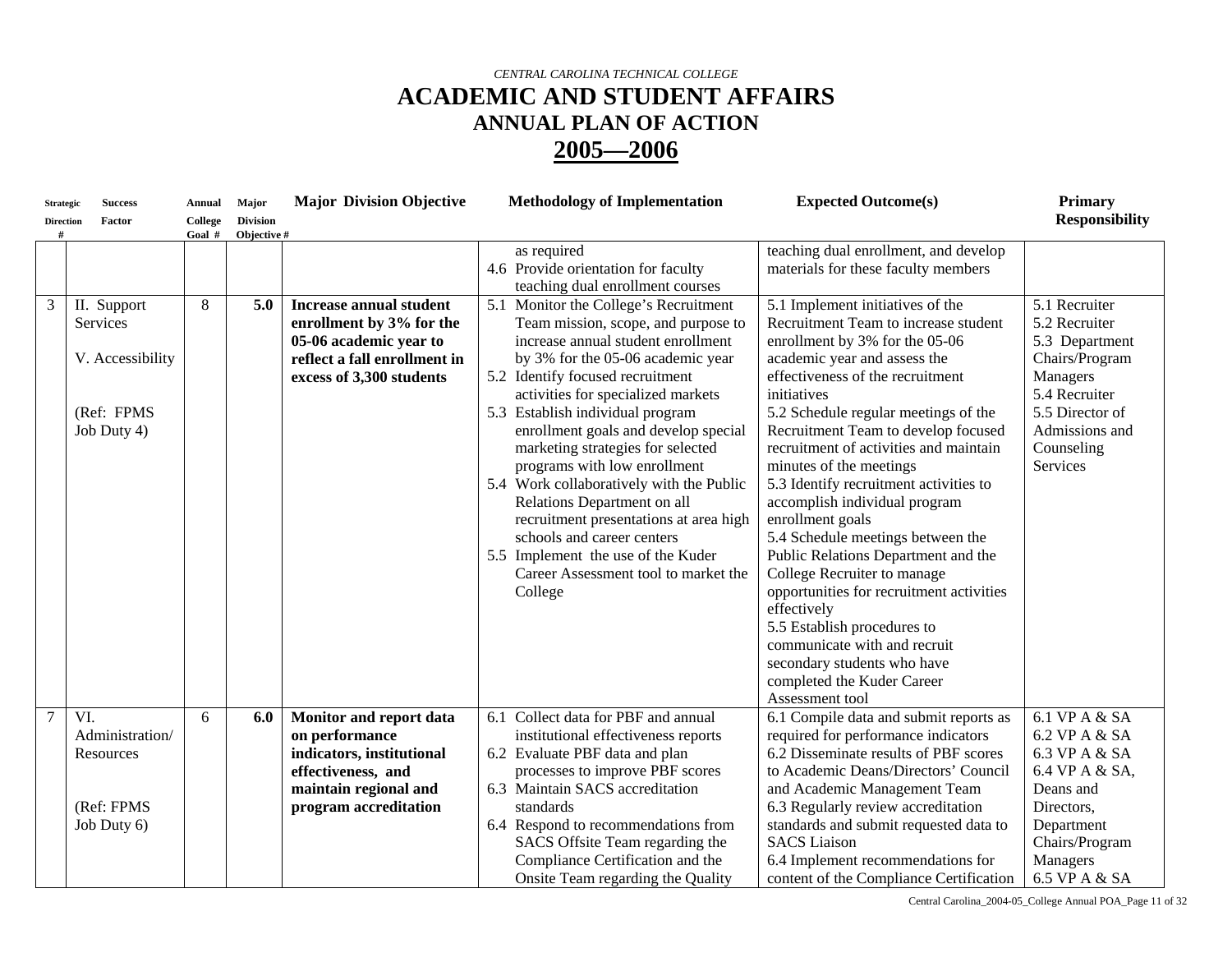| <b>Strategic</b><br><b>Direction</b> | <b>Success</b><br>Factor                                              | Annual<br>College | <b>Major</b><br><b>Division</b> | <b>Major Division Objective</b>                                                               | <b>Methodology of Implementation</b>                                                                                                                                                                                                                                                                                                                                                                                                                                                                                                                                                                                                                                                                     | <b>Expected Outcome(s)</b>                                                                                                                                                                                                                                                                                                                                                                                                                                                                                                                                                                                                                                                                        | <b>Primary</b><br><b>Responsibility</b>                                                                                                                                                            |
|--------------------------------------|-----------------------------------------------------------------------|-------------------|---------------------------------|-----------------------------------------------------------------------------------------------|----------------------------------------------------------------------------------------------------------------------------------------------------------------------------------------------------------------------------------------------------------------------------------------------------------------------------------------------------------------------------------------------------------------------------------------------------------------------------------------------------------------------------------------------------------------------------------------------------------------------------------------------------------------------------------------------------------|---------------------------------------------------------------------------------------------------------------------------------------------------------------------------------------------------------------------------------------------------------------------------------------------------------------------------------------------------------------------------------------------------------------------------------------------------------------------------------------------------------------------------------------------------------------------------------------------------------------------------------------------------------------------------------------------------|----------------------------------------------------------------------------------------------------------------------------------------------------------------------------------------------------|
|                                      |                                                                       | Goal #            | Objective #                     |                                                                                               | <b>Enhancement Plan</b><br>6.5 Monitor State Tech Program<br><b>Evaluation Report data</b><br>6.6 Collect data for required reports to<br>NLNAC, AAMA, ARC-ST, LLR<br>Board of Nursing, TAC of ABET,<br>ABA, and ACBSP<br>6.7 Develop compliance methods for<br>TAC 2000 of ABET program<br>standards<br>6.8 Implement any recommendations<br>from the NLNAC February 2005<br>accreditation reaffirmation visit for<br>Associate Degree Nursing program<br>and Practical Nursing program                                                                                                                                                                                                                 | and Quality Enhancement Plan for<br>SACS 2005-06 accreditation process<br>6.5 Report State Tech Program<br>Evaluation data to Academic<br>Management Team<br>6.6 Compile and submit program<br>accreditation reports<br>6.7 Identify compliance methods for<br>TAC 2000 of ABET program standards<br>and include in the Civil Engineering<br>Technology Annual Plan of Action.<br>6.8 Submit response to the NLNAC<br>self-study recommendations                                                                                                                                                                                                                                                  | 6.6 Deans and<br><b>Directors</b><br>6.7 Dean of<br>Industrial and<br>Engineering<br>Technology<br>6.8 Dean of Health<br>Sciences                                                                  |
| 6                                    | III. Support<br><b>Services</b><br>(Ref: FPMS<br>Job Duty 1, 6,<br>2) | $\tau$            | 7.0                             | <b>Provide learning resources</b><br>and services to support the<br>curriculum of the college | 7.1 Review the mission, scope, and<br>function of the library, media, and<br>learning resources function areas<br>7.2 Communicate to faculty, students,<br>and staff regarding accessibility to<br>online Library resources<br>7.3 Collaborate with faculty to determine<br>Library resources needed to support<br>the curriculum<br>7.4 Maintain appropriate library<br>resources at the Main Campus,<br>Kershaw site, Shaw Center, and<br>DuBose site<br>7.5 Provide for library resources at the<br>Lee County site<br>7.6 Utilize Library Focus Group to<br>support library activities<br>7.7 Review current library support for<br>outreach, dual enrollment, and<br>distance education courses and | 7.1 Continue to assess the<br>organizational structure of the<br>College's learning resources<br>7.2 Provide online resources<br>information to faculty, students, and<br>staff<br>7.3 Solicit information from faculty<br>regarding resources needed to support<br>the curriculum through the Library<br><b>Resource Committee</b><br>7.4 Acquire current library resources at<br>Main Campus and at outreach locations<br>7.5 Assess the library needs for the Lee<br>County site and make<br>recommendations for providing these<br>resources<br>7.6 Schedule meetings of the Library<br>Focus Group and maintain minutes of<br>meetings and assess data of the Library<br><b>Usage Report</b> | 7.1 Director of<br>Learning<br>Resources<br>7.2 Head Librarian<br>7.3 Head Librarian<br>7.4 Head Librarian<br>7.5 Head Librarian<br>7.6 Head Librarian<br>7.7 Head Librarian<br>7.8 Head Librarian |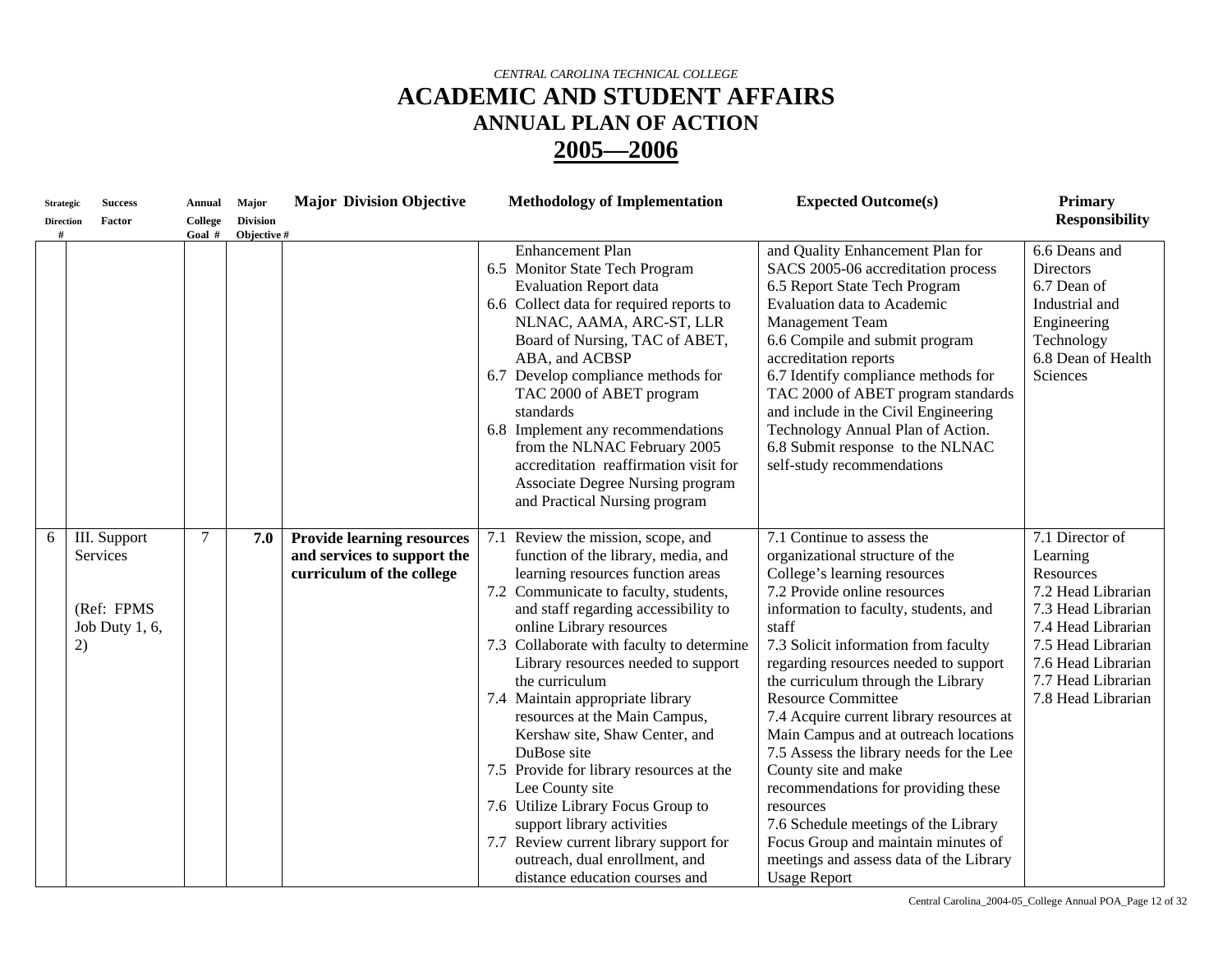| <b>Strategic</b>    | <b>Success</b>                                              | <b>Annual</b>            | Major              | <b>Major Division Objective</b>                  | <b>Methodology of Implementation</b>                                                                                                                                                                                                                                                                                                                                                                                                                                                                                                                                                                                                                                                                                                                                                                                                                                                                                                                    | <b>Expected Outcome(s)</b>                                                                                                                                                                                                                                                                                                                                                                                                                                                                                                                                                                                                                                                                                                                                                                                                                                                                                                                                                                                                | <b>Primary</b>                                                                                                                                                                                                                                                                                                                                                                                            |
|---------------------|-------------------------------------------------------------|--------------------------|--------------------|--------------------------------------------------|---------------------------------------------------------------------------------------------------------------------------------------------------------------------------------------------------------------------------------------------------------------------------------------------------------------------------------------------------------------------------------------------------------------------------------------------------------------------------------------------------------------------------------------------------------------------------------------------------------------------------------------------------------------------------------------------------------------------------------------------------------------------------------------------------------------------------------------------------------------------------------------------------------------------------------------------------------|---------------------------------------------------------------------------------------------------------------------------------------------------------------------------------------------------------------------------------------------------------------------------------------------------------------------------------------------------------------------------------------------------------------------------------------------------------------------------------------------------------------------------------------------------------------------------------------------------------------------------------------------------------------------------------------------------------------------------------------------------------------------------------------------------------------------------------------------------------------------------------------------------------------------------------------------------------------------------------------------------------------------------|-----------------------------------------------------------------------------------------------------------------------------------------------------------------------------------------------------------------------------------------------------------------------------------------------------------------------------------------------------------------------------------------------------------|
| <b>Direction</b>    | Factor                                                      | College                  | <b>Division</b>    |                                                  |                                                                                                                                                                                                                                                                                                                                                                                                                                                                                                                                                                                                                                                                                                                                                                                                                                                                                                                                                         |                                                                                                                                                                                                                                                                                                                                                                                                                                                                                                                                                                                                                                                                                                                                                                                                                                                                                                                                                                                                                           | <b>Responsibility</b>                                                                                                                                                                                                                                                                                                                                                                                     |
| #<br>$\overline{7}$ | II. Student<br><b>Outcomes</b><br>(Ref: FPMS<br>Job Duty 3) | Goal #<br>$\overline{7}$ | Objective #<br>8.0 | <b>Improve retention and</b><br>graduation rates | develop strategies for delivering<br>appropriate learning resource<br>services<br>7.8 Review and update Library<br>Handbooks for faculty and students,<br>other printed literature, and the<br>Library webpages<br>8.1 Monitor the purpose, scope, and<br>mission of the Retention Committee<br>to improve the College's retention<br>efforts<br>8.2 Increase the graduation and success<br>rates by two percent annually for the<br>next three years<br>8.3 Evaluate the role of student activities<br>as related to the College's retention<br>through the Programs and Services<br>Survey<br>8.4 Maintain a systematic program<br>completion application process<br>8.5 Improve the process for the<br>acquisition of job placement<br>information from students<br>8.6 Ensure compliance with DVS 30-<br>hour policy<br>8.7 Maintain the STAIRS program for<br>DVS students and evaluate<br>effectiveness<br>8.8 Facilitate student input regarding | 7.7 Provide appropriate/equitable<br>learning resources to support outreach,<br>dual enrollment, and distance education<br>courses<br>7.8 Provide current and accurate<br>information regarding the Library<br>resources and services<br>8.1 Schedule regular meetings of the<br>Retention Committee to implement<br>strategies to improve the College's<br>retention rate<br>8.2 Implement retention strategies to<br>improve the College's graduation and<br>success rates<br>8.3 Conduct an assessment of student<br>activities and determine impact on<br>College's retention<br>8.4 Implement a systematic program<br>completion application process and<br>report graduation data to Academic<br><b>Management Team</b><br>8.5 Implement an effective process for<br>gathering job placement data<br>8.6 Review data profiling students with<br>30-hour DVS limitations and<br>implement the enrollment restrictions.<br>8.7 Schedule STAIRS program for<br>DVS students and conduct evaluation<br>of effectiveness | $\overline{8.1}$ Retention<br>Coordinator and<br><b>Assistant Director</b><br>of Admissions<br>8.2 Retention<br>Coordinator,<br><b>Assistant Director</b><br>of Admissions,<br>Department<br>Chairs/Program<br>Managers<br>8.3 Director of<br>Admissions and<br>Counseling<br>Services<br>8.4 Registrar<br>8.5 Placement<br>Coordinator<br>8.6 Registrar<br>8.7 Retention<br>Coordinator<br>8.8 Retention |
|                     |                                                             |                          |                    |                                                  | retention and an appropriate college                                                                                                                                                                                                                                                                                                                                                                                                                                                                                                                                                                                                                                                                                                                                                                                                                                                                                                                    | 8.8 Conduct annual Student Forum and                                                                                                                                                                                                                                                                                                                                                                                                                                                                                                                                                                                                                                                                                                                                                                                                                                                                                                                                                                                      | Coordinator                                                                                                                                                                                                                                                                                                                                                                                               |
|                     |                                                             |                          |                    |                                                  | environment                                                                                                                                                                                                                                                                                                                                                                                                                                                                                                                                                                                                                                                                                                                                                                                                                                                                                                                                             | implement appropriate                                                                                                                                                                                                                                                                                                                                                                                                                                                                                                                                                                                                                                                                                                                                                                                                                                                                                                                                                                                                     |                                                                                                                                                                                                                                                                                                                                                                                                           |
|                     |                                                             |                          |                    |                                                  |                                                                                                                                                                                                                                                                                                                                                                                                                                                                                                                                                                                                                                                                                                                                                                                                                                                                                                                                                         | recommendations for an improved<br>college environment                                                                                                                                                                                                                                                                                                                                                                                                                                                                                                                                                                                                                                                                                                                                                                                                                                                                                                                                                                    |                                                                                                                                                                                                                                                                                                                                                                                                           |
| 2                   | VI.                                                         | 10                       | 9.0                | Provide faculty and staff                        | 9.1 Assess faculty and staff professional                                                                                                                                                                                                                                                                                                                                                                                                                                                                                                                                                                                                                                                                                                                                                                                                                                                                                                               | 9.1 Solicit requests from faculty and                                                                                                                                                                                                                                                                                                                                                                                                                                                                                                                                                                                                                                                                                                                                                                                                                                                                                                                                                                                     | 9.1 Deans and                                                                                                                                                                                                                                                                                                                                                                                             |
|                     | Administration/                                             |                          |                    | professional development                         | development needs                                                                                                                                                                                                                                                                                                                                                                                                                                                                                                                                                                                                                                                                                                                                                                                                                                                                                                                                       | staff on the PDP Request Form for                                                                                                                                                                                                                                                                                                                                                                                                                                                                                                                                                                                                                                                                                                                                                                                                                                                                                                                                                                                         | Directors                                                                                                                                                                                                                                                                                                                                                                                                 |
|                     | Resources                                                   |                          |                    |                                                  | 9.2 Increase the variety of delivery                                                                                                                                                                                                                                                                                                                                                                                                                                                                                                                                                                                                                                                                                                                                                                                                                                                                                                                    | activities                                                                                                                                                                                                                                                                                                                                                                                                                                                                                                                                                                                                                                                                                                                                                                                                                                                                                                                                                                                                                | 9.2 Professional                                                                                                                                                                                                                                                                                                                                                                                          |
|                     |                                                             |                          |                    |                                                  |                                                                                                                                                                                                                                                                                                                                                                                                                                                                                                                                                                                                                                                                                                                                                                                                                                                                                                                                                         |                                                                                                                                                                                                                                                                                                                                                                                                                                                                                                                                                                                                                                                                                                                                                                                                                                                                                                                                                                                                                           |                                                                                                                                                                                                                                                                                                                                                                                                           |

Central Carolina\_2004-05\_College Annual POA\_Page 13 of 32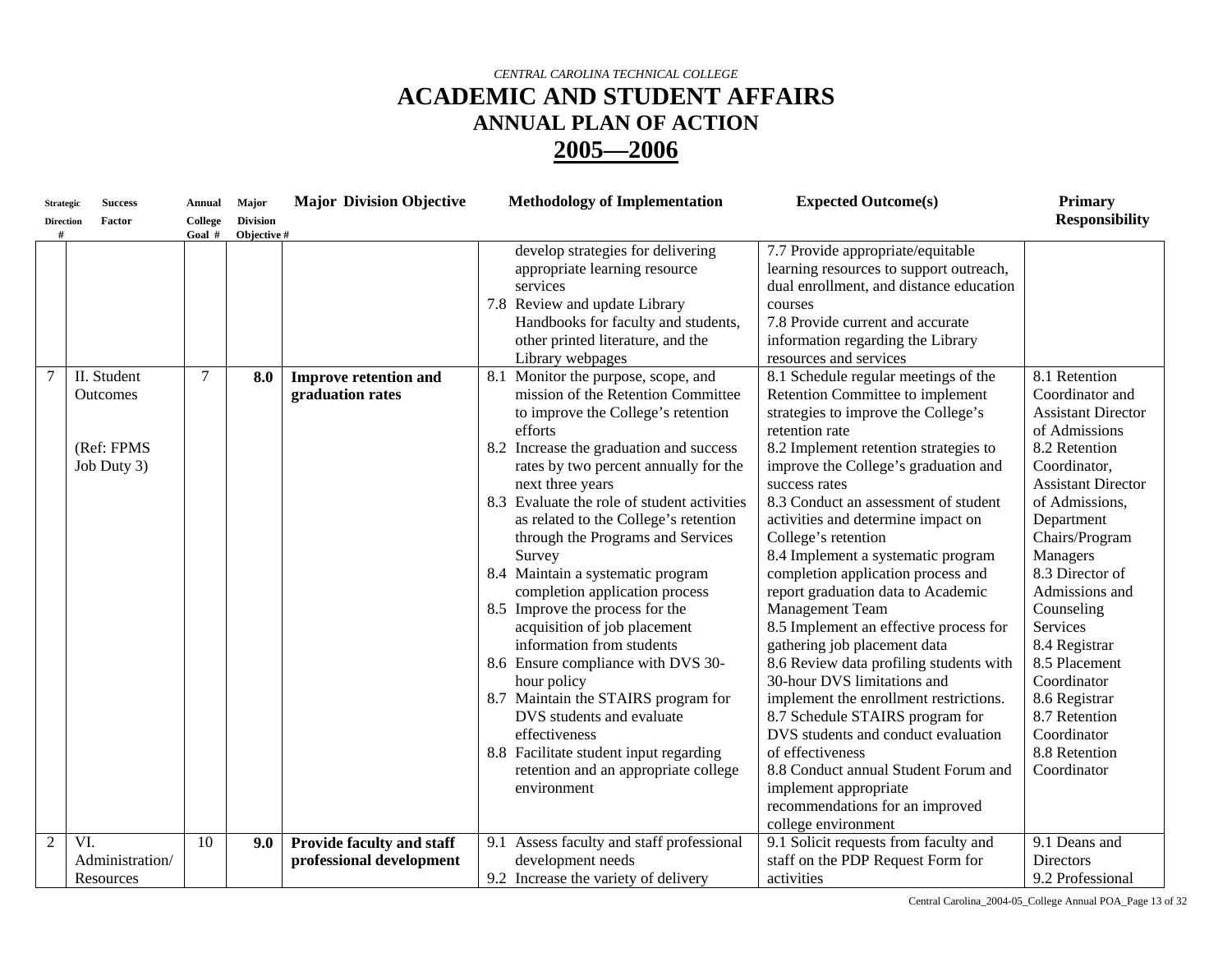| <b>Strategic</b><br><b>Direction</b><br># | <b>Success</b><br>Factor                                         | Annual<br>College<br>Goal # | Major<br><b>Division</b><br>Objective # | <b>Major Division Objective</b>                  | <b>Methodology of Implementation</b>                                                                                                                                                                                                                                                                                                                                                                                                                                                                                                                                                                                                                                                                                 | <b>Expected Outcome(s)</b>                                                                                                                                                                                                                                                                                                                                                                                                                                                                                                                                                                                                                                                                          | <b>Primary</b><br><b>Responsibility</b>                                                                                                                                                                                                                          |
|-------------------------------------------|------------------------------------------------------------------|-----------------------------|-----------------------------------------|--------------------------------------------------|----------------------------------------------------------------------------------------------------------------------------------------------------------------------------------------------------------------------------------------------------------------------------------------------------------------------------------------------------------------------------------------------------------------------------------------------------------------------------------------------------------------------------------------------------------------------------------------------------------------------------------------------------------------------------------------------------------------------|-----------------------------------------------------------------------------------------------------------------------------------------------------------------------------------------------------------------------------------------------------------------------------------------------------------------------------------------------------------------------------------------------------------------------------------------------------------------------------------------------------------------------------------------------------------------------------------------------------------------------------------------------------------------------------------------------------|------------------------------------------------------------------------------------------------------------------------------------------------------------------------------------------------------------------------------------------------------------------|
|                                           | (Ref: FPMS<br>Job Duty 5)                                        |                             |                                         |                                                  | methods and use electronic delivery<br>where possible (CD, video, online,<br>$etc.$ )<br>9.3 Offer faculty and staff access to<br>conferences, workshops, and<br>certification training where<br>appropriate within budgetary<br>constraints<br>9.4 Assist faculty members in<br>maintaining and expanding<br>credentials in teaching discipline<br>9.5 Provide training on information<br>technology resources for staff,<br>faculty, and students to support<br>implementation of the QEP<br>9.6 Conduct adjunct faculty training                                                                                                                                                                                  | 9.2 Offer increased electronic delivery<br>of professional development activities<br>9.3 Provide faculty and staff access to<br>appropriate professional development<br>activities<br>9.4 Allocate professional development<br>funds for faculty and staff to expand<br>credentials in teaching discipline<br>9.5 Schedule training sessions for<br>information technology within the<br>College's PDP calendar and in<br>collaboration with the QEP<br>9.6 Schedule and conduct adjunct<br>faculty training each semester and<br>maintain minutes of training                                                                                                                                      | Development<br>Team<br>9.3 VP A & SA<br>9.4 Deans and<br>Directors<br>9.5 VP A & SA<br>and QEP<br>Leadership Team<br>9.6 VP A & SA                                                                                                                               |
| 2                                         | VI.<br>Administration/<br>Resources<br>(Ref: FPMS<br>Job Duty 6) | 3                           | <b>10.0</b>                             | <b>Manage budgetary</b><br>resources effectively | 10.1 Implement sound budgetary practices<br>of allocated resources<br>10.2Review adjunct faculty pay rate and<br>increase as the budget allows<br>10.3 Seek external funding (grants)<br>10.4 Develop annual equipment requests<br>for instructional equipment to<br>support academic programs<br>10.5 Make recommendations for capital<br>improvements as requested<br>10.6Request additional instructional<br>technology resources through the<br><b>Instructional Computing Team to</b><br>support the QEP<br>10.7 Solicit the assistance of the College's<br>leadership in the acquisition of<br>additional Health Sciences physical<br>resources<br>10.8 Seek equipment donations from<br>business and industry | 10.1 Participate in annual budgetary<br>planning workshop<br>10.2 Make recommendation for<br>increased adjunct faculty pay<br>10.3 Participate in external funding<br>opportunities<br>10.4 Submit annual equipment requests<br>to Vice President for Business Affairs<br>10.5 Submit annual requests for capital<br>improvements to Vice President for<br><b>Business Affairs</b><br>10.6 Submit requests for instructional<br>computing needs to Instructional<br>Computing Team through division<br>representatives<br>10.7 Participate in presentations to<br>local health care providers<br>10.8 Request equipment donations<br>from business and industry<br>10.9 Assess needs for personnel, | 10.1 Deans and<br>Directors,<br>Department<br>Chairs/Program<br>Managers<br>10.2 VP A & SA<br>10.3 VP A & SA<br>10.4 VP A & SA<br>10.5 VP A & SA<br>10.6 Deans and<br><b>Directors</b><br>10.7 VP A & SA<br>10.8 Deans and<br><b>Directors</b><br>10.9 VP A & SA |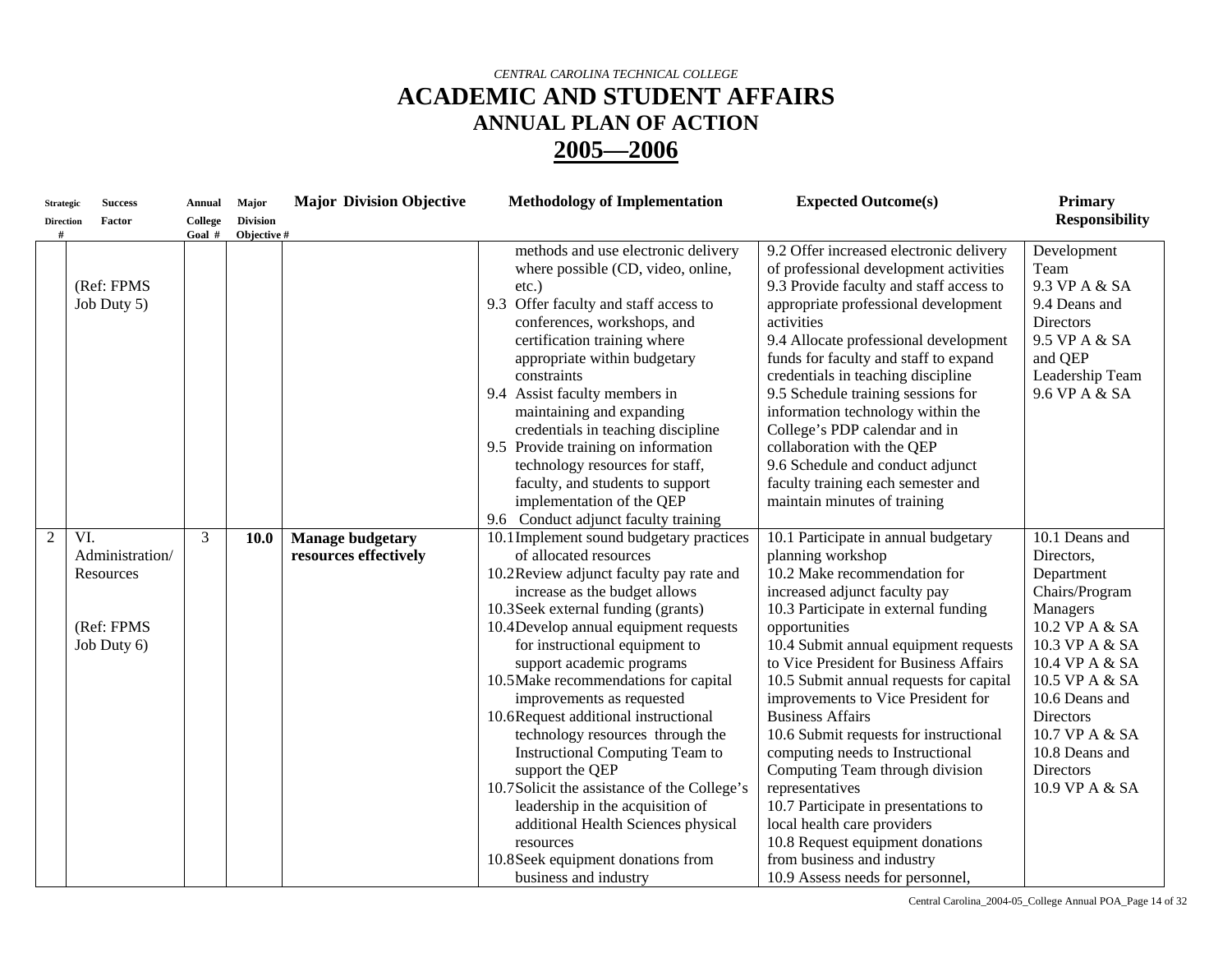| <b>Strategic</b><br><b>Direction</b> | <b>Success</b><br>Factor                                              | <b>Annual</b><br>College | Major<br><b>Division</b> | <b>Major Division Objective</b>                                                                                  | <b>Methodology of Implementation</b>                                                                                                                                                                                                                                                                                                                                                                                                                                                                                                                                                                                                                                                                                                                                                                                                | <b>Expected Outcome(s)</b>                                                                                                                                                                                                                                                                                                                                                                                                                                                                                                                                                                                                                                                                                  | <b>Primary</b><br><b>Responsibility</b>                                                                                                                                                                                                  |
|--------------------------------------|-----------------------------------------------------------------------|--------------------------|--------------------------|------------------------------------------------------------------------------------------------------------------|-------------------------------------------------------------------------------------------------------------------------------------------------------------------------------------------------------------------------------------------------------------------------------------------------------------------------------------------------------------------------------------------------------------------------------------------------------------------------------------------------------------------------------------------------------------------------------------------------------------------------------------------------------------------------------------------------------------------------------------------------------------------------------------------------------------------------------------|-------------------------------------------------------------------------------------------------------------------------------------------------------------------------------------------------------------------------------------------------------------------------------------------------------------------------------------------------------------------------------------------------------------------------------------------------------------------------------------------------------------------------------------------------------------------------------------------------------------------------------------------------------------------------------------------------------------|------------------------------------------------------------------------------------------------------------------------------------------------------------------------------------------------------------------------------------------|
| #                                    |                                                                       | Goal #                   | Objective #              |                                                                                                                  | 10.9 Plan for the establishment of the Lee<br>County site                                                                                                                                                                                                                                                                                                                                                                                                                                                                                                                                                                                                                                                                                                                                                                           | equipment, and other resources to<br>provide academic services at the Lee<br>County site                                                                                                                                                                                                                                                                                                                                                                                                                                                                                                                                                                                                                    |                                                                                                                                                                                                                                          |
|                                      | IV.<br>Collaboration<br>V. Accessibility<br>(Ref: FPMS<br>Job Duty 6) | 6                        | <b>11.0</b>              | Provide accurate and<br>timely information to the<br><b>College's stakeholders</b>                               | 11.1 Maintain annual review and revision<br>of College publications<br>11.2 Conduct scheduled meetings to<br>enhance communication among<br>College personnel on the division<br>and departmental levels<br>11.3Provide improved identification of<br>outreach course offerings in semester<br>course schedule, in SIS, and on the<br>Web.<br>11.4 Create handbook for faculty who are<br>teaching at secondary locations and<br>include specific information unique<br>to each secondary school or location<br>11.5Promote the use of web resources<br>such as Web for Faculty, Web for<br>Students, Campus Pipeline, etc.<br>11.6Ensure the accuracy of the academic<br>information on the College's web<br>site<br>11.7Provide monthly internal newsletter<br>11.8 Communicate information regarding<br>implementation of Banner | 11.1 Conduct review of College<br>publications and submit changes for<br>editing and distribution<br>11.2 Hold at least two faculty and staff<br>meetings annually to communicate<br>information<br>11.3 Revise the course offerings<br>schedule format in all mediums<br>11.4 Publish a handbook for faculty<br>teaching at secondary locations<br>11.5 Schedule training activities for<br>faculty, staff, and students to encourage<br>use of web resources<br>11.6 Submit recommendations for web<br>content for academic information<br>11.7 Publish monthly internal<br>newsletter<br>11.8 Share information regarding<br>Banner implementation at meetings and<br>appoint Banner implementation Team | 11.1 Director of<br><b>Public Relations</b><br>11.2 VP A & SA<br>11.3 VP A & SA<br>11.4 Outreach<br>Coordinator<br>11.5 VP A & SA<br>11.6 Deans and<br><b>Directors</b><br>11.7 Director of<br><b>Public Relations</b><br>11.8 VP A & SA |
| 3                                    | III. Support<br>Services<br>(Ref: FPMS<br>Job Duty 3)                 | $\tau$                   | 12.0                     | Provide consistent,<br>accurate, and professional<br>career assessment and<br>program advisement for<br>students | 12.1 Develop a College-wide approach to<br>identify the issues related to student<br>advisement<br>12.2 Evaluate the College Studies<br>Certificate advisor distribution<br>12.3Provide advisement training for<br>faculty and admissions counselors<br>12.4 Evaluate faculty advisement<br>performance using the FPMS process<br>and results of the advisement survey                                                                                                                                                                                                                                                                                                                                                                                                                                                              | 12.1 Appoint a college-wide team to<br>address advisement issues<br>12.2 Review the effectiveness of the<br>advisor assignment and management<br>for the College Studies Certificate<br>12.3 Schedule advisement training for<br>faculty and admissions counselors<br>12.4 Use the results of the Advisor<br>Survey to continuously improve<br>advisement                                                                                                                                                                                                                                                                                                                                                   | 12.1 VP A & SA<br>12.2 VP A & SA<br>12.3 Registrar and<br>Director of<br>Admissions and<br>Counseling<br>Services<br>12.4 VP A & SA<br>12.5 Deans and<br>Directors                                                                       |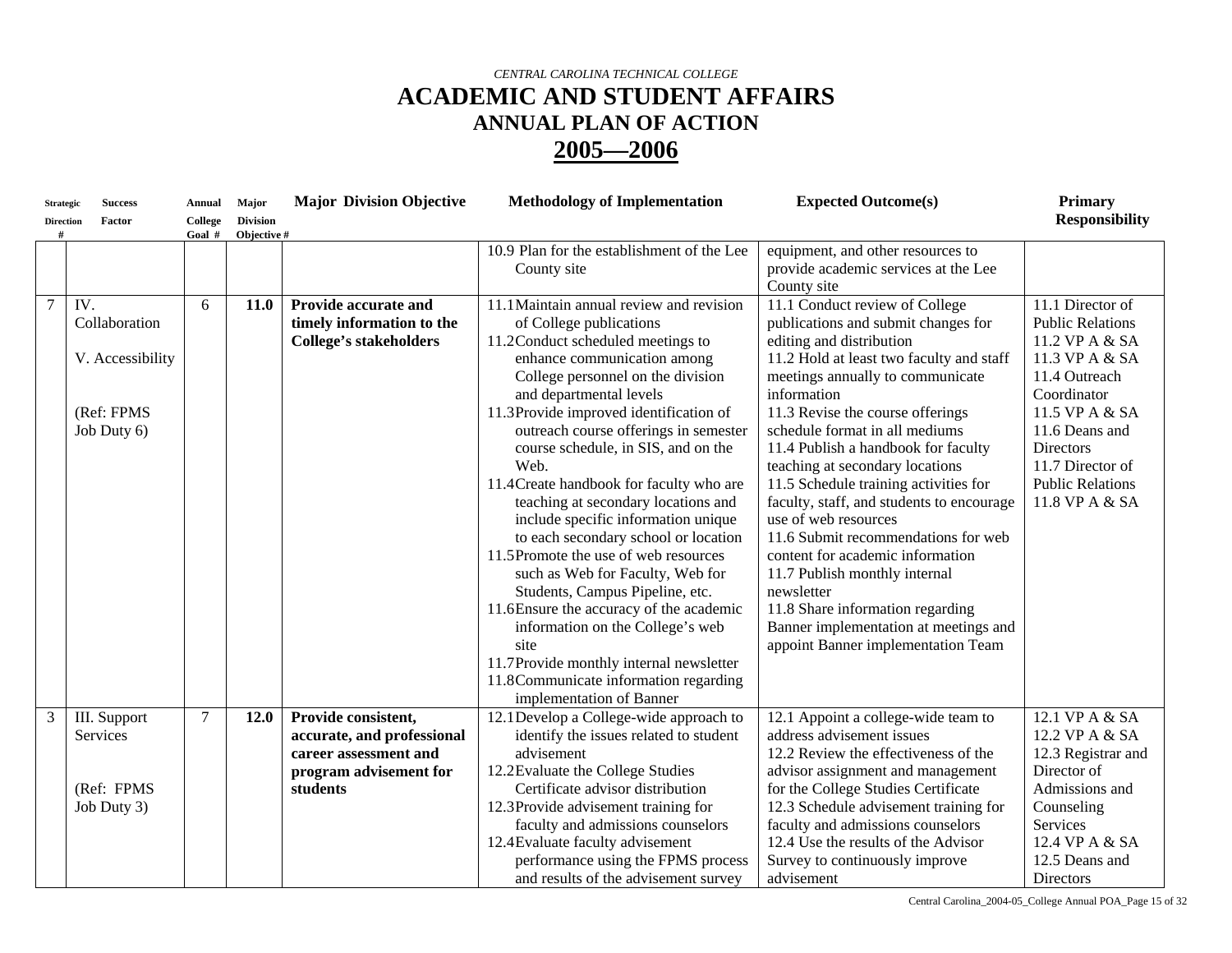| <b>Strategic</b> | <b>Success</b>                                        | Annual            | Major                          | <b>Major Division Objective</b>                                                                                 | <b>Methodology of Implementation</b>                                                                                                                                                                                                                                                                                                                                                                                                                                                                                                                                                  | <b>Expected Outcome(s)</b>                                                                                                                                                                                                                                                                                                                                                                                                                                                                                                                                                                                 | <b>Primary</b>                                                                                                                                                                                                                            |
|------------------|-------------------------------------------------------|-------------------|--------------------------------|-----------------------------------------------------------------------------------------------------------------|---------------------------------------------------------------------------------------------------------------------------------------------------------------------------------------------------------------------------------------------------------------------------------------------------------------------------------------------------------------------------------------------------------------------------------------------------------------------------------------------------------------------------------------------------------------------------------------|------------------------------------------------------------------------------------------------------------------------------------------------------------------------------------------------------------------------------------------------------------------------------------------------------------------------------------------------------------------------------------------------------------------------------------------------------------------------------------------------------------------------------------------------------------------------------------------------------------|-------------------------------------------------------------------------------------------------------------------------------------------------------------------------------------------------------------------------------------------|
| <b>Direction</b> | Factor                                                | College<br>Goal # | <b>Division</b><br>Objective # |                                                                                                                 |                                                                                                                                                                                                                                                                                                                                                                                                                                                                                                                                                                                       |                                                                                                                                                                                                                                                                                                                                                                                                                                                                                                                                                                                                            | <b>Responsibility</b>                                                                                                                                                                                                                     |
|                  |                                                       |                   |                                |                                                                                                                 | for improvement<br>12.5Integrate online registration<br>processes with sound academic<br>advising<br>12.6 Evaluate process for tracking high<br>school transcript receipt process                                                                                                                                                                                                                                                                                                                                                                                                     | 12.5 Implement online registration for<br>academic programs<br>12.6 Implement a tracking process for<br>high school transcript receipt                                                                                                                                                                                                                                                                                                                                                                                                                                                                     | 12.6 Registrar and<br>Director of<br>Admissions and<br>Counseling<br>Services                                                                                                                                                             |
| $\overline{4}$   | IV.<br>Collaboration<br>(Ref: FPMS<br>Job Duty 4)     | 11                | 13.0                           | <b>Establish partnerships in</b><br>the College's service area<br>to accomplish the<br><b>College's mission</b> | 13.1 Maintain the College's dual<br>enrollment program in the<br>secondary schools<br>13.2 Work collaboratively with other<br>educational and community entities<br>on grant proposals<br>13.3 Collaborate with Adult Education<br>with the referral of students and the<br>Skills Institute<br>13.4 Promote secondary to post<br>secondary course articulation<br>13.5 Facilitate agreements with county<br>libraries for sharing of resources                                                                                                                                       | 13.1 Schedule dual enrollment courses<br>in area secondary schools<br>13.2 Participate in activities with<br>educational and community entities on<br>grant proposals<br>13.3 Schedule Skills Institute training<br>at the College with Adult Education<br>13.4 Schedule meetings with area high<br>school counselors and administers to<br>promote secondary articulation<br>13.5 Maintain agreements with county<br>libraries for sharing of resources                                                                                                                                                   | 13.1 Outreach<br>Coordinator<br>13.2 VP A & SA<br>13.3 Director of<br>Admissions and<br>Counseling<br>Services<br>13.4 Registrar<br>13.5 Librarian                                                                                        |
|                  | III. Support<br>Services<br>(Ref: FPMS<br>Job Duty 4) | 8                 | 14.0                           | Develop a comprehensive<br>marketing program for<br>the College                                                 | 14.1Refine the mission, scope, and<br>purpose of the College's marketing<br>initiatives to develop a<br>comprehensive annual marketing<br>plan of action<br>14.2 Integrate all marketing and<br>recruitment activities for promoting<br>the programs and services of the<br>College<br>14.3 Market the scope, size, accessibility,<br>transfer programs, and mission of<br>the College with a collegiate focus<br>14.4 Evaluate the effectiveness of the<br>College's marketing plan and report<br>on initiatives<br>14.5 Identify marketing techniques for<br>dual enrolled students | 14.1 Appoint a college-wide Marketing<br>Committee to develop a comprehensive<br>marketing plan of action, conduct<br>meetings, and maintain minutes of<br>meetings<br>14.2 Participate in marketing and<br>recruitment activities<br>14.3 Prepare marketing materials that<br>will market the scope, size,<br>accessibility, and mission of the<br>College in a collegiate image<br>14.4 Conduct and evaluation of the<br>effectiveness of the marketing plan and<br>report on initiatives to Deans/Directors<br>and Academic Management Team<br>14.5 Market the College to the dual<br>enrolled students | 14.1 Director of<br><b>Public Relations</b><br>14.2 Director of<br><b>Public Relations</b><br>and Recruiter<br>14.3 Director of<br><b>Public Relations</b><br>14.4 Director of<br><b>Public Relations</b><br>14.5 Outreach<br>Coordinator |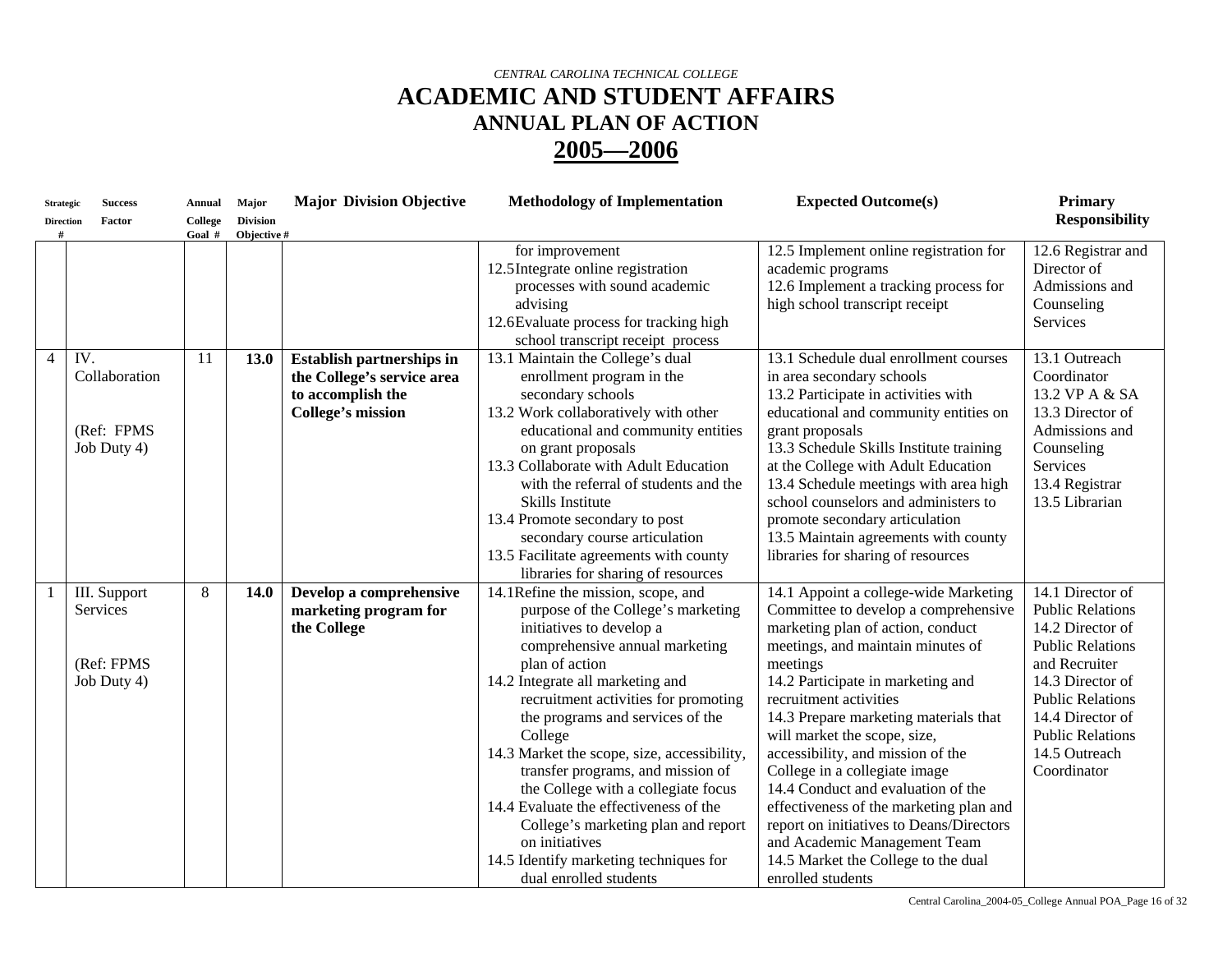| <b>Strategic</b>      | <b>Success</b>                                                   | Annual            | <b>Major</b>                   | <b>Major Division Objective</b>                                                                           | <b>Methodology of Implementation</b>                                                                                                                                                                                                                                                                                                                                                                                                                                                                                                                                                                                                                              | <b>Expected Outcome(s)</b>                                                                                                                                                                                                                                                                                                                                                                                                                                                                                                                                                    | <b>Primary</b>                                                                                                                                                                                                                                                                                                                                                                                                                                               |
|-----------------------|------------------------------------------------------------------|-------------------|--------------------------------|-----------------------------------------------------------------------------------------------------------|-------------------------------------------------------------------------------------------------------------------------------------------------------------------------------------------------------------------------------------------------------------------------------------------------------------------------------------------------------------------------------------------------------------------------------------------------------------------------------------------------------------------------------------------------------------------------------------------------------------------------------------------------------------------|-------------------------------------------------------------------------------------------------------------------------------------------------------------------------------------------------------------------------------------------------------------------------------------------------------------------------------------------------------------------------------------------------------------------------------------------------------------------------------------------------------------------------------------------------------------------------------|--------------------------------------------------------------------------------------------------------------------------------------------------------------------------------------------------------------------------------------------------------------------------------------------------------------------------------------------------------------------------------------------------------------------------------------------------------------|
| <b>Direction</b><br># | Factor                                                           | College<br>Goal # | <b>Division</b><br>Objective # |                                                                                                           |                                                                                                                                                                                                                                                                                                                                                                                                                                                                                                                                                                                                                                                                   |                                                                                                                                                                                                                                                                                                                                                                                                                                                                                                                                                                               | <b>Responsibility</b>                                                                                                                                                                                                                                                                                                                                                                                                                                        |
|                       | VI.<br>Administration/<br>Resources<br>(Ref: FPMS<br>Job Duty 6) | 3                 | 15.0                           | <b>Maintain effective</b><br>organizational structure                                                     | 15.1 Hire faculty and staff to reflect a<br>diverse ethnicity<br>15.2Communicate the organizational<br>structure and roles of employees to<br>faculty and staff<br>15.3 Review all faculty and staff position<br>descriptions to ensure relevancy<br>15.4 Review academic and student<br>affairs policies for efficiency and<br>consistency with focus on<br>attendance policies, drop/add<br>procedures, standards of academic<br>progress, and roster verification<br>15.5 Determine the most efficient manner<br>to manage outreach sites as the<br>College continues to grow                                                                                  | 15.1 Advertise and fill faculty and staff<br>positions with qualified and diverse<br>persons when available<br>15.2 Provide copies of organizational<br>charts to faculty and staff<br>15.3 Conduct review of position<br>descriptions for faculty and staff at<br>least every two years<br>15.4 Submit revisions of policies to the<br>Leadership Team for consideration<br>15.5 Assess the management needs at<br>the outreach sites and determine the<br>most appropriate allocation of<br>personnel resources to effectively<br>accomplish the mission of the College     | 15.1 VP A & SA<br>15.2 VP A & SA<br>15.3 VP A & SA,<br>Deans and<br><b>Directors</b><br>15.4 VP A & SA<br>15.5 VP A & SA,<br>Director of<br>Admissions and<br>Counseling<br>Services. VP<br><b>Business Affairs</b>                                                                                                                                                                                                                                          |
| 6                     | III. Support<br>Services<br>(Ref: FPMS<br>Job Duty 4)            | $\tau$            | 16.0                           | Provide comprehensive<br>and efficient student<br>services through a<br>planned and integrated<br>process | 16.1 Develop a Student Services Division<br>Plan of Action for implementation<br>16.2 Implement an annual review process<br>to systematically evaluate the<br>effectiveness of the Student Services<br>Division's Plan of Action<br>16.3 Develop Plans of Action for the<br><b>Student Services Divisions</b><br>departments: Admissions and<br>Counseling, Center for Student<br>Information/Registrar, and the<br><b>Financial Aid Department</b><br>16.4 Implement an annual review process<br>to systematically evaluate the<br>effectiveness of each of the<br>departments in the Student Affairs<br>Division and administer Programs<br>and Services Survey | 16.1 Submit a Student Services<br>Division Plan of Action to the Vice<br>President for Academic and Student<br>Affairs<br>16.2 Conduct an annual review of<br>Student Services Division's Plan of<br>Action<br>16.3 Implement Plans of Actions for<br>Admissions and Counseling Services,<br>Center for Student Information/<br>Registrar, and the Financial Aid<br>Departments<br>16.4 Participate in the annual review of<br>processes of the Student Affairs to<br>determine effectiveness of student<br>services and use results from the<br>Programs and Services Survey | 16.1 Registrar,<br>Director of Financial<br>Aid, Director of<br>Admissions and<br><b>Counseling Services</b><br>16.2 Registrar,<br>Director of Financial<br>Aid. Director of<br>Admissions and<br><b>Counseling Services</b><br>16.3 Registrar,<br>Director of Financial<br>Aid. Director of<br>Admissions and<br><b>Counseling Services</b><br>16.4 Registrar,<br>Director of Financial<br>Aid, Director of<br>Admissions and<br><b>Counseling Services</b> |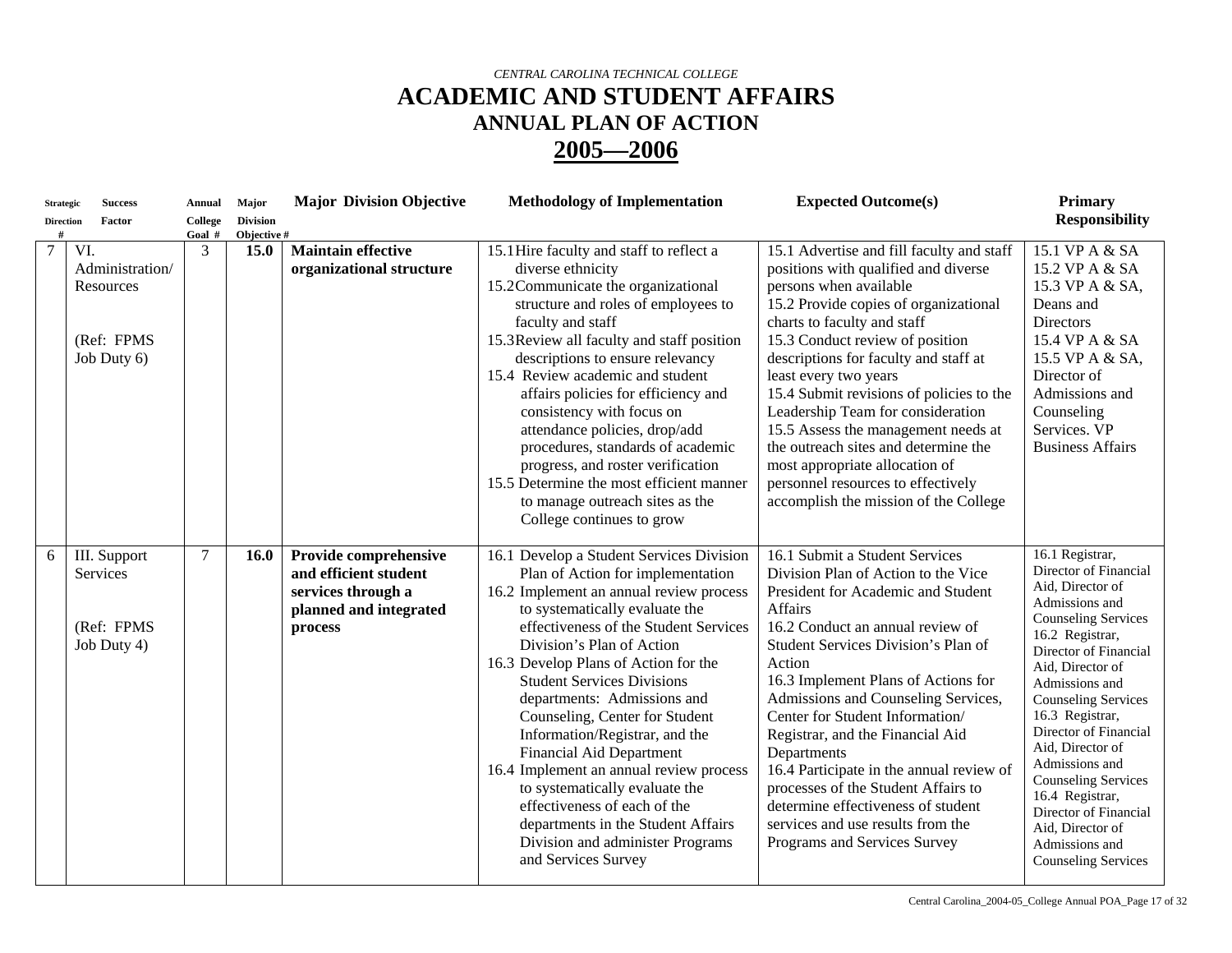| <b>Strategic</b> | <b>Success</b>                                                                                             | Annual            | <b>Major</b>                   | <b>Major Division Objective</b>                                                                        | <b>Methodology of Implementation</b>                                                                                                                                                                                                                                                                                                                                                                                                                                                                                          | <b>Expected Outcome(s)</b>                                                                                                                                                                                                                                                                                                                                                                                                                  | <b>Primary</b>                                                                                                                                                  |
|------------------|------------------------------------------------------------------------------------------------------------|-------------------|--------------------------------|--------------------------------------------------------------------------------------------------------|-------------------------------------------------------------------------------------------------------------------------------------------------------------------------------------------------------------------------------------------------------------------------------------------------------------------------------------------------------------------------------------------------------------------------------------------------------------------------------------------------------------------------------|---------------------------------------------------------------------------------------------------------------------------------------------------------------------------------------------------------------------------------------------------------------------------------------------------------------------------------------------------------------------------------------------------------------------------------------------|-----------------------------------------------------------------------------------------------------------------------------------------------------------------|
| <b>Direction</b> | Factor                                                                                                     | College<br>Goal # | <b>Division</b><br>Objective # |                                                                                                        |                                                                                                                                                                                                                                                                                                                                                                                                                                                                                                                               |                                                                                                                                                                                                                                                                                                                                                                                                                                             | <b>Responsibility</b>                                                                                                                                           |
| 5<br>6           | <b>I.</b> Educational<br>Programs<br>VI.<br>Administration/<br>Resources<br>(Ref: FPMS<br>Job Duty $5 & 6$ | 12                | 17.0                           | <b>Implement the College's</b><br><b>QEP</b>                                                           | 17.1 Submit the QEP to the SACS Onsite<br>Team for consideration<br>17.2 Implement the pilot phase of the<br>QEP in the fall 2005 semester<br>17.3 Consider and implement any<br>recommendations from the SACS Onsite<br>Team for the QEP's improvement                                                                                                                                                                                                                                                                       | 17.1 Compile and submit the SACS<br><b>Onsite Team</b><br>17.2 Plan all aspects of the pilot phase<br>of the QEP by August 1, 2005<br>17.3 Review and implement changes<br>where appropriate to accomplish the<br>mission of the College                                                                                                                                                                                                    | 17.1 QEP Leadership<br>Team<br>17.2 QEP Leadership<br>Team<br>17.3 QEP Leadership<br>Team                                                                       |
| 5<br>6           | I. Educational<br>Programs<br>VI.<br>Administration/<br>Resources                                          | 12                | 18.0                           | <b>Implement the academic</b><br>and student services<br>components of the SCT<br><b>Banner</b> system | 18.1 Identify faculty and staff to serve on<br>teams to provide leadership for Banner<br>implementation for academic and student<br>services<br>18.2 Identify the faculty and staff to<br>support the leadership initiatives for the<br>functional implementation of Banner for<br>academic and student services<br>18.3 Plan for the professional<br>development activities to support faculty<br>and staff for Banner implementation<br>18.4 Communicate Banner<br>implementation progress to academic<br>staff and faculty | 18.1 Appoint faculty and staff to serve<br>on teams and incorporate<br>responsibilities into their respective<br>FPMS or EPMS<br>18.2 Implement the functional<br>components of Banner in academic and<br>student services<br>18.3 Schedule professional<br>development activities through the<br>Colleges PDP Team to facilitate<br>training for Banner implementation<br>18.4 Schedule Banner updates on<br>agendas for academic meetings | 18.1 VP A & SA;<br>Deans and Directors<br>18.2 VP A & SA;<br>Deans and Directors<br>18.3 VP A & SA and<br>PDP Team<br>18.4 VP A & SA and<br>Deans and Directors |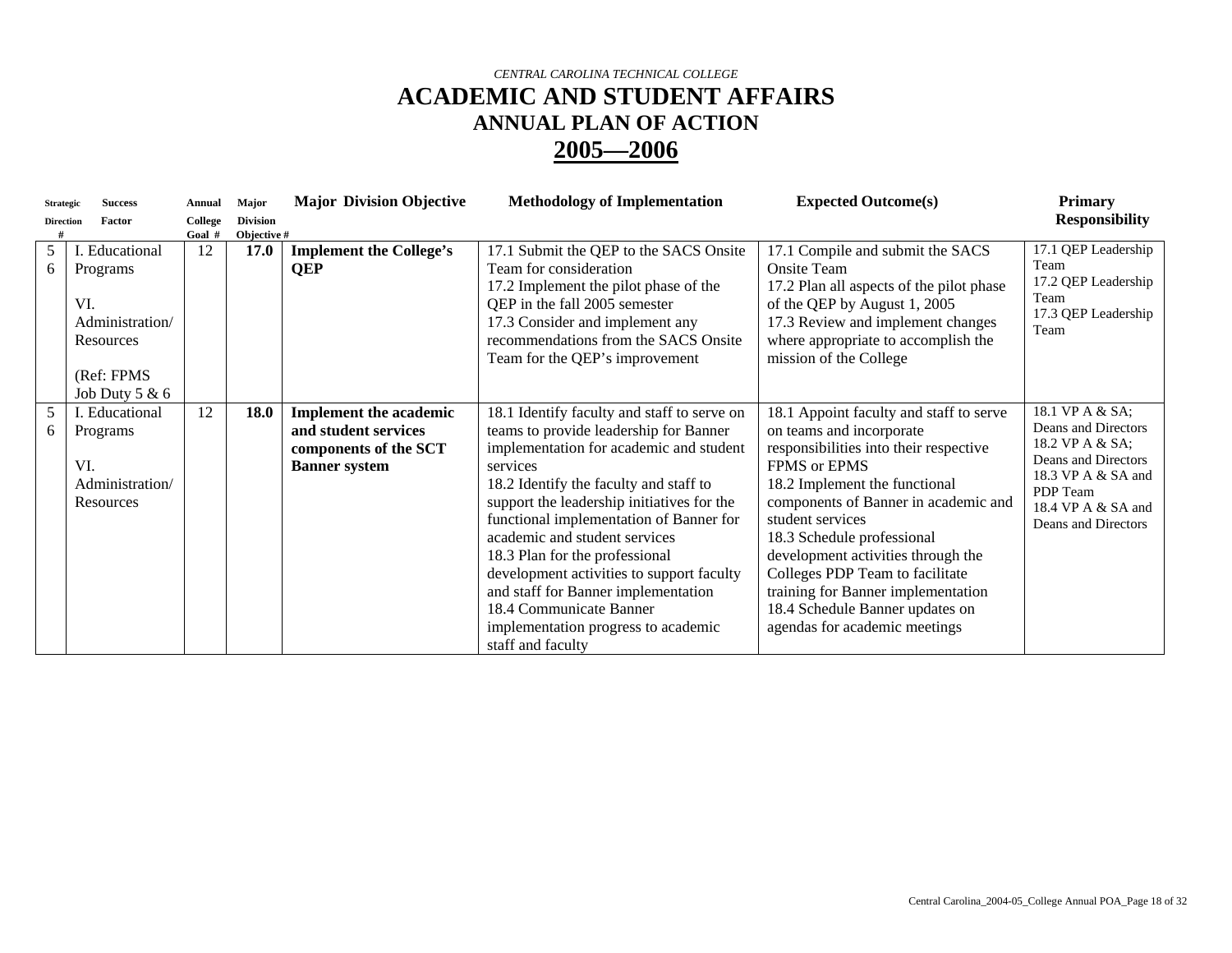#### *CENTRAL CAROLINA TECHNICAL COLLEGE*  **BUSINESS AFFAIRS ANNUAL PLAN OF ACTION 2005—2006**

|                                                                                 | <b>Strategic</b><br><b>Success</b>  | College                | Major                          | <b>Major Division Objective</b>                                                                                                                                                                                  | <b>Method(s)</b> of Measurement                                                                                                    | <b>Expected Outcome(s)</b>                                                                                                                                                                                                                                                                                                                                                                                                          | <b>Primary</b>                                                                                   |
|---------------------------------------------------------------------------------|-------------------------------------|------------------------|--------------------------------|------------------------------------------------------------------------------------------------------------------------------------------------------------------------------------------------------------------|------------------------------------------------------------------------------------------------------------------------------------|-------------------------------------------------------------------------------------------------------------------------------------------------------------------------------------------------------------------------------------------------------------------------------------------------------------------------------------------------------------------------------------------------------------------------------------|--------------------------------------------------------------------------------------------------|
|                                                                                 | Factor<br><b>Direction</b>          | Annual<br>Goal #       | <b>Division</b><br>Objective # |                                                                                                                                                                                                                  |                                                                                                                                    |                                                                                                                                                                                                                                                                                                                                                                                                                                     | <b>Responsibility</b>                                                                            |
| $\overline{c}$                                                                  | VI.<br>Administration/<br>Resources | 3<br>12                | 1.0                            | Continue a process for the effective<br>review and revision of college<br>policies and procedures related to<br><b>Business Affairs</b>                                                                          | 1.1 College Directives<br>1.2 Departmental procedures<br>manuals or other publications<br>1.3 External audits                      | • Documented policies and procedures<br>will be kept current, and procedures<br>will be as efficient as possible.<br>• College policies will be in line with<br>current state policies and the needs of<br>faculty, staff, and students.<br>• Duplication and waste in<br>administrative programs will be<br>avoided or eliminated.                                                                                                 | <b>VP</b> for Business<br>Affairs,<br><b>BA</b> Directors,<br>and<br><b>BA</b> staff             |
| $\overline{\mathbf{c}}$<br>5<br>6                                               | VI.<br>Administration/<br>Resources | 3<br>$\tau$<br>9<br>10 | 2.0                            | <b>Coordinate and provide</b><br>professional development and<br>technology training opportunities<br>for college personnel and students                                                                         | 2.1 Employee Training Needs<br>Assessment<br>2.2 E/FPMS<br>2.3 Registration critique<br>2.4 Help desk calls<br>2.5 Employee survey | • New employee orientation and<br>programs will be offered through the<br>Professional Development Program,<br>including safety training and Banner<br>training.<br>• A Technology Curriculum will be<br>developed for faculty, staff, and<br>students.<br>• The functionality of the Help Desk<br>will be expanded to include training<br>for faculty, staff, and students.<br>• Technology Awareness week will be<br>coordinated. | Accounting,<br>Personnel.<br>Purchasing,<br>Information<br>Systems,<br>and Security              |
| $\overline{\mathbf{c}}$<br>$\overline{3}$<br>$\overline{4}$<br>5<br>6<br>$\tau$ | VI.<br>Administration/<br>Resources | $1 - 4$<br>$6 - 12$    | 3.0                            | Attract and retain appropriately<br>credentialed and talented faculty<br>and staff to support a multi-<br>cultural campus environment<br>inclusive of the diversity reflected<br>in the College's service region | 3.1 Annual EEO report<br>3.2 Student and employee<br>satisfaction surveys                                                          | • The College will identify and<br>implement processes to broaden the<br>applicant pool and increase the<br>number of qualified female and<br>minority applicants.<br>· Competitive pay will be offered, as<br>budgets allow.<br>• Succession plan will be developed.                                                                                                                                                               | Personnel,<br><b>VP</b> for Business<br>Affairs,<br>and<br>all hiring managers<br>of the College |
| $\boldsymbol{2}$<br>5                                                           | VI.<br>Administration/<br>Resources | 3<br>5<br>$\tau$       | 4.0                            | Monitor and manage college budget<br>and other resources in response to<br>reduced or level state funding                                                                                                        | 4.1 College budget & expenditure<br>analysis' and reports<br>4.2 Annual energy report                                              | • All current expenditures will be<br>analyzed in order to find areas that                                                                                                                                                                                                                                                                                                                                                          | <b>VP</b> for Business<br>Affairs,<br>Personnel,                                                 |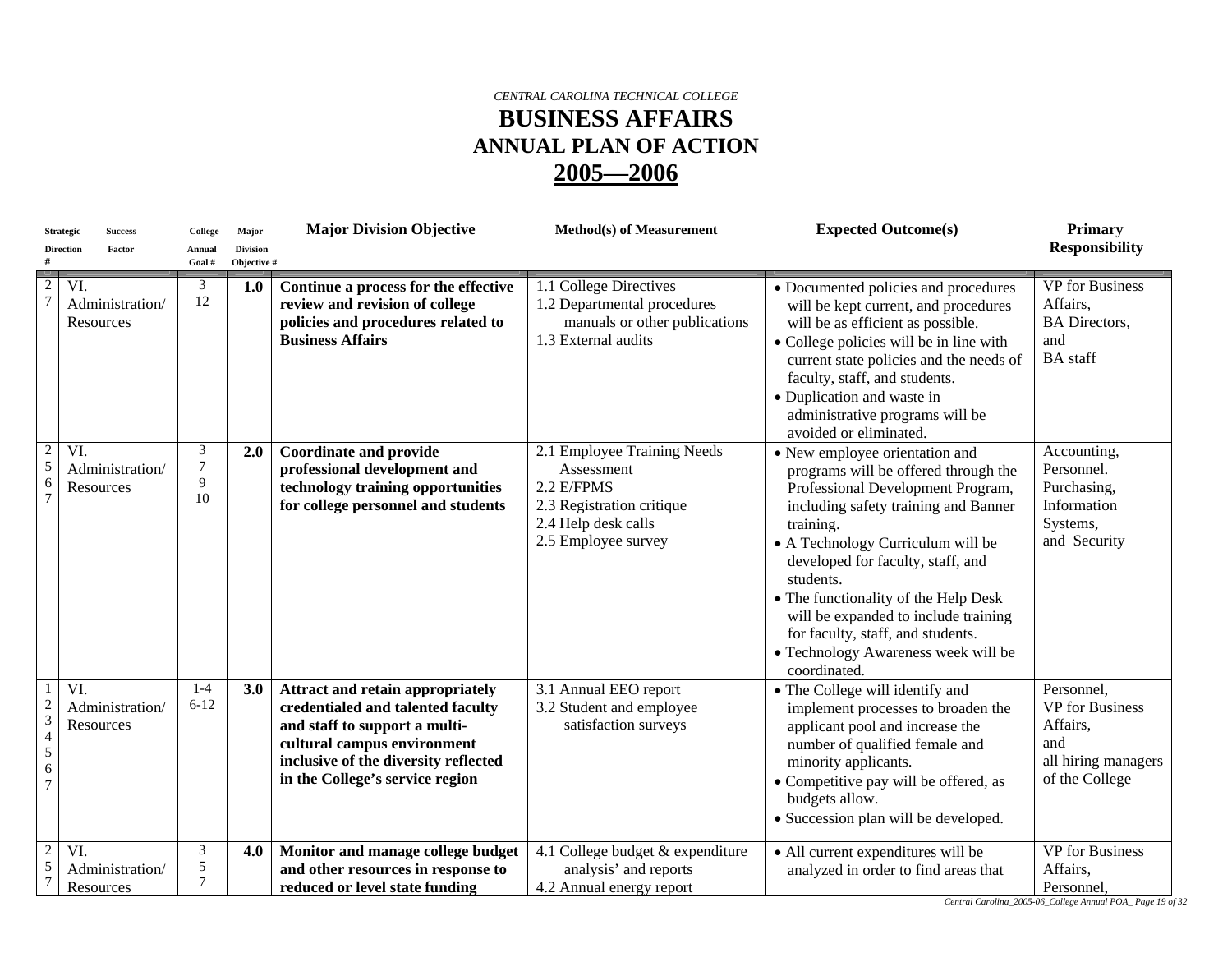#### *CENTRAL CAROLINA TECHNICAL COLLEGE*  **BUSINESS AFFAIRS ANNUAL PLAN OF ACTION 2005—2006**

|                                                                                | <b>Effectiveness</b><br>Strategic College                         |                                           |     | <b>Major Division Objective</b><br>Major                                                                                                                                                                                                                                    | <b>Method(s) of Measurement</b>                                                                                                                                                                                                                                             | <b>Expected Outcome(s)</b>                                                                                                                                                                                                                                                                                                                                                                         | <b>Primary</b>                                                                                                                                       |
|--------------------------------------------------------------------------------|-------------------------------------------------------------------|-------------------------------------------|-----|-----------------------------------------------------------------------------------------------------------------------------------------------------------------------------------------------------------------------------------------------------------------------------|-----------------------------------------------------------------------------------------------------------------------------------------------------------------------------------------------------------------------------------------------------------------------------|----------------------------------------------------------------------------------------------------------------------------------------------------------------------------------------------------------------------------------------------------------------------------------------------------------------------------------------------------------------------------------------------------|------------------------------------------------------------------------------------------------------------------------------------------------------|
|                                                                                | Indicator<br>Direction Annual<br>Goal#                            |                                           |     | <b>Division</b><br>Obj. $#$                                                                                                                                                                                                                                                 |                                                                                                                                                                                                                                                                             |                                                                                                                                                                                                                                                                                                                                                                                                    | <b>Responsibility</b>                                                                                                                                |
|                                                                                |                                                                   | 10                                        |     | without negatively impacting<br>college programs                                                                                                                                                                                                                            |                                                                                                                                                                                                                                                                             | can be reduced if necessary.<br>• The search for opportunities to reduce<br>costs by operating more efficiently<br>will continue.<br>• Grants will be used to offset costs<br>when available.<br>• The energy management system will<br>be used to schedule HVAC.                                                                                                                                  | Accounting,<br>Information<br>Systems,<br>College<br>Leadership Team,<br>and<br>all College<br>faculty/staff                                         |
| $\overline{2}$<br>$\overline{7}$                                               | VI.<br>Administration/<br>Resources                               | 5<br>$\tau$                               | 5.0 | Provide and maintain college<br>facilities (buildings & grounds) that<br>are safe, attractive, and efficiently<br>operated                                                                                                                                                  | 5.1 Work orders<br>5.2 Capital project requests and<br>budgets<br>5.3 CPIP<br>5.4 Weekly meetings to review<br>progress on projects<br>5.5 Monthly inspections of<br>facilities<br>5.6 Survey of Programs and<br><b>Services</b><br>5.7 Energy reports reviewed<br>annually | • Requests and complaints will be<br>addressed in a timely manner.<br>• Deficiencies will be corrected<br>immediately and will not be<br>recurring.<br>· All fiscal year projects will be<br>completed by June 30.<br>• Use of BTU's per square foot will be<br>below the state average for similar<br>facilities.<br>• A detailed Emergency Operations<br>Procedures Manual will be<br>developed. | Physical Plant,<br><b>VP</b> for Business<br>Affairs,<br>Director of<br>Security and<br>Safety                                                       |
| $\overline{c}$<br>$\begin{array}{c} 3 \\ 5 \end{array}$<br>6<br>$\overline{7}$ | I. Educational<br>Programs<br>VI.<br>Administration/<br>Resources | $\overline{c}$<br>6<br>7<br>9<br>11<br>12 | 6.0 | Provide consistent and reliable<br>access to high quality and<br>innovative technology solutions and<br>academic/administrative systems<br>that are responsive to the operation<br>and management needs of the<br>College and delivered in a timely<br>and effective manner | 6.1 Technology plan;<br>6.2 Information security plan<br>6.3 Instructional Computing Plan<br>6.4 MS Campus agreement<br>6.5 WebCT<br>6.6 Campus Pipeline<br>6.7 Banner<br>6.8 Luminus portal migration<br>6.9 College website                                               | • Implementation and training on<br>Banner will continue, and related<br>software will be live for<br>Finance by $7/1/05$<br>HR by 1/1/06<br>Student/FA by 5/1/06.<br>• College computers and IT hardware,<br>telephones and infrastructure will<br>remain current and on a replacement<br>cycle.<br>• ASUG meetings will be coordinated<br>and facilitated effectively.                           | Information<br>Systems,<br><b>Banner Project</b><br>Team,<br>Instructional<br>Computing Team,<br>Information<br>Security Team,<br>and<br><b>ASUG</b> |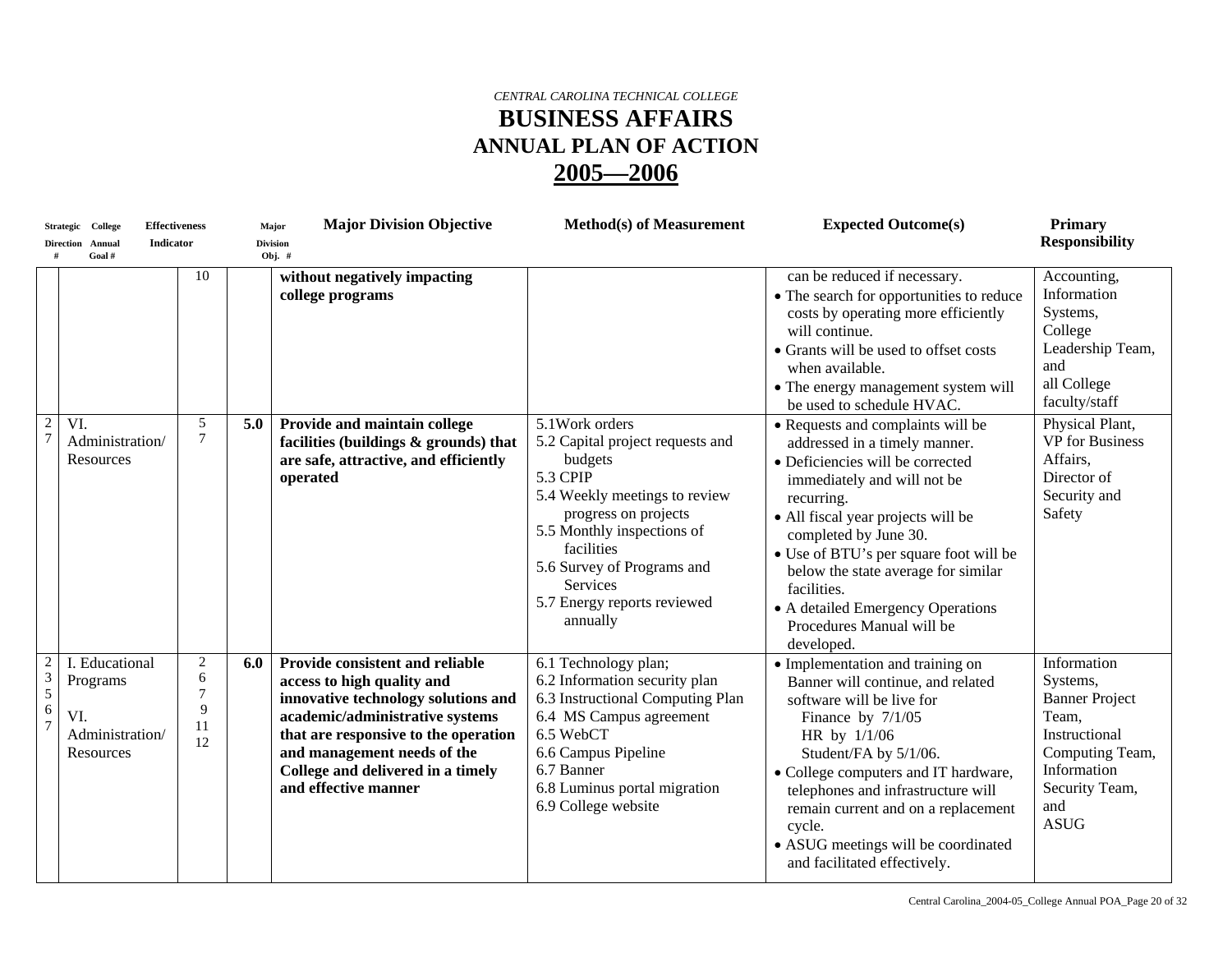#### *CENTRAL CAROLINA TECHNICAL COLLEGE*  **BUSINESS AFFAIRS ANNUAL PLAN OF ACTION 2005—2006**

|                                                                         | <b>Effectiveness</b><br>Strategic College                      |                                    |     | <b>Major Division Objective</b><br>Major                                                                                                                                                                      | <b>Method(s) of Measurement</b>                                                                                                                                                                    | <b>Expected Outcome(s)</b>                                                                                                                                                                                                                                                                                                                                                                                                                                                                                                                                                              | <b>Primary</b>                       |
|-------------------------------------------------------------------------|----------------------------------------------------------------|------------------------------------|-----|---------------------------------------------------------------------------------------------------------------------------------------------------------------------------------------------------------------|----------------------------------------------------------------------------------------------------------------------------------------------------------------------------------------------------|-----------------------------------------------------------------------------------------------------------------------------------------------------------------------------------------------------------------------------------------------------------------------------------------------------------------------------------------------------------------------------------------------------------------------------------------------------------------------------------------------------------------------------------------------------------------------------------------|--------------------------------------|
|                                                                         | <b>Indicator</b><br>Direction Annual<br>Goal#                  |                                    |     | <b>Division</b><br>Obj. $#$                                                                                                                                                                                   |                                                                                                                                                                                                    |                                                                                                                                                                                                                                                                                                                                                                                                                                                                                                                                                                                         | <b>Responsibility</b>                |
| 2<br>3<br>5<br>6<br>$\overline{7}$                                      | Educational<br>Programs<br>VI.<br>Administration/<br>Resources | $1 - 4$<br>$6 - 7$<br>$9-10$<br>12 | 7.0 | <b>Establish and maintain a</b><br>technology-rich student-centered<br>learning environment                                                                                                                   | 7.1 QEP leadership team<br>membership<br>7.2 Programs and Services Survey<br>7.3 Instructional Computing Plan                                                                                      | · Business Affairs staff will participate<br>in and assist with development of the<br>QEP.<br>• Information Security Plan and<br>Marketing Plan will be maintained.<br>• Computer labs and other technology<br>resources will be maintained with<br>current technology.<br>• College website will be certified for<br>compliance with ADA.<br>• Phase I of Luminus implementation<br>will be completed.                                                                                                                                                                                 | Information<br>Systems               |
| $\overline{\mathbf{c}}$<br>3<br>$\overline{\mathcal{A}}$<br>5<br>6<br>7 | VI.<br>Administration/<br>Resources                            | $1 -$<br>12                        | 8.0 | Provide support to all other<br>departments of the college in the<br>areas of accounting, procurement,<br>personnel, physical plant, auxiliary<br>services, security, inventory,<br>information systems, etc. | 8.1 Work orders<br>8.2 Informal employee and student<br>feedback<br>8.3 Audit reports<br>8.4 Employee and student<br>satisfaction surveys<br>8.5 Participation on the College's<br>Marketing Team. | • All departments in the Business<br>Affairs division will perform<br>ongoing, recurring tasks that provide<br>the required support to the rest of the<br>College.<br>• The Business Affairs Division will<br>implement SCT Banner and provide<br>end user training to improve reporting<br>and planning.<br>• Bookstore will implement new online<br>modules to improve efficiency and<br>reduce costs<br>· College Marketing Plan will be<br>developed.<br>• College reporting needs will be met in<br>a timely manner, and accurate reports<br>will be available to users on demand. | <b>All Business</b><br>Affairs staff |
| 2<br>5<br>$\overline{7}$                                                | VI.<br>Administration/<br>Resources                            | 12                                 | 9.0 | Provide information and services in<br>support of the College's SACS<br><b>Compliance Certification and</b><br><b>Quality Enhancement Plan (QEP)</b>                                                          | 9.1 Participation on SACS and QEP<br>committees<br>9.2 Timely and accurate response to<br>requests for information or<br>services                                                                  | • QEP will be completed in a timely<br>manner.<br>· Business Affairs Departments will<br>provide quick and accurate responses to<br>requests for information.                                                                                                                                                                                                                                                                                                                                                                                                                           | <b>All Business</b><br>Affairs staff |

Central Carolina\_2004-05\_College Annual POA\_Page 21 of 32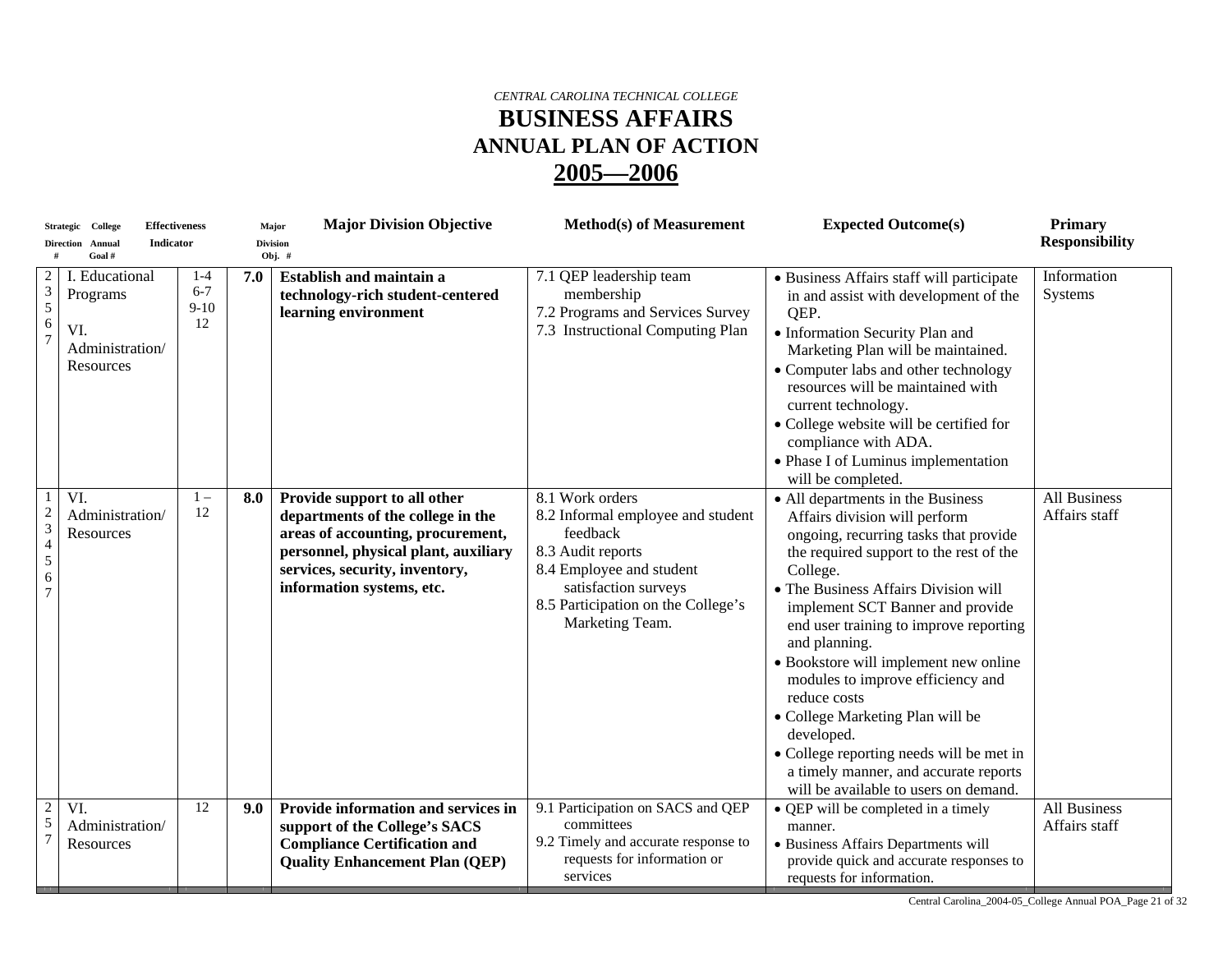| <b>Strategic</b><br><b>Direction</b> | <b>Success</b><br>Factor | College<br>Annual<br>Goal # | Major<br><b>Division</b><br>Objective # | <b>Major Division Objective</b>                                                                                                                                       | <b>Action Steps</b><br><b>Method(s) of Measurement</b>                                                                                                                                                                                                                                                                                                                                                                                                                                                                                                                                                                                                                                                                                                                                                                                                          | <b>Expected Outcome(s)</b>                                                                                                                                             | <b>Primary</b><br><b>Responsibility</b> |
|--------------------------------------|--------------------------|-----------------------------|-----------------------------------------|-----------------------------------------------------------------------------------------------------------------------------------------------------------------------|-----------------------------------------------------------------------------------------------------------------------------------------------------------------------------------------------------------------------------------------------------------------------------------------------------------------------------------------------------------------------------------------------------------------------------------------------------------------------------------------------------------------------------------------------------------------------------------------------------------------------------------------------------------------------------------------------------------------------------------------------------------------------------------------------------------------------------------------------------------------|------------------------------------------------------------------------------------------------------------------------------------------------------------------------|-----------------------------------------|
| $\overline{4}$<br>6                  | IV. Collaboration        | 4                           | 1.0                                     | Offer new and continued<br>contracted training programs to<br>meet known needs of business,<br>industries, or other organizations<br>in the four county service area. | 1.1 Offer three (3) multi company contract<br>programs<br>1.2 Offer 25 courses/programs to individual<br>client organizations<br>1.3 Perform 20 needs assessments<br>1.4 Develop 35 contracts for new/existing<br>clients to include leadership training<br>1.5 Expand EZA programs by 10%<br>1.6 Schedule at least 20 computer classes per<br>year at DuPont/Invista<br>1.7 Offer four (4) satellite training programs to<br>multicompanies<br>1.8 Develop 12 new contracted programs (in<br>leadership, supervision, communications, etc.)<br>1.9 Offer new network cabling certificate<br>1.10 Offer CISCO, Microsoft A+ and<br>engineering training:<br>$\_$ Five A+ tracks at Main, ATEC, FE<br><b>DuBose</b><br>One Server +<br>Two Network+<br>One security $+$<br>One CIW<br>Two CCNA<br>One CCNP<br>1.11 Serve at least 100 new clients in<br>Primedia | • Offering new and continued<br>contracted training programs<br>will generate 200,000 in<br>revenue and improve<br>workforce and profitability of<br>companies served. | Program<br>Managers                     |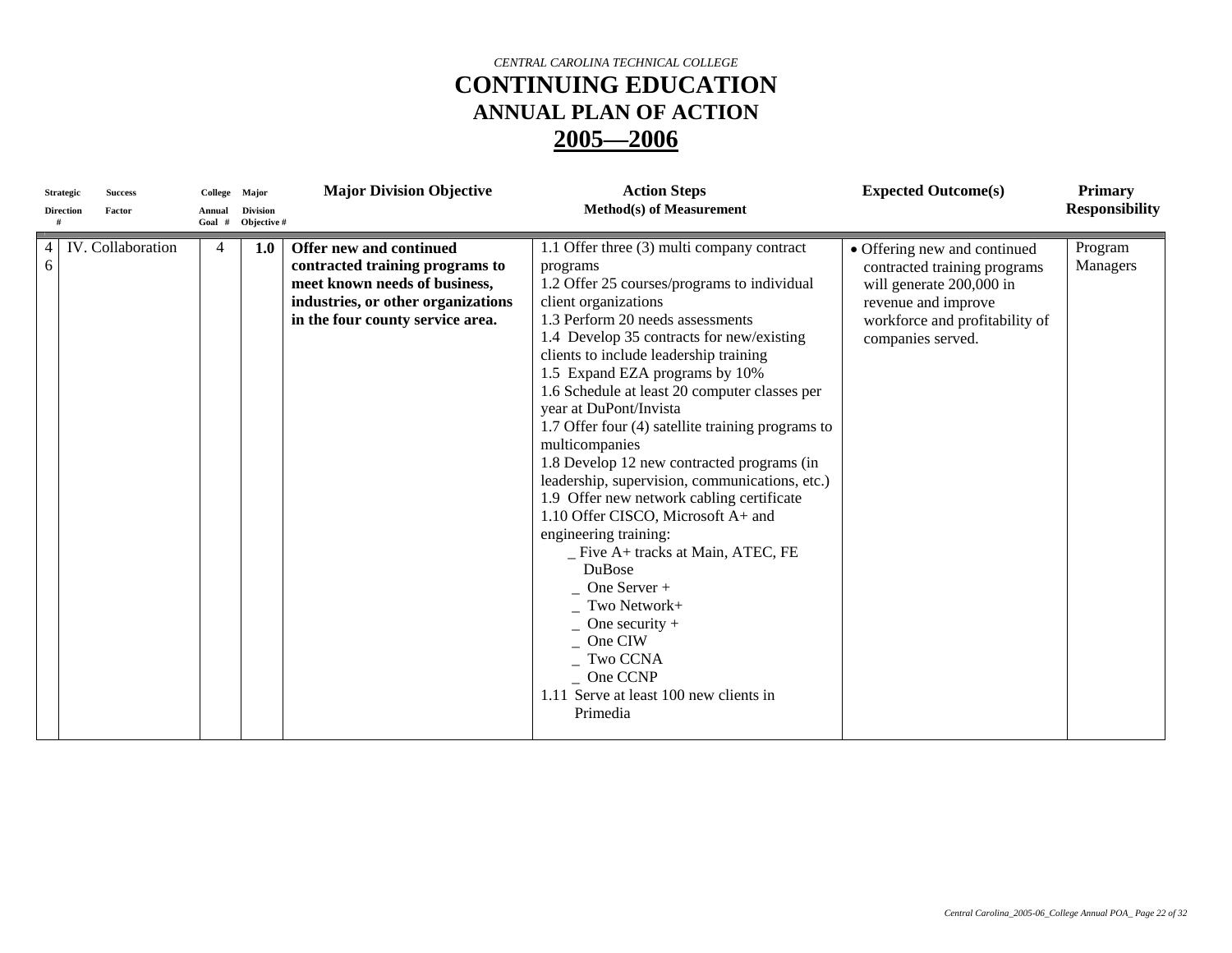|                          | <b>Strategic</b> | <b>Success</b>                                        | College Major    |                                | <b>Major Division Objective</b>                                                                                      | <b>Action Steps</b>                                                                                                                                                                                                                                                                                                                                                                                                                                                                                                                                                                                                                                 | <b>Expected Outcome(s)</b>                                                                                                                                                                                                                  | <b>Primary</b>              |
|--------------------------|------------------|-------------------------------------------------------|------------------|--------------------------------|----------------------------------------------------------------------------------------------------------------------|-----------------------------------------------------------------------------------------------------------------------------------------------------------------------------------------------------------------------------------------------------------------------------------------------------------------------------------------------------------------------------------------------------------------------------------------------------------------------------------------------------------------------------------------------------------------------------------------------------------------------------------------------------|---------------------------------------------------------------------------------------------------------------------------------------------------------------------------------------------------------------------------------------------|-----------------------------|
|                          | <b>Direction</b> | Factor                                                | Annual<br>Goal # | <b>Division</b><br>Objective # |                                                                                                                      | <b>Method(s)</b> of Measurement                                                                                                                                                                                                                                                                                                                                                                                                                                                                                                                                                                                                                     |                                                                                                                                                                                                                                             | <b>Responsibility</b>       |
| 4<br>6                   |                  | IV. Collaboration                                     | $\overline{4}$   | 2.0                            | Improve workforce skills in the<br>College's service area.                                                           | 2.1 Use a variety of testing methodologies<br>(such as WorkKeys, and Nochti) to develop a<br>higher-skilled applicant pool<br>2.2 Develop expert OJT for at least two (2)<br>companies<br>2.3 Profile 20 jobs using Workkeys<br>2.4 Serve WIA students on main campus<br>2.5 Develop and offer three (3) Industrial Job<br>Readiness Programs serving 50 students.                                                                                                                                                                                                                                                                                  | · Improving workforce skills in<br>the College's service area will<br>generate at least 100,000 in<br>revenue.                                                                                                                              | Program<br>Managers         |
| 4<br>6                   |                  | IV. Collaboration<br>VI. Administration/<br>Resources | $\overline{4}$   | 3.0                            | Provide resources and support for<br>the Industrial and Engineering<br><b>Technology Division of the</b><br>College. | 3.1 Locate sources for equipment via grants<br>or industrial resources<br>3.2 Share at least three (3) types of equipment<br>with the IET division.                                                                                                                                                                                                                                                                                                                                                                                                                                                                                                 | • Resources and support for the<br>Industrial and Engineering<br>Technology Division will yield<br>at least 50 enrolled students for<br>the IMT /EEM programs.<br>• Equipment and training will be<br>shared with at least 10<br>customers. | Program<br>Managers<br>Dean |
| 3<br>$\overline{4}$<br>6 |                  | IV. Collaboration<br>V. Accessibility                 | $\overline{4}$   | 4.0                            | Increase current and develop new<br>working relationships with Shaw<br>AFB, Kershaw County, and Lee<br>County        | 4.1 Assess both Continuing Education and<br>Credit Programming needs for Shaw AFB<br>base<br>4.2 Offer classes at the Shaw Center and<br>Kershaw County (Kids summer program)<br>4.3 Offer at least 12 different types of<br>continuing education enrollment opportunities<br>4.4 Offer contract training for Shaw and<br>Kershaw County<br>4.5 Participate in at least 5 contract offerings<br>4.6 Provide the Microsoft Certificate and<br>CISCO training as needed<br>4.7 Promote CDL program to Shaw and<br>Kershaw County<br>4.8 Offer training services and host two<br>luncheons in Lee County<br>4.9 Continue existing programs at Invista. | • Increasing Lifelong Learning<br>Opportunities for the citizens<br>of Shaw AFB, Kershaw<br>County, and Lee County will<br>generate at least 25,000 in<br>annual revenue.                                                                   | Program<br>Managers         |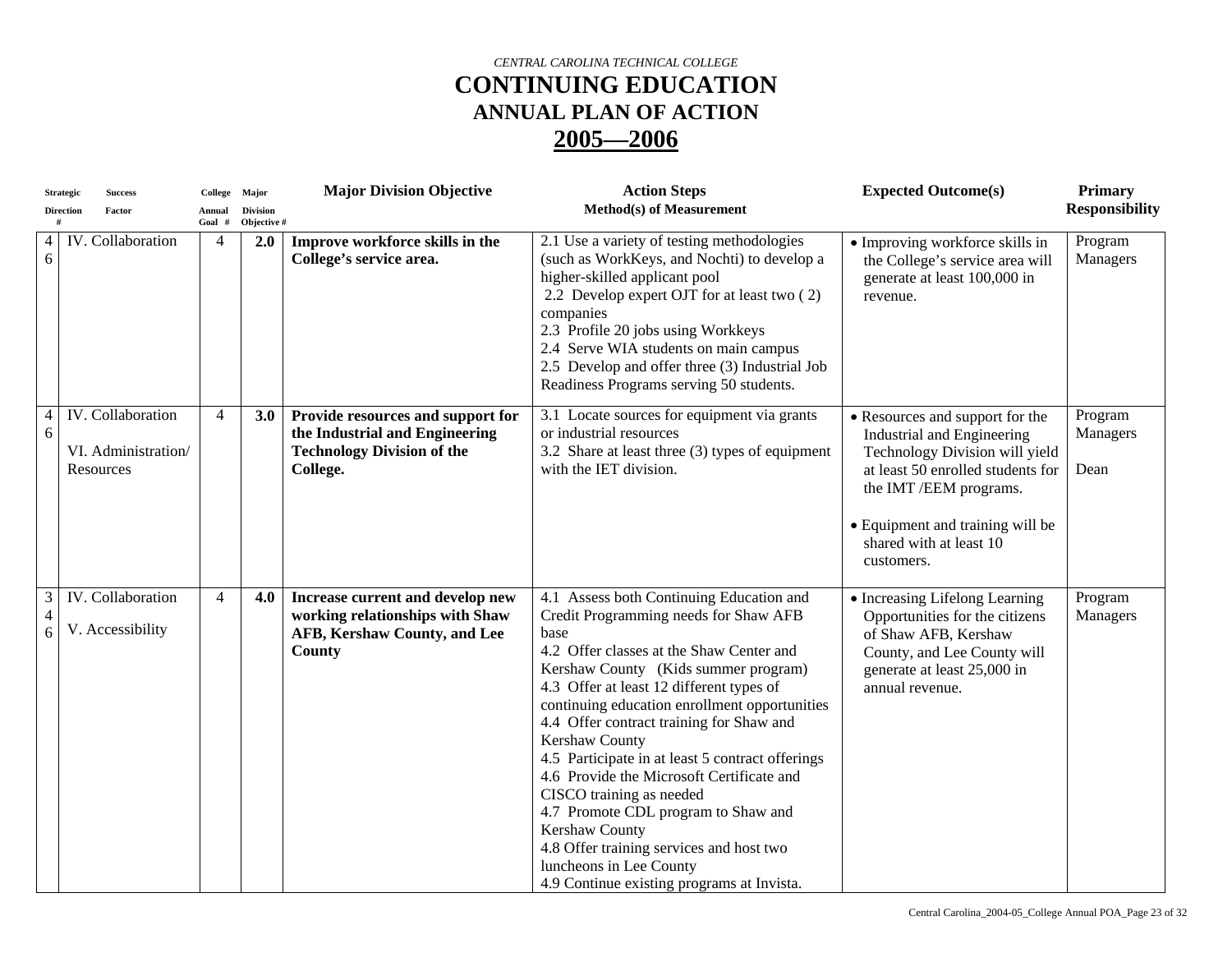|                     | <b>Strategic</b> | <b>Success</b>    | College        | Major           | <b>Major Division Objective</b>    | <b>Action Steps</b>                              | <b>Expected Outcome(s)</b>       | <b>Primary</b> |
|---------------------|------------------|-------------------|----------------|-----------------|------------------------------------|--------------------------------------------------|----------------------------------|----------------|
|                     | <b>Direction</b> | Factor            | Annual         | <b>Division</b> |                                    | <b>Method(s) of Measurement</b>                  |                                  | Responsibility |
|                     |                  |                   | Goal #         | Objective #     |                                    |                                                  |                                  |                |
| 3                   |                  | IV. Collaboration | $\overline{4}$ | 5.0             | Create and offer open enrollment   | 5.1 Offer 50 open enrollment seminars and        | • Creating and offering open     | Program        |
| $\overline{4}$      |                  |                   |                |                 | programs and seminars to meet      | workshops for business and industry              | enrollment programs and          | Managers       |
| 6                   |                  | V. Accessibility  |                |                 | the needs of business and industry | 5.2 Offer 10 tractor trailer CDL programs        | seminars will                    |                |
|                     |                  |                   |                |                 | in the service area.               | 5.3 Offer 10 Real Estate classes in partnership  | $\mu$ upgrade the skills of      |                |
|                     |                  |                   |                |                 |                                    | with the Real Estate Association and Fortune     | exiting workforce                |                |
|                     |                  |                   |                |                 |                                    | 5.4 Offer 300 ED to Go courses                   | $-$ provide training for         |                |
|                     |                  |                   |                |                 |                                    | 5.5 Provide training for small business owners   | 500 individuals in               |                |
|                     |                  |                   |                |                 |                                    | Offer 10 programs                                | open enrollment                  |                |
|                     |                  |                   |                |                 |                                    | 5.6 Offer two (2) Medical Business               | provide a location for           |                |
|                     |                  |                   |                |                 |                                    | Certificates                                     | 50 students in truck             |                |
|                     |                  |                   |                |                 |                                    | 5.7 Create Public Management Institute and       | driver training                  |                |
|                     |                  |                   |                |                 |                                    | offer 10 programs                                | generate 100,000 in              |                |
|                     |                  |                   |                |                 |                                    | 5.8 Develop certificate training in supervisory  | Revenue.                         |                |
|                     |                  |                   |                |                 |                                    | development for those in the private and non-    |                                  |                |
|                     |                  |                   |                |                 |                                    | profit sectors                                   |                                  |                |
|                     |                  |                   |                |                 |                                    | 5.9 Offer 30 programs in Allied Health and 5     |                                  |                |
|                     |                  |                   |                |                 |                                    | <b>EMT</b> programs                              |                                  |                |
|                     |                  |                   |                |                 |                                    | 5.10 Offer at least (6) seminars relevant to     |                                  |                |
|                     |                  |                   |                |                 |                                    | Leadership/Management                            |                                  |                |
|                     |                  |                   |                |                 |                                    | 5.11 Offer six (6) open enrollment classes per   |                                  |                |
|                     |                  |                   |                |                 |                                    | year in APICS/Quality                            |                                  |                |
|                     |                  |                   |                |                 |                                    | 5.12 Offer two (2) learn at lunch programs for   |                                  |                |
|                     |                  |                   |                |                 |                                    | faculty and staff (also invite faculty and staff |                                  |                |
|                     |                  |                   |                |                 |                                    | to a select group of classes)                    |                                  |                |
|                     |                  |                   |                |                 |                                    | 5.13 Offer five (5) courses as required in       |                                  |                |
|                     |                  |                   |                |                 |                                    | response to referrals through WIA                |                                  |                |
|                     |                  | IV. Collaboration |                |                 |                                    | 6.1 Offer three (3) courses at remote sites      |                                  |                |
| 3<br>$\overline{4}$ |                  |                   | $\overline{4}$ | 6.0             | Improve and enhance the life of    |                                                  | • The creation and offering of a | Program        |
|                     |                  |                   |                |                 | citizens of the service area by    | 6.2 Offer 50 on-line courses each year through   | variety of non-credit personal   | Managers       |
| 6                   |                  | V. Accessibility  |                |                 | offering a variety of personal     | <b>JER</b> contract                              | interest courses will meet the   |                |
|                     |                  |                   |                |                 | interest courses                   | 6.3 Offer other five (5) other on-line courses   | needs of area citizens and will  |                |
|                     |                  |                   |                |                 |                                    | (such as Travel Agent)                           | generate 100,000 in revenue.     |                |
|                     |                  |                   |                |                 |                                    | 6.4 Offer a course at least three (3) times per  |                                  |                |
|                     |                  |                   |                |                 |                                    | year in each county of the service delivery      |                                  |                |
|                     |                  |                   |                |                 |                                    | area utilizing regional facilities for offerings |                                  |                |
|                     |                  |                   |                |                 |                                    |                                                  |                                  |                |
|                     |                  |                   |                |                 |                                    |                                                  |                                  |                |
|                     |                  |                   |                |                 |                                    |                                                  |                                  |                |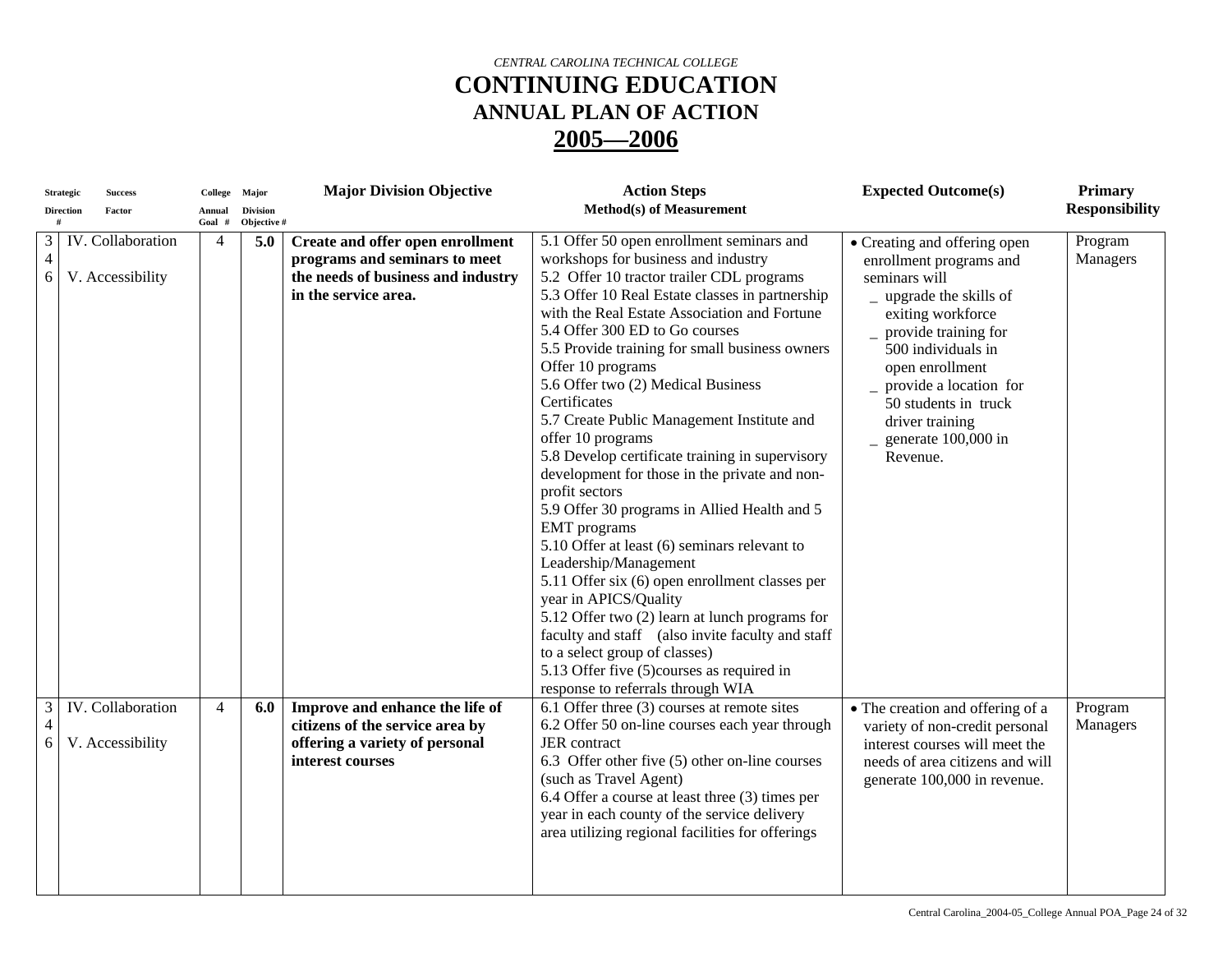|                | <b>Strategic</b> | <b>Success</b>           | College Major  |                 | <b>Major Division Objective</b>       | <b>Action Steps</b>                                  | <b>Expected Outcome(s)</b>       | <b>Primary</b>        |
|----------------|------------------|--------------------------|----------------|-----------------|---------------------------------------|------------------------------------------------------|----------------------------------|-----------------------|
|                | <b>Direction</b> | Factor                   | Annual         | <b>Division</b> |                                       | <b>Method(s)</b> of Measurement                      |                                  | <b>Responsibility</b> |
|                |                  |                          | Goal #         | Objective #     |                                       |                                                      |                                  |                       |
| 4              |                  | IV. Collaboration        | $\overline{4}$ | 7.0             | Collaborate with AMT, Adult Ed,       | 7.1 Assist CCTC community outreach by                | • Increased outreach endeavors   | Program               |
| 6              |                  |                          |                |                 | <b>SCMEP, CATT and CCTC</b>           | providing 10 man-days of co-visits to area           | will provide collaborative       | Managers              |
|                |                  | V. Accessibility         |                |                 | <b>Community Outreach to increase</b> | business and industry                                | programs with five (5) groups    |                       |
|                |                  |                          |                |                 | credit/non-credit programs            | 7.2 Assist with at least three (3) college-wide      | offering 20 types of programs.   |                       |
|                |                  |                          |                |                 |                                       | outreach efforts                                     |                                  |                       |
|                |                  |                          |                |                 |                                       | 7.3 Assist with the delivery of four (4)             |                                  |                       |
|                |                  |                          |                |                 |                                       | outreach programs                                    |                                  |                       |
|                |                  |                          |                |                 |                                       | 7.4 Assist SCMEP in the delivery of six (6)          |                                  |                       |
|                |                  |                          |                |                 |                                       | cost-share programs                                  |                                  |                       |
|                |                  | III. Support             | $\overline{4}$ | 8.0             | <b>Improve comprehensive</b>          | 8.1 Identify and survey all competition and          | • Increased marketing activities | Program               |
| $\mathfrak{Z}$ | Services         |                          |                |                 | marketing efforts for Continuing      | pricing in the area.                                 | will generate 100,000 in         | Managers              |
| $\overline{4}$ |                  |                          |                |                 | <b>Education</b>                      | 8.2 Produce three (3) major course catalogs          | revenue.                         |                       |
| 6              |                  | <b>IV.</b> Collaboration |                |                 |                                       | each year and mail them at least four weeks          |                                  |                       |
|                |                  |                          |                |                 |                                       | prior to the first class.                            |                                  |                       |
|                |                  | VI. Administration/      |                |                 |                                       | 8.3 Develop systematic production and                |                                  |                       |
|                |                  | Resources                |                |                 |                                       | mailing of flyers to target groups.                  |                                  |                       |
|                |                  |                          |                |                 |                                       | 8.4 Send out at least 5 direct mail flyers per       |                                  |                       |
|                |                  |                          |                |                 |                                       | year.<br>8.5 Work with the Public Information Office |                                  |                       |
|                |                  |                          |                |                 |                                       | to maintain official mailing list.                   |                                  |                       |
|                |                  |                          |                |                 |                                       | 8.6 Publish at least 4 news releases, PSAs,          |                                  |                       |
|                |                  |                          |                |                 |                                       | articles per year.                                   |                                  |                       |
|                |                  |                          |                |                 |                                       | 8.7 Coordinate CE webpage.                           |                                  |                       |
|                |                  |                          |                |                 |                                       | 8.8 Provide major industries with improved           |                                  |                       |
|                |                  |                          |                |                 |                                       | accessibility to CEU records.                        |                                  |                       |
|                |                  |                          |                |                 |                                       | 8.9 Pursue various marketing tools to promote        |                                  |                       |
|                |                  |                          |                |                 |                                       | the Tractor Trailer program.                         |                                  |                       |
|                |                  |                          |                |                 |                                       | 8.10 Determine and document ways to offer            |                                  |                       |
|                |                  |                          |                |                 |                                       | computer programs to senior citizens.                |                                  |                       |
|                |                  |                          |                |                 |                                       | 8.13 Advertise Ed-2-Go, offering at least ten        |                                  |                       |
|                |                  |                          |                |                 |                                       | (10) computer-related courses.                       |                                  |                       |
|                |                  |                          |                |                 |                                       |                                                      |                                  |                       |
| 4              |                  | IV. Collaboration        | $\overline{4}$ | 9.0             | Complete relocation of division to    | 9.1 Collaborate with involved parties in the         | • Relocation will improve        | Dean                  |
| 6              |                  | V. Accessibility         | $\sqrt{5}$     |                 | the Sumter County Federal             | renovation of the facility                           | accessibility to Continuing      |                       |
|                |                  |                          | 11             |                 | <b>Building</b>                       | 9.2 Determine allocation of space for program        | Education programs and           |                       |
|                |                  | VI. Administration/      |                |                 |                                       | managers                                             | courses and will increase        |                       |
|                |                  | Resources                |                |                 |                                       | 9.3 Rename the facility                              | production of CEU's by 10 %.     |                       |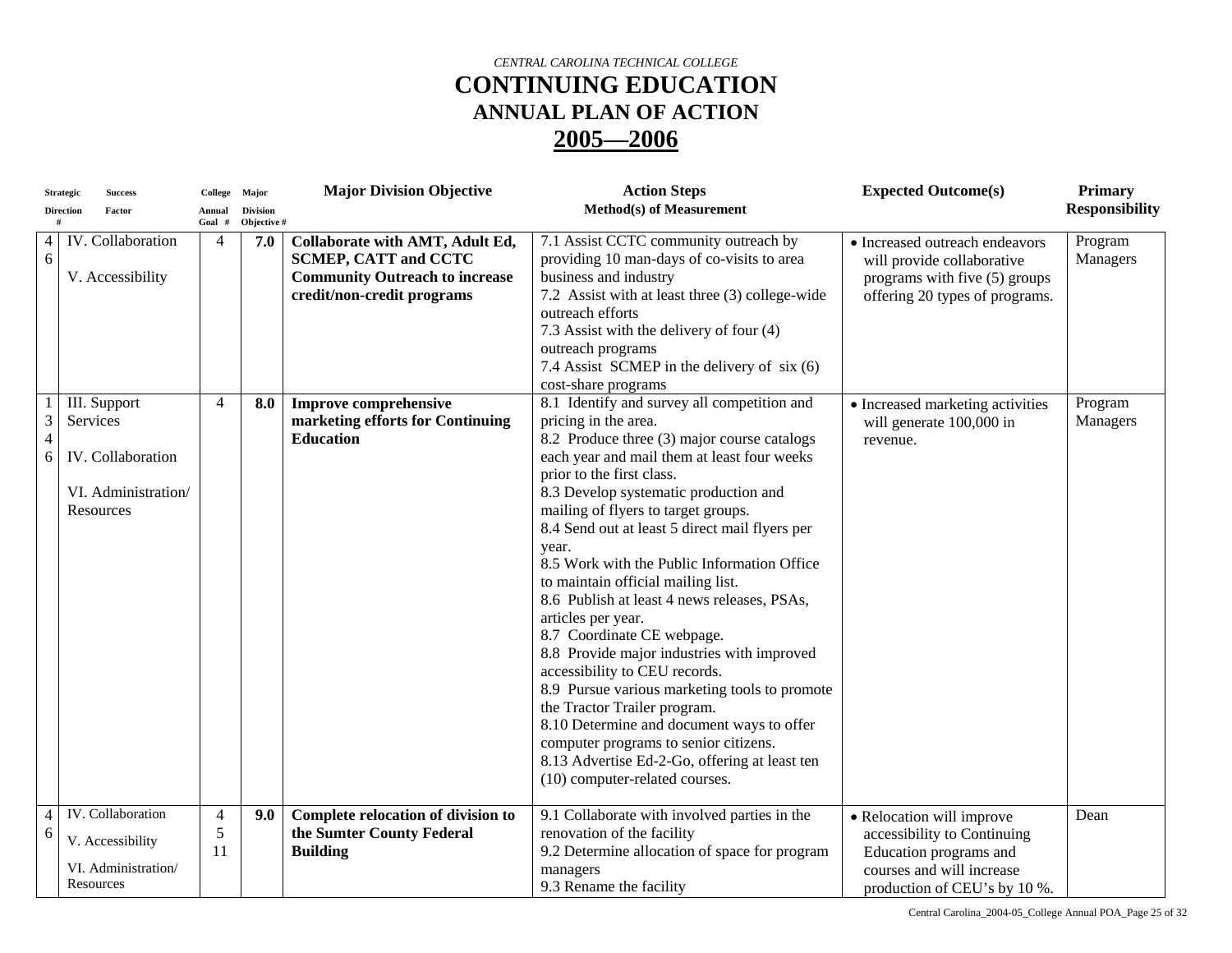|                     | <b>Strategic</b><br><b>Direction</b> | <b>Success</b><br>Factor                                                        | College<br>Annual<br>Goal # | Major<br><b>Division</b><br>Objective # | <b>Major Division Objective</b>                                                                                                                                                   | <b>Action Steps</b><br><b>Method(s) of Measurement</b>                                                                                                                                                                                                                                            | <b>Expected Outcome(s)</b>                                                                                                                               | <b>Primary</b><br><b>Responsibility</b> |
|---------------------|--------------------------------------|---------------------------------------------------------------------------------|-----------------------------|-----------------------------------------|-----------------------------------------------------------------------------------------------------------------------------------------------------------------------------------|---------------------------------------------------------------------------------------------------------------------------------------------------------------------------------------------------------------------------------------------------------------------------------------------------|----------------------------------------------------------------------------------------------------------------------------------------------------------|-----------------------------------------|
|                     |                                      |                                                                                 |                             |                                         |                                                                                                                                                                                   | <b>ENVIRONMENTAL TRAINING CENTER (ETC)</b>                                                                                                                                                                                                                                                        |                                                                                                                                                          |                                         |
| $6\,$               |                                      | IV. Collaboration                                                               | $\overline{4}$              | 1.0                                     | Offer a comprehensive schedule of<br>occupational upgrade and<br>customized contract training<br>courses.                                                                         | 1.1 Offer 55 courses through open enrollment<br>1.2 Offer 15 courses through contractual<br>arrangements                                                                                                                                                                                          | • Environmental training course<br>will generate 150,000 in revenue<br>by serving 500 persons.                                                           | Program<br>Manager                      |
| $\overline{4}$<br>6 |                                      | IV. Collaboration<br>V. Accessibility<br>VI. Administrative<br>Resources        | $\overline{4}$<br>9         | 2.0                                     | Serve as a state Innovative<br><b>Technology Training (ITT)</b><br>Resource Center in the area of<br>environmental training                                                       | 2.1 Provide resource services to environmental<br>professionals<br>2.2 Provide resource services to other technical<br>colleges<br>2.3 Maintain environmental library and<br>laboratory<br>2.4 Serve as an Environmental consultant<br>with at least three (3) companies/ utilities/<br>districts | • Providing resources and services<br>to professionals involved in<br>environmental areas in the<br>Southeast will increase the<br>number served by 10%. | Program<br>Manager                      |
| $\overline{4}$<br>6 |                                      | IV. Collaboration<br>V. Accessibility<br>VI. Administrative<br><b>Resources</b> | $\overline{4}$              | 3.0                                     | Provide technical assistance and<br>on-site training to small<br>wastewater treatment facilities<br>identified as having compliance<br>problems through the 104g grant<br>program | 3.1 Complete grant documentation process<br>3.2 Participate in annual 104g conference                                                                                                                                                                                                             | • Providing technical assistance in<br>the state will result in serving at<br>least seven (7) new facilities.                                            | Program<br>Manager                      |
| $\overline{4}$<br>6 |                                      | IV. Collaboration<br>V. Accessibility                                           | $\overline{4}$<br>11        | 4.0                                     | <b>Explore a variety of delivery</b><br>modes in order to increase the<br>access of ETC courses to<br>environmental professionals                                                 | 4.1 Offer at least two courses by distance<br>4.2 Manage the terms of the DHEC contract by<br>providing regional training on developing on-<br>line training                                                                                                                                      | $\bullet$ The offering of two (2) new<br>online wastewater courses will<br>generate 300,000 in annual grant<br>revenue.                                  | Program<br>Manager                      |
| $\overline{4}$<br>6 |                                      | IV. Collaboration<br>V. Accessibility<br>VI. Administrative<br>Resources        | $\overline{4}$<br>11        | 5.0                                     | <b>Improve collaborative</b><br>relationships in the industrial,<br>municipal, educational, and<br>regulatory communities                                                         | 5.1Create at least two new collaborations and/or<br>grant opportunities<br>5.2 Maintain relations with environmental<br>associations/entities<br>5.3 Expand the scope of OSHA related course,<br>hazcom, etc.                                                                                     | • Increased collaborative<br>relationships will generate<br>additional revenues of 50,000.                                                               | Program<br>Manager                      |
| $\overline{4}$<br>6 |                                      | VI. Administrative<br>Resources                                                 | 5                           | 6.0                                     | Obtain new equipment to improve<br>the courses and services of the<br><b>ETC</b>                                                                                                  | 6.1 Request equipment                                                                                                                                                                                                                                                                             | • Generating requests will result in<br>acquiring at least one additional<br>piece of equipment.                                                         | Program<br>Manager                      |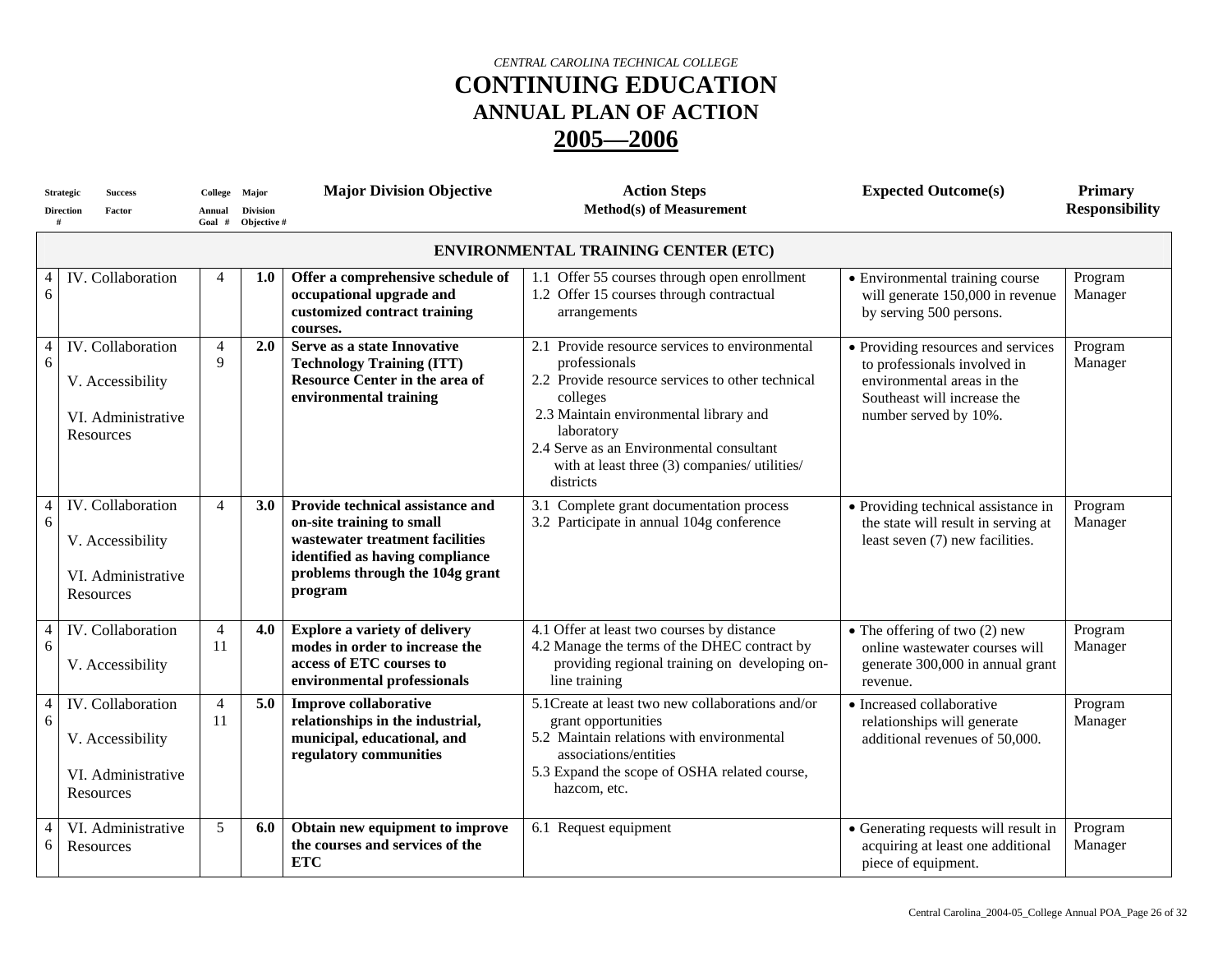| <b>Strategic</b><br><b>Direction</b>  | <b>Success</b><br>Factor                                                                   | Annual<br>Goal#     | College Major<br><b>Division</b><br>Objective# | <b>Major Division Objective</b>                                                    | <b>Methodology of Implementation</b><br><b>Method(s)</b> of Measurement                                                                                                                                                                                                                                                                                                                                                                                                                                                                                                                                                                                                                                                                                                                                                                                                           | <b>Expected Outcome(s)</b>                                                                                                                                                                                                                                                                                                                                                                                                                                                                                                                                                                                            | <b>Primary</b><br><b>Responsibility</b>                       |
|---------------------------------------|--------------------------------------------------------------------------------------------|---------------------|------------------------------------------------|------------------------------------------------------------------------------------|-----------------------------------------------------------------------------------------------------------------------------------------------------------------------------------------------------------------------------------------------------------------------------------------------------------------------------------------------------------------------------------------------------------------------------------------------------------------------------------------------------------------------------------------------------------------------------------------------------------------------------------------------------------------------------------------------------------------------------------------------------------------------------------------------------------------------------------------------------------------------------------|-----------------------------------------------------------------------------------------------------------------------------------------------------------------------------------------------------------------------------------------------------------------------------------------------------------------------------------------------------------------------------------------------------------------------------------------------------------------------------------------------------------------------------------------------------------------------------------------------------------------------|---------------------------------------------------------------|
| $\overline{c}$<br>5<br>$\overline{7}$ | I. Educational<br>Programs<br>III. Support<br>Services<br>VI. Administration/<br>Resources | 6<br>12             |                                                | 1.0 Provide research and data<br>analysis to support the<br>mission of the College | 1.1 Prepare and disseminate college-wide<br>assessment instruments to determine<br>student ratings of instructors and courses,<br>as well as surveys to determine student and<br>alumni satisfaction with the quality of<br>College programs and services<br>1.2 Compile responses and verify data resulting<br>from the evaluation of instructors and<br>courses, as well as student and alumni<br>satisfaction with the quality of College<br>programs and services<br>1.3 Prepare and disseminate reports related to<br>results of the evaluation of instructors and<br>courses, as well as student and alumni<br>satisfaction with the quality of College<br>programs and services<br>1.4 Prepare and disseminate the college-wide<br>P/IE Survey, and collect and compile<br>responses<br>1.5 Participate in state-level institutional<br>effectiveness peer group endeavors | • Effective and efficient preparation,<br>dissemination, collection,<br>compilation, and analysis of<br>comprehensive internal and<br>external surveys of College<br>programs and services, as well as<br>student evaluation of instructors<br>and courses<br>• Useful and timely results of<br>surveys and summary reports<br>distributed to appropriate College<br>units<br>• Support of major effectiveness<br>initiatives and facilitation of<br>classroom-based research as<br>requested<br>• Analysis of feedback resulting<br>from the P/IE Survey and<br>development of a plan for<br>divisional improvements | Director of<br>Planning and<br>Institutional<br>Effectiveness |
| $\overline{2}$<br>$\overline{7}$      | VI. Administration/<br>Resources                                                           | $\mathfrak{Z}$<br>6 |                                                | 2.0 Facilitate College annual<br>planning and effectiveness<br>activities          | 2.1 Coordinate College 2005-06 annual<br>planning process<br>2.2 Develop and submit the 2005-06 College<br>Annual Plan of Action (POA) and report<br>outcomes in College annual effectiveness<br>report according to all planning and<br>evaluation processes on annual timeline<br>2.3 Complete EPMS planning documents<br>according to established institutional<br>procedures                                                                                                                                                                                                                                                                                                                                                                                                                                                                                                  | • Timely preparation and<br>dissemination of College annual<br>planning and evaluation<br>documents in accordance with<br>established procedures<br>• Annual College Plan of Action<br>published on College website<br>· Timely submission of EPMS<br>planning documents to Personnel<br>Office                                                                                                                                                                                                                                                                                                                       | Director of<br>Planning and<br>Institutional<br>Effectiveness |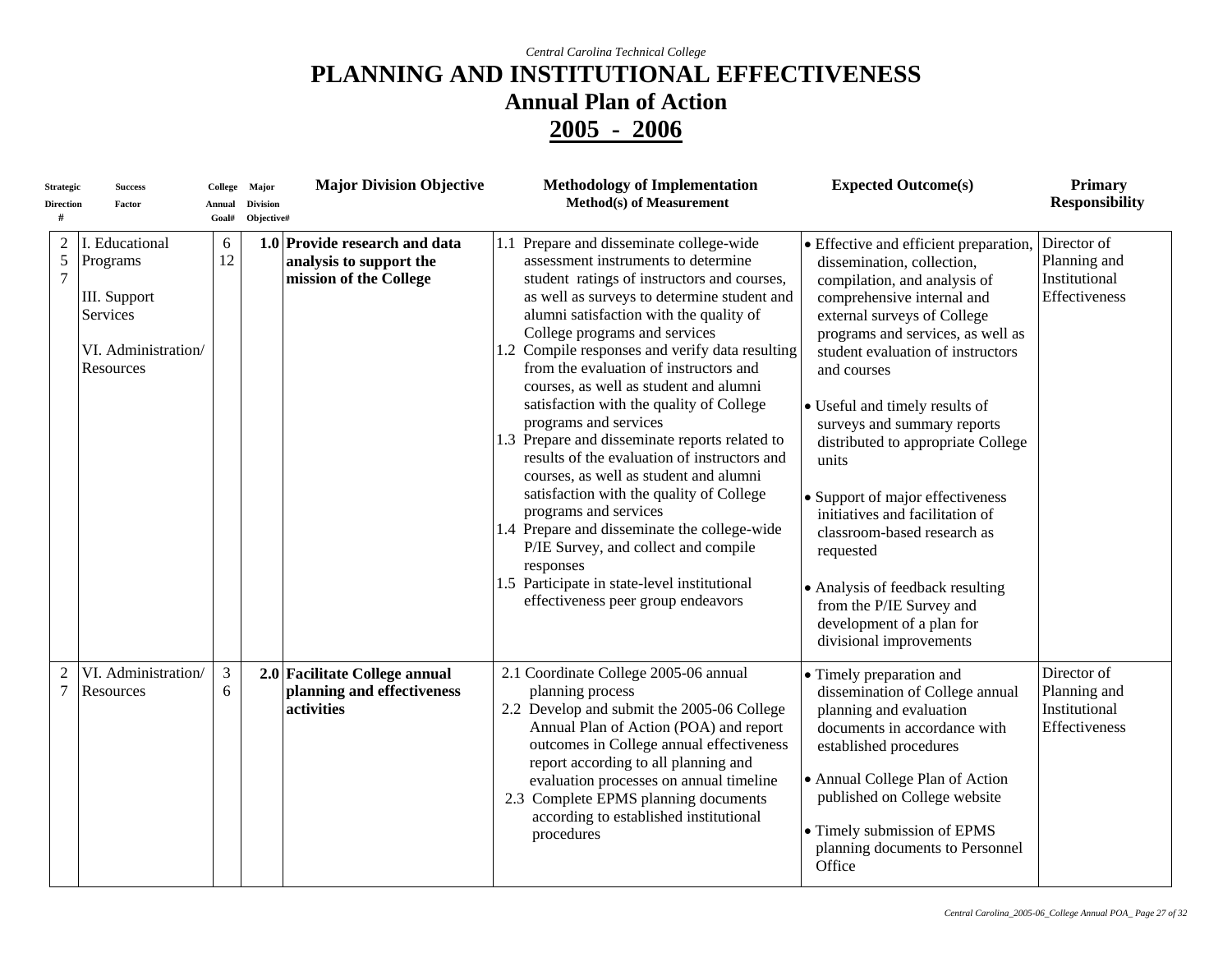| <b>Strategic</b><br><b>Direction</b><br># | <b>Success</b><br>Factor                                    | Annual<br>Goal#     | College Major<br><b>Division</b><br>Objective# | <b>Major Division Objective</b>                                                                                                                                                                                          | <b>Methodology of Implementation</b><br><b>Method(s) of Measurement</b>                                                                                                                                                                                                                                                                                                                                                                                                                                                                                                                                                                                                                                                                                                                                                                                                                                                                                   | <b>Expected Outcome(s)</b>                                                                                                                                                                                                                                                                                                                                                                                                                                                                                                                                                         | <b>Primary</b><br><b>Responsibility</b>                       |
|-------------------------------------------|-------------------------------------------------------------|---------------------|------------------------------------------------|--------------------------------------------------------------------------------------------------------------------------------------------------------------------------------------------------------------------------|-----------------------------------------------------------------------------------------------------------------------------------------------------------------------------------------------------------------------------------------------------------------------------------------------------------------------------------------------------------------------------------------------------------------------------------------------------------------------------------------------------------------------------------------------------------------------------------------------------------------------------------------------------------------------------------------------------------------------------------------------------------------------------------------------------------------------------------------------------------------------------------------------------------------------------------------------------------|------------------------------------------------------------------------------------------------------------------------------------------------------------------------------------------------------------------------------------------------------------------------------------------------------------------------------------------------------------------------------------------------------------------------------------------------------------------------------------------------------------------------------------------------------------------------------------|---------------------------------------------------------------|
| $\overline{c}$<br>$\overline{7}$          | II. Student<br>Outcomes<br>VI. Administration/<br>Resources | $\mathfrak{Z}$<br>6 |                                                | 3.0 Compile, document, and<br>report data to substantiate<br>comprehensive institutional<br>accountability and the<br>effectiveness of the College in<br>achieving its mission                                           | 3.1 Collect and verify data continuously to<br>document institutional effectiveness and<br>performance indicators<br>3.2 Collect and verify all data in accordance<br>with ACT 629 and other legislative<br>mandates<br>3.3 Prepare, verify, and submit institutional<br>reports to the National Center for<br>Education Statistics (NCES), IPEDS,<br>Commission on Colleges of the Southern<br>Association of Colleges and Schools<br>(CoC), South Carolina Commission on<br>Higher Education (CHE), South Carolina<br>Institutional Research network, State Board<br>for Technical and Comprehensive<br>Education (SBTCE), and other federal,<br>state, and national agencies<br>3.4 Prepare and submit to SBTCE the annual<br>Program Evaluation Report reflecting job<br>placement data for recent CCTC graduates<br>3.5 Compile data and prepare the College<br>Annual Effectiveness Report documenting<br>the results of annual planning activities | • Comprehensive and accurate<br>institutional effectiveness and<br>accountability reporting<br>accomplished<br>• Institutional reporting<br>accomplished in accordance with<br>Act 629 and other legislative<br>mandates<br>• Timely and accurate institutional<br>program evaluation reports<br>submitted to NCES, CoC, CHE,<br>South Carolina Institutional<br>Research network, SBTCE, and<br>other federal, state, and national<br>agencies<br>• College Annual Effectiveness<br>Report published on College<br>website as evidence of continuous<br>institutional improvement | Director of<br>Planning and<br>Institutional<br>Effectiveness |
| 5<br>7                                    | VI. Administration/<br>Resources                            | 10<br>12            |                                                | 4.0 Monitor institutional<br>compliance with the<br><b>Commission on Colleges</b><br>(CoC) core requirements and<br>standards in the Principles Of<br><b>Accreditation: Foundation for</b><br><b>Quality Enhancement</b> | 4.1 Review the unofficial transcripts and other<br>credentials of each potential full-time and<br>adjunct faculty member to determine<br>preliminary status in accord with the policy<br>and procedures set forth in Directive 6.96<br>4.2 Substantiate the official transcripts,<br>credentials, and/or other qualifications of<br>each full-time and adjunct faculty member<br>for compliance with CoC requirements and<br>guidelines<br>4.3 Maintain and preserve regional<br>accreditation files and documentation for<br>the College                                                                                                                                                                                                                                                                                                                                                                                                                 | • Consistent monitoring of CoC<br>requirements, standards, and<br>mandates<br>• Timely and accurate institutional<br>profiles, reports, and<br>documentation submitted to the<br>CoC<br>• Determinative recommendation for<br>each full-time and adjunct faculty<br>member made to Vice President<br>for Academic and Student Affairs<br>for approval                                                                                                                                                                                                                              | Director of<br>Planning and<br>Institutional<br>Effectiveness |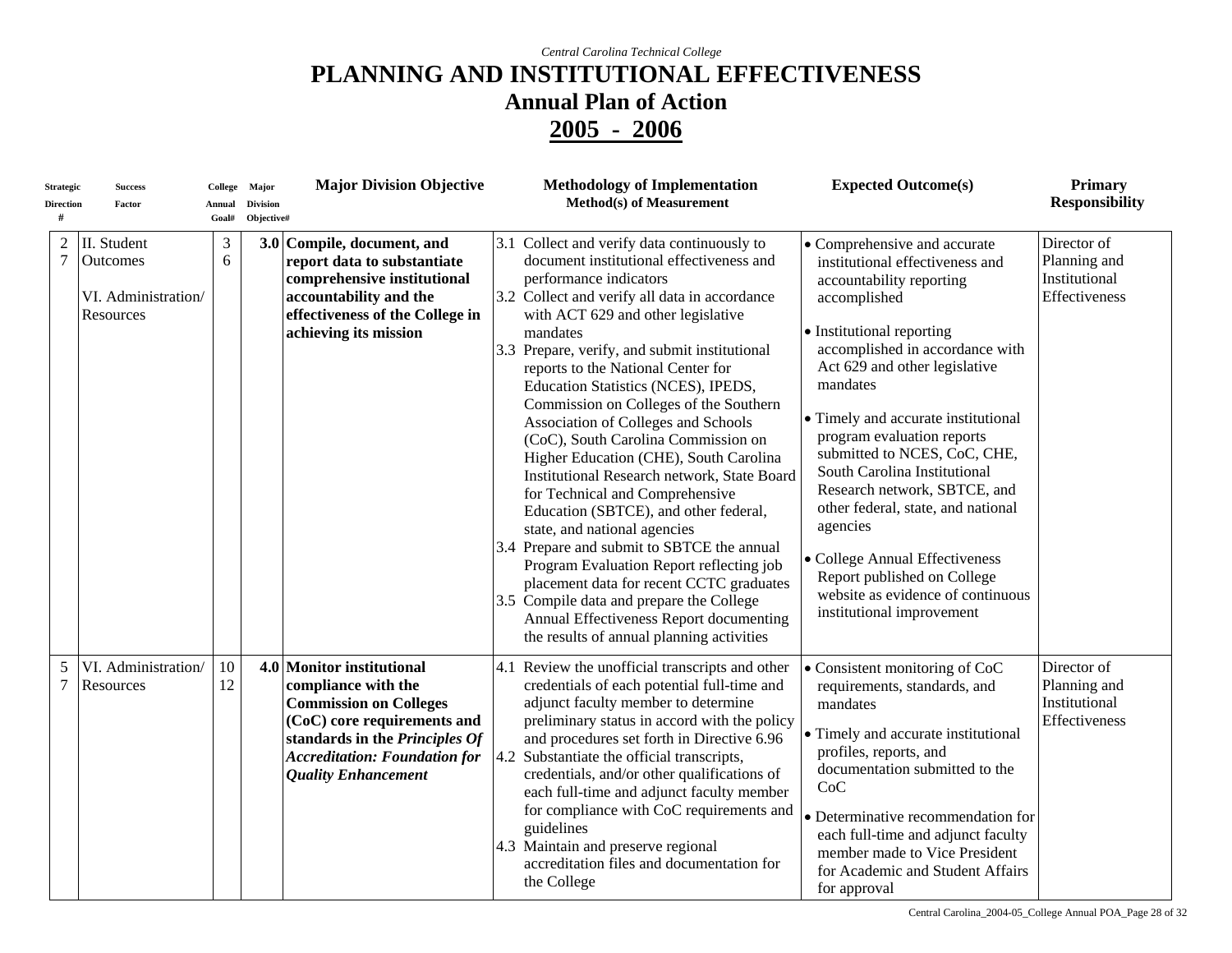| Strategic<br>Direction                | Success<br>Factor                | Annual | College Major<br><b>Division</b><br>Goal# Objective# | <b>Major Division Objective</b>                                                                                                                                                                                               | <b>Methodology of Implementation</b><br><b>Method(s)</b> of Measurement                                                                                                                                                                                                                                                                                                                                                                                                                                                                                                                                                                                                                                                                                                                                                   | <b>Expected Outcome(s)</b>                                                                                                                                                                                                                                                                                        | <b>Primary</b><br><b>Responsibility</b>                       |
|---------------------------------------|----------------------------------|--------|------------------------------------------------------|-------------------------------------------------------------------------------------------------------------------------------------------------------------------------------------------------------------------------------|---------------------------------------------------------------------------------------------------------------------------------------------------------------------------------------------------------------------------------------------------------------------------------------------------------------------------------------------------------------------------------------------------------------------------------------------------------------------------------------------------------------------------------------------------------------------------------------------------------------------------------------------------------------------------------------------------------------------------------------------------------------------------------------------------------------------------|-------------------------------------------------------------------------------------------------------------------------------------------------------------------------------------------------------------------------------------------------------------------------------------------------------------------|---------------------------------------------------------------|
|                                       |                                  |        |                                                      |                                                                                                                                                                                                                               | 4.4 Assist College Webmaster in providing<br>electronic documentation according to<br><b>SACS</b> guidelines<br>4.5 Conduct appropriate accreditation liaison<br>activities                                                                                                                                                                                                                                                                                                                                                                                                                                                                                                                                                                                                                                               |                                                                                                                                                                                                                                                                                                                   |                                                               |
| $\tau$                                | VI. Administration/<br>Resources | 12     |                                                      | 5.0 Facilitate completion of the<br><b>College's Focused Report</b><br>for submission to Commission<br>on Colleges (CoC) staff and<br>the On-Site Visiting<br><b>Committee for reaffirmation</b><br>of regional accreditation | 5.1 Address the findings and respond to any<br>recommendations of the Off-Site Visiting<br>Committee<br>5.2 Provide updated and/or additional<br>documentation regarding the institution's<br>compliance with the Principles of<br>Accreditation<br>5.3 Work with appropriate College personnel<br>to develop content for the Focused Report<br>5.4 Comply with all CoC guidelines for<br>submitting a response report<br>5.5 Cross-reference the Focused Report. with<br>all sections of the College's Compliance<br>Report<br>5.6 Review the integration of appropriate<br>documentation for inclusiveness.<br>5.7 Provide editorial feedback for the final<br>document<br>5.8 Maintain communication with CoC staff<br>and the On-Site Visiting Committee Chair<br>and relay pertinent information to the<br>President | • Effective communication with<br>CoC staff member and SACS On-<br>Site Visiting Committee Chair<br>• Successful completion and<br>submission of the Central Carolina<br>Technical College Focused Report<br>to the CoC staff member and the<br><b>On-Site Visiting Committee</b><br>members by September 1, 2005 | Director of<br>Planning and<br>Institutional<br>Effectiveness |
| $\overline{2}$<br>5<br>$\overline{7}$ | VI. Administration/<br>Resources | 12     |                                                      | for the SACS Commission on<br><b>College's On-Site Visit</b>                                                                                                                                                                  | 6.0 Develop and implement a plan $\vert$ 6.1 Develop and Implement a timeline of<br>activities<br>6.2 Coordinate all aspects of the development<br>of the On-Site Visit with the President<br>6.3 Carry out logistical preparations for the<br>Visit in coordination with the On-Site<br>Visiting Committee Chair and the CoC<br>staff member                                                                                                                                                                                                                                                                                                                                                                                                                                                                             | · Successful On-Site Committee<br>Visit executed during October 25-<br>27, 2005                                                                                                                                                                                                                                   | Director of<br>Planning and<br>Institutional<br>Effectiveness |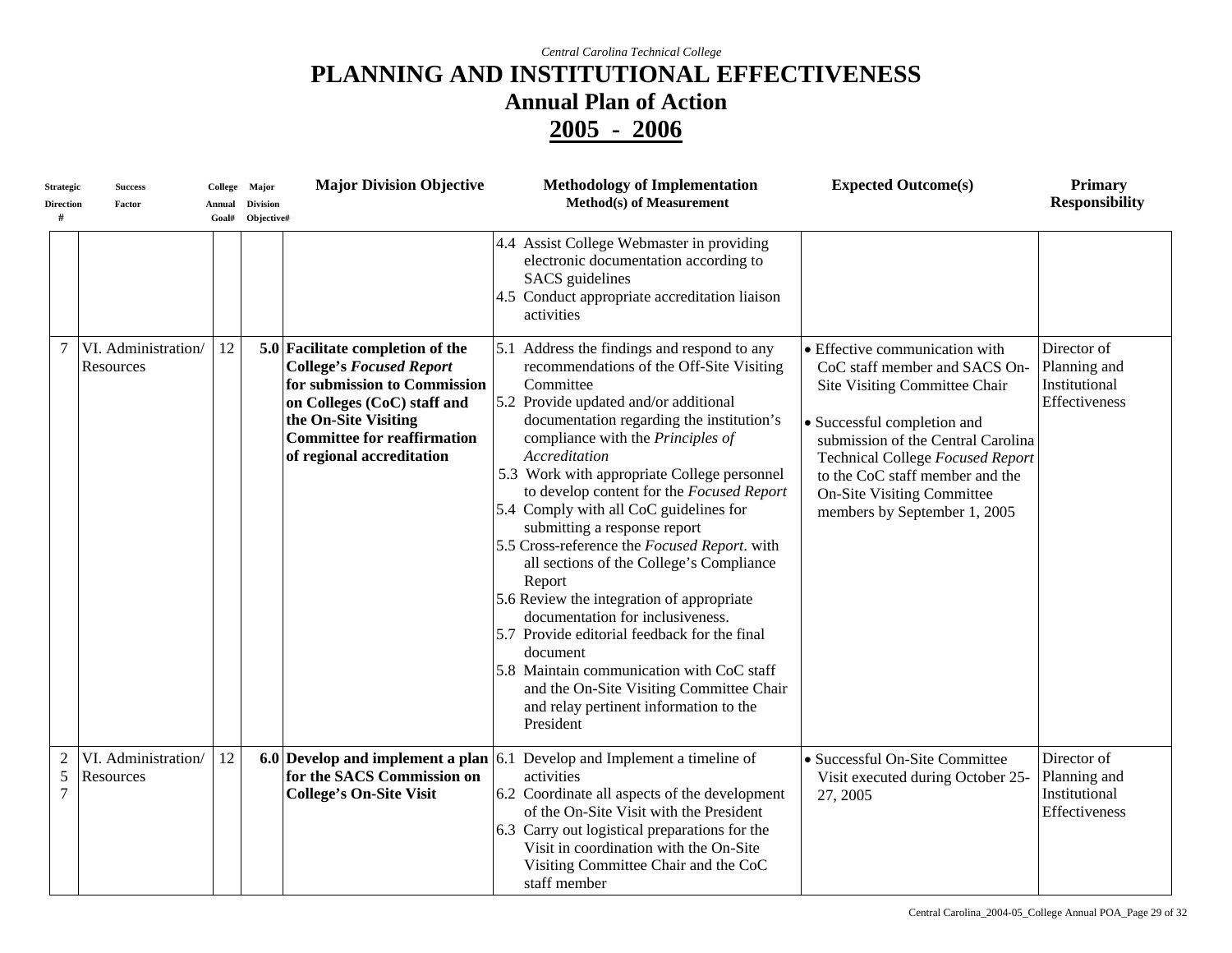| <b>Strategic</b><br><b>Direction</b> | <b>Success</b><br>Factor                                     | Annual<br>Goal#             | College Major<br><b>Division</b><br>Objective# | <b>Major Division Objective</b>                                                                                                                                                                                  | <b>Methodology of Implementation</b><br><b>Method(s)</b> of Measurement                                                                                                                                                                                                                                                                                                                                                                                                                                                                                                                            | <b>Expected Outcome(s)</b>                                                                                                                                                                                                                                                           | <b>Primary</b><br><b>Responsibility</b>                       |
|--------------------------------------|--------------------------------------------------------------|-----------------------------|------------------------------------------------|------------------------------------------------------------------------------------------------------------------------------------------------------------------------------------------------------------------|----------------------------------------------------------------------------------------------------------------------------------------------------------------------------------------------------------------------------------------------------------------------------------------------------------------------------------------------------------------------------------------------------------------------------------------------------------------------------------------------------------------------------------------------------------------------------------------------------|--------------------------------------------------------------------------------------------------------------------------------------------------------------------------------------------------------------------------------------------------------------------------------------|---------------------------------------------------------------|
|                                      |                                                              |                             |                                                |                                                                                                                                                                                                                  | 6.4 Support access to information on College<br>WebPages by working closely with the<br>Webmaster                                                                                                                                                                                                                                                                                                                                                                                                                                                                                                  |                                                                                                                                                                                                                                                                                      |                                                               |
| 5<br>$\overline{7}$                  | VI. Administration/<br>Resources                             | 12                          |                                                | 7.0 Provide information and<br>services in support of the<br><b>College's Quality</b><br><b>Enhancement Plan (QEP) as</b><br>requested                                                                           | 7.1 Serve on the QEP Leadership Committee in $\cdot \cdot$ Timely and accurate response to<br>an ex officio capacity.<br>7.2 Respond to requests for information or<br>services in developing and implementing<br>the QEP                                                                                                                                                                                                                                                                                                                                                                          | requests for QEP information and<br>services                                                                                                                                                                                                                                         | Director of<br>Planning and<br>Institutional<br>Effectiveness |
| 5<br>7                               | III. Support<br>Services<br>VI. Administration/<br>Resources | $\boldsymbol{2}$<br>6<br>12 |                                                | 8.0 Manage assigned resources<br>effectively to achieve the<br>institution's Strategic<br><b>Directions</b>                                                                                                      | 8.1 Provide sound budgetary practices for<br>allocated resources<br>8.2 Continue to assess the viability of<br>providing on-line evaluation and survey<br>instruments to students to maximize<br>effectiveness in achieving the College's<br>QEP goals<br>8.3 Develop equipment requests for web-based<br>survey instruments and technology needs.<br>8.4 Participate in annual budget planning<br>workshop                                                                                                                                                                                        | • Prudent requests for technology<br>resources to support the QEP<br>made to the ELT and the<br><b>Instructional Computing Team</b>                                                                                                                                                  |                                                               |
| $\overline{7}$                       | VI. Administration/<br>Resources                             | 12                          |                                                | 9.0 Facilitate completion of the<br><b>College's Response Report to</b><br>the On-Site Visiting Committee<br>for submission to Commission<br>on Colleges (CoC)<br><b>Committees on Compliance</b><br>and Reports | 9.1 Address the findings of and respond to any<br>recommendations made by the On-Site<br><b>Visiting Committee</b><br>9.2<br>Provide updated and/or additional<br>documentation regarding the institution's<br>compliance with the Principles of<br>Accreditation<br>9.3 Work with appropriate College personnel<br>to develop content for the Response Report<br>9.4 Comply with all CoC guidelines for<br>submitting a response report<br>9.5 Provide editorial feedback for the<br>document<br>9.6 Maintain communication with CoC staff<br>and relay pertinent information to the<br>President | • Effective communication with<br>CoC staff members<br>• Successful completion and<br>submission of the Central Carolina<br>Technical College Response<br>Report to the On-Site Visiting<br>Committee to CoC staff and the<br>Committees on Compliance and<br>Reports by May 1, 2006 | Director of<br>Planning and<br>Institutional<br>Effectiveness |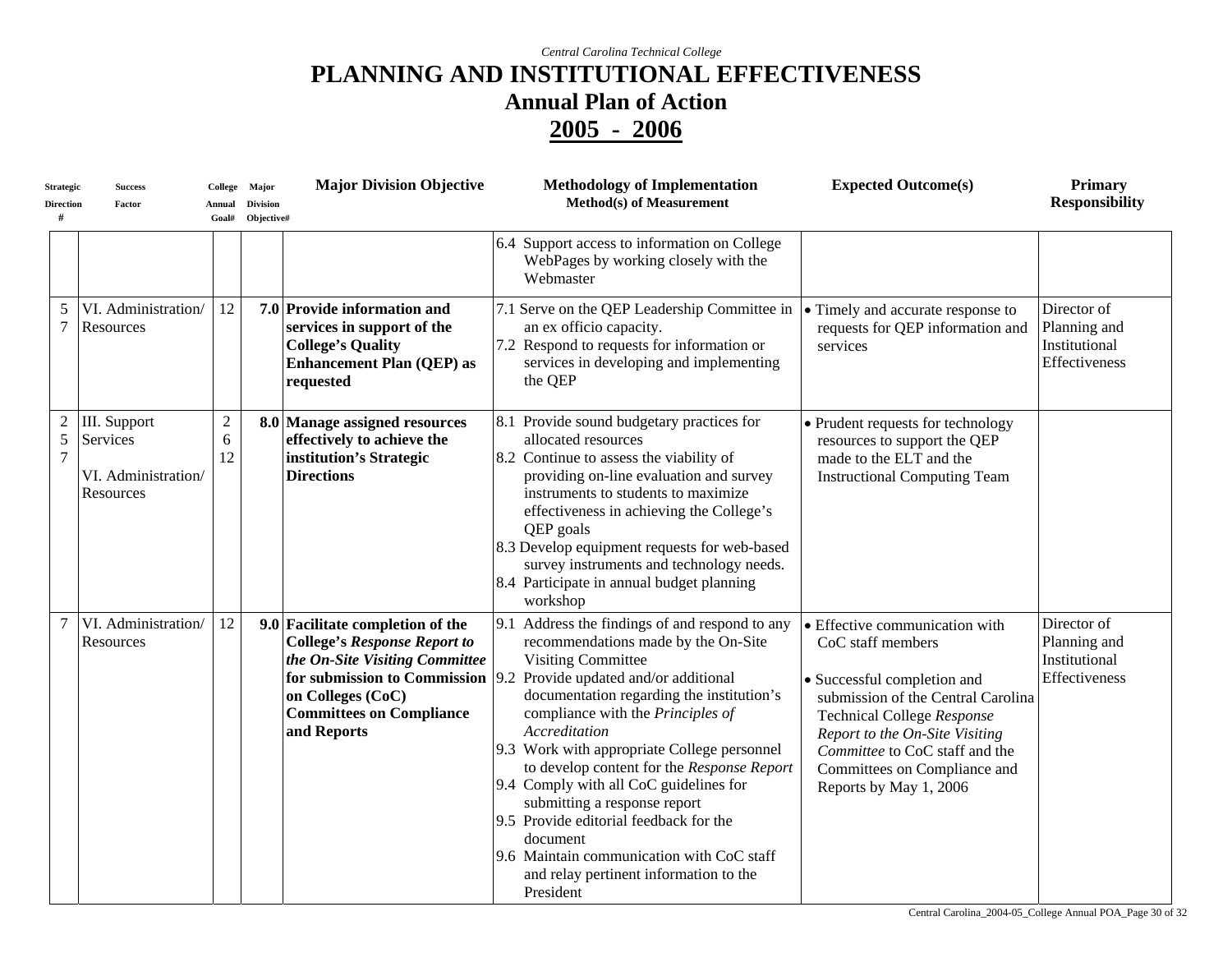#### *CENTRAL CAROLINA TECHNICAL COLLEGE*

## *2005 – 2006 ANNUAL PLANNING AND EVALUATION TIMELINE*

#### **2004**

| November 18 -<br>December 17 | Executive Leadership Team (ELT) Reviews Progress toward 2004-2005 Plans<br>of Action                                                   |  |  |  |  |
|------------------------------|----------------------------------------------------------------------------------------------------------------------------------------|--|--|--|--|
|                              | 2005                                                                                                                                   |  |  |  |  |
| January 10                   | ELT Reviews College Strategic Directions, Success Factors, 2004-05 College<br>Goals, and Prior Annual Effectiveness Reports            |  |  |  |  |
| January 24                   | ELT Develops College Annual Goals for AY 2005-06                                                                                       |  |  |  |  |
| January 31                   | College Reviews 2005-06 Annual Goals and Offers Input                                                                                  |  |  |  |  |
| February 7                   | ELT Finalizes 2005-06 Annual Goals                                                                                                     |  |  |  |  |
| February 8-21                | Academic Management Team (AMT) Develops 2005-06 Academic and Student<br>Affairs' Plan of Action                                        |  |  |  |  |
| February 25                  | Vice President for Academic and Student Affairs Distributes the 2005-06<br>Academic and Student Affairs Division Plan of Action to ELT |  |  |  |  |
| March 8                      | All Major College Divisions Submit 2005-06 Annual Plans of Action to Director<br>of Planning and Institutional Effectiveness           |  |  |  |  |
| March 11                     | Vice President for Business Affairs Conducts College-wide Budget Meetings to<br>Review FY 2006 Budget Information                      |  |  |  |  |
| March 25                     | Major Divisions Submit FY 2006 Budget Requests to Vice President for<br><b>Business Affairs</b>                                        |  |  |  |  |
| May 9                        | ELT Finalizes 2005-06 College Plan of Action (POA) and FY 2006 Budget                                                                  |  |  |  |  |
| <b>May 19</b>                | Area Commission Reviews 2005-06 College Plan of Action and Approves FY<br>2006 Budget                                                  |  |  |  |  |
| May 31                       | 2005-06 College Annual Plan of Action Placed on College Website                                                                        |  |  |  |  |
| September 14                 | Major Divisions Submit 2004-05 Annual Effectiveness Reports to Office of<br><b>Planning and Institutional Effectiveness</b>            |  |  |  |  |
| September 23                 | <b>ELT Reviews Major Division Annual Effectiveness Reports</b>                                                                         |  |  |  |  |
| October 24                   | Draft of College 2004-05 Annual Effectiveness Report Reviewed by ELT                                                                   |  |  |  |  |
| October 31                   | College 2004-05 Annual Effectiveness Report published on College Website                                                               |  |  |  |  |